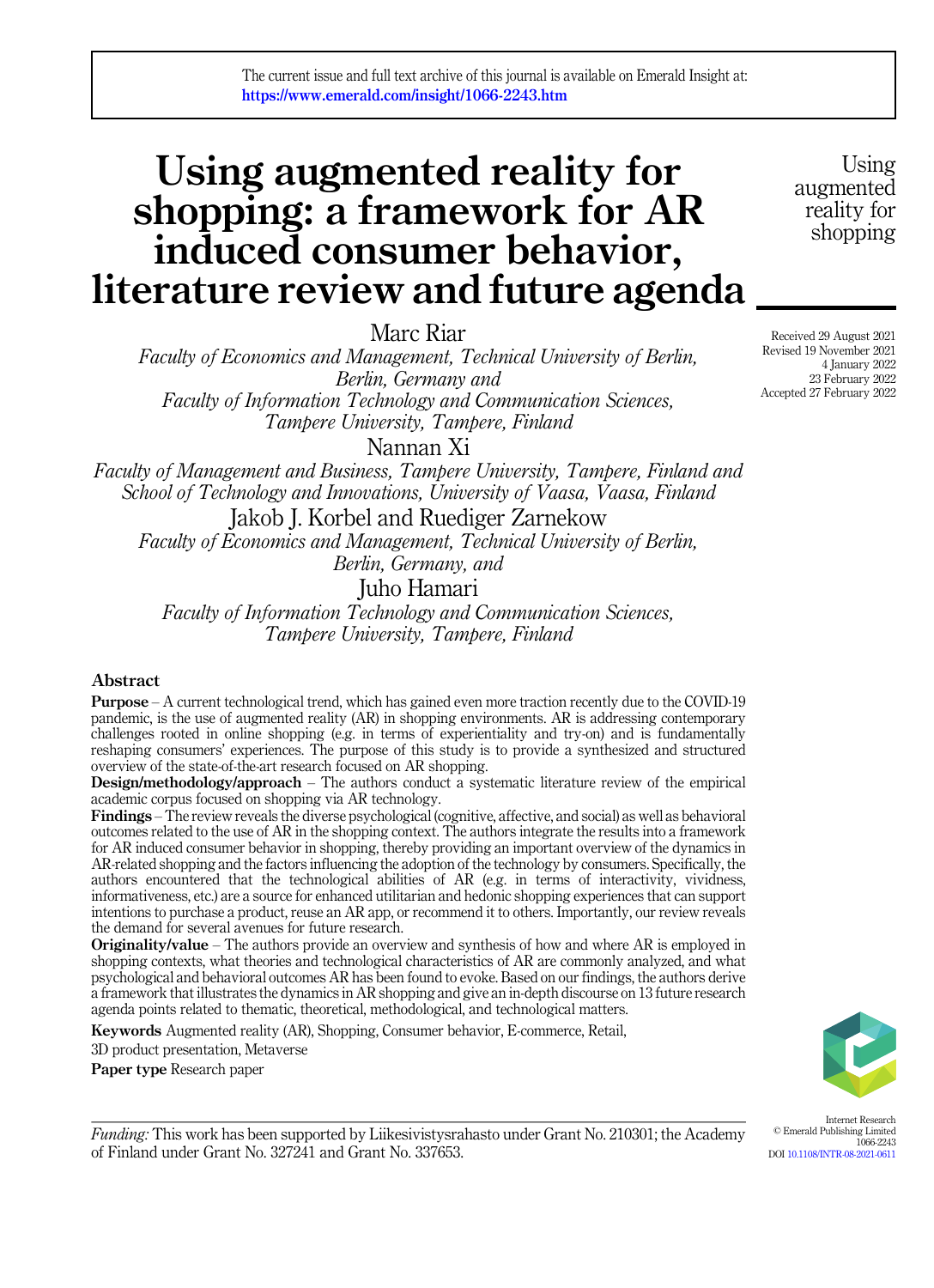#### 1. Introduction INTR

With the development of information technology, there has been a technological revolution in business and marketing, and this is especially true for shopping contexts. Starting from around the year 1990, E-Commerce, which refers to conducting commerce electronically, has become an indispensable practice for companies and it has been believed to have more advantages than shopping in brick-and-mortar stores, especially in terms of convenience as well as economic, time, and physical cost. As a consequence, consumers are getting used to and increasingly rely on online shopping services [\(Perea y Monsuw](#page-35-0)é et al.[, 2004\)](#page-35-0). Nevertheless, traditional web-based online shops still have limitations in terms of product presentation, product trial, information richness, and multidimensional experientiality. For example, when assessing large furniture, complex machines, and especially products with high economic value, consumers often end up going to physical stores to acquire a more multifaceted understanding of the product. The other more common example is related to tryon experience. Without trying, consumers may find it challenging to evaluate the values of products such as clothing, glasses, and accessories, which are mainly purchased for selfpresentation. In consequence, practitioners are looking for ways to address and resolve these shopping dilemmas. The popularity of mobile devices and the advent of immersive technologies such as augmented reality (AR) are believed to provide new opportunities for increasing interactivity ([Huang and Liao, 2017\)](#page-33-0), richness and vividness of information [\(Yim](#page-37-0) et al.[, 2017\)](#page-37-0), personalized experience ([Smink](#page-36-0) et al., 2020) and place independency of retail. Extended reality (XR) is the umbrella term used for virtual reality (VR) and AR. Whereas VR refers to substituting the perceived reality ([Xi and Hamari, 2021\)](#page-37-0), AR refers to augmenting the perceived reality ([Carmigniani](#page-31-0) et al., 2011; [Rauschnabel, 2021\)](#page-35-0). AR allows digital sensory information to be incorporated into the user experience in real-time through different mediums (visual display, e.g. smartphones, tablets, glasses; sound, smell, and touch displays). Today's advanced AR wearables facilitate and optimize consumers' shopping experiences via hands-free, fast response, and rich interaction. Currently, large international retail companies such as IKEA, Walmart, and Amazon have developed their own AR services to supplement the current retail activities, such as IKEA Place for 3D product display, Walmart AR scanning tool for product comparison, and Amazon AR View for product trial. Especially due to the COVID-19 pandemic, the consumers' need for AR shopping has been spiking and AR has the potential to be highly disruptive in marketing [\(Rauschnabel, 2021](#page-35-0)).

However, retailers and business practitioners still seem hesitant to adopt the technology, which, among other factors, has to do with uncertainties about the potential of AR (e.g. in terms of performance) as well as whether and how consumers accept the technology for shopping. For example, retailers are skeptical of the purchase conversion rate that can be achieved by AR-mediated shopping due to the lack of overview of empirical research and practical evidence. The dynamics between the economic and time cost of developing AR stores, marketing, and sales performance, continuous use, and customer loyalty are still unclear [\(Huang and Liao, 2015](#page-33-0); Qin et al.[, 2021a](#page-35-0)). Moreover, consumers may be concerned about privacy risks since they usually are required to present and expose their face, fingers, hands, or bodies in front of the cameras and they may perceive the risk of being tracked in location-based AR applications that require GPS service [\(Cowan](#page-32-0) *et al.*, 2021; [Lele and Shaw,](#page-34-0) [2021;](#page-34-0) [Rauschnabel](#page-35-0) *et al.*, 2018). The perceived loss of autonomy and the fear of being controlled might lead to a decrease in consumers' adoption of self-service technology such as AR ([Rauschnabel](#page-35-0) *et al.*, 2018). Ultimately, the aspects that either inhibit or drive consumers' willingness to use AR for shopping are often intangible for practitioners. Therefore, as of yet, it is still unclear whether AR can provide inferior or superior consumer experience in both online and offline shopping environments, as well as what factors play into the adoption of AR among consumers.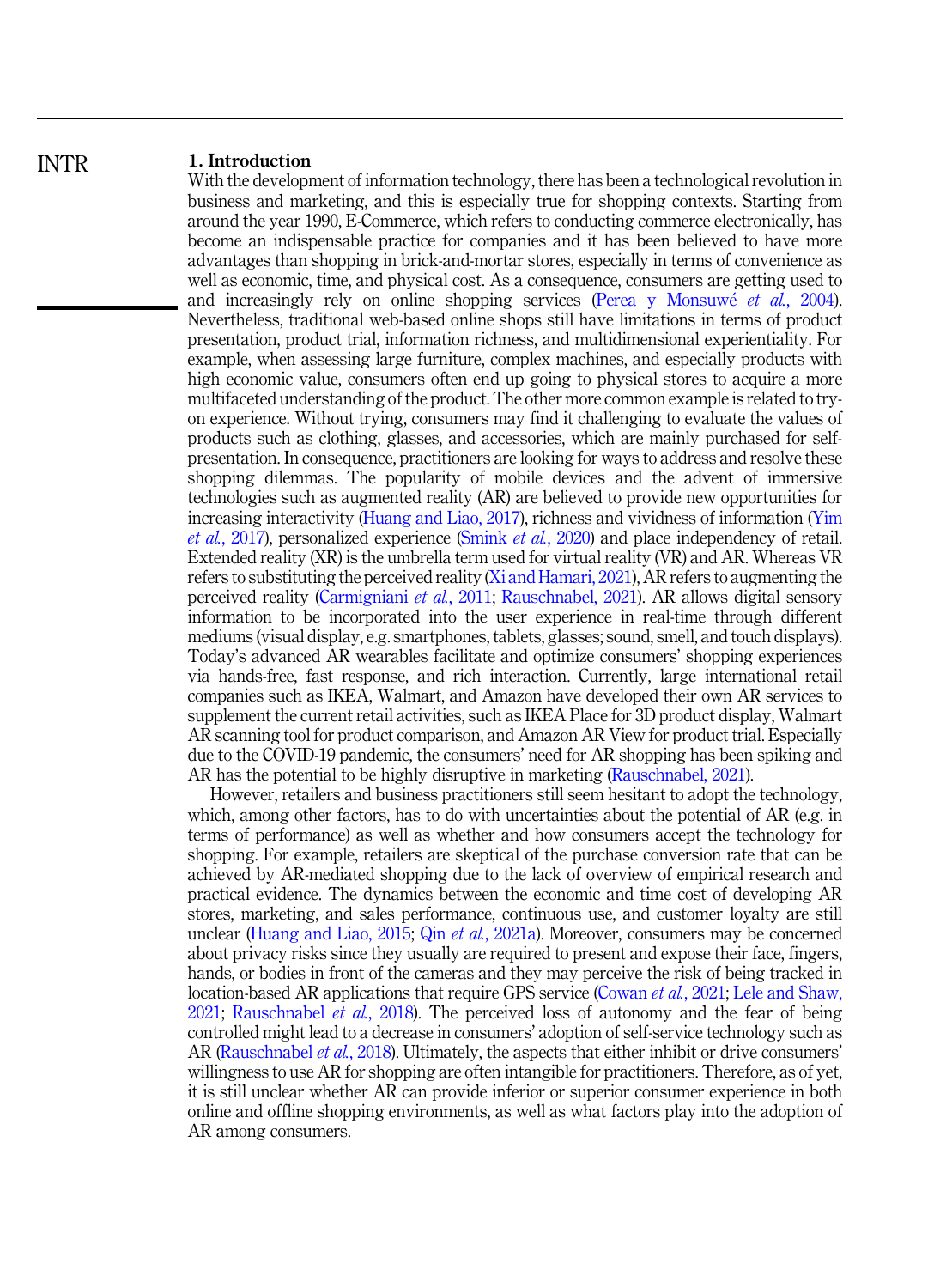The purpose of this paper is to synthesize the current empirical literature on AR in the context of shopping in order to investigate how and where AR has been employed in shopping contexts and what is known about the effects and criteria for adoption of the technology. Moreover, to move the field forward from a research perspective, we seek to structure the theoretical perspectives that have so far governed investigations into AR shopping and to derive potential directions for future research. This study is organized as follows. First, the concept and features of AR are presented in the background section and a general scheme for AR shopping is conceptualized (Section 2). The methodology section presents the search strategy, procedure, and literature identification ([Section 3\)](#page-3-0). The analysis of the retrieved literature is described according to the encountered shopping environments, devices, product categories, employed theories, technology characteristics as well as psychological and behavioral outcomes ([Section 4\)](#page-6-0). We then move to the discussion of our results by deriving a framework for AR induced consumer behavior in shopping and by providing theoretical ([Section 5.1\)](#page-23-0) and practical implications [\(Section 5.2](#page-24-0)). Moreover, based on the main findings of our review, we derive 13 future research avenues pertaining to thematic, theoretical, methodological, and technological matters ([Section 5.3\)](#page-25-0). The last section presents the conclusion and limitations of this study ([Section 6](#page-30-0)).

#### 2. Background

As one important segment of virtual technologies, for a long time, AR has been considered as an interchangeable term for VR. On some occasions in the literature the term "augmented reality/AR" is used even though studies relate to VR or other topics. Another early view considered AR as a growing area in the VR sphere, such as AR is a variant of immersive VR simulations [\(Pilote and Chiniara, 2019\)](#page-35-0) and AR is a branch of VR (Chen *et al.*[, 2016;](#page-31-0) [Huang](#page-33-0) et al.[, 2011](#page-33-0); [Pengcheng](#page-35-0) et al., 2011). Importantly, [Flavi](#page-32-0)an et al. [\(2019\)](#page-32-0) contribute to a better understanding of the boundaries of immersive technologies based on a taxonomy that considers the technological embodiment, psychological presence, and the perspective of interactivity. In addition, [Xi and Hamari \(2021\)](#page-37-0) proposed an accurate definition for VR, which represents the technologies for substituting the perceived reality. It can be seen that the objectives of applying AR and VR are different: AR aims at modifying the current world we can perceive while VR aims at replacing it. [Galar and Kumar \(2017\)](#page-32-0) characterize AR in a nutshell as: reality is still there, but it is augmented or enhanced in some way.

The more common view states that AR is about superimposing digital information onto our view of the real world [\(Ley, 2010](#page-34-0)). The most typical augmented information is visual information such as texts, videos, and 3D objects [\(Cheng and Tsai, 2014;](#page-31-0) [McLean and Wilson,](#page-34-0) [2019;](#page-34-0) Yip et al.[, 2019](#page-37-0)). Azuma  $(1997)$  proposed the definition of AR based on three characteristics: a combination of real and virtual elements, real-time interactivity, and 3D content. Therefore, many studies have referred to a rather narrow view on AR that its function consists in providing stereoscopic vision experience facilitated by near-eye displays such as mobile phones, tablets, glasses, and headsets. However, it should be realized that any form of sensory information (e.g. vision, sound, touch, smell, and movement) can be augmented in a digital way [\(van Krevelen and Poelman, 2010](#page-36-0)). It should also be noted that the perceived VR can be augmented by similarly superimposing other content onto it. The term "augmented virtuality (AV)" has been used to describe the augmentation of VR ([Albert](#page-31-0) *et al.*, 2014). Generally speaking, AR technology has garnered large attention in the past decade and has been investigated in contexts such as education (Wu et al.[, 2013](#page-36-0)), in the workplace [\(Masood and](#page-34-0) [Egger, 2019](#page-34-0)), phobia treatment [\(Tabbakh](#page-36-0) et al., 2015), as well as in countless leisure applications, perhaps most considerably in games [\(Hamari](#page-32-0) et al., 2019; Laato et al.[, 2020](#page-33-0); [Morschheuser](#page-34-0) et al., 2017; Riar et al.[, 2020\)](#page-35-0). In shopping-related contexts, AR has been investigated in online web shopping settings, in-store and mobile shopping apps ([Caboni and](#page-31-0)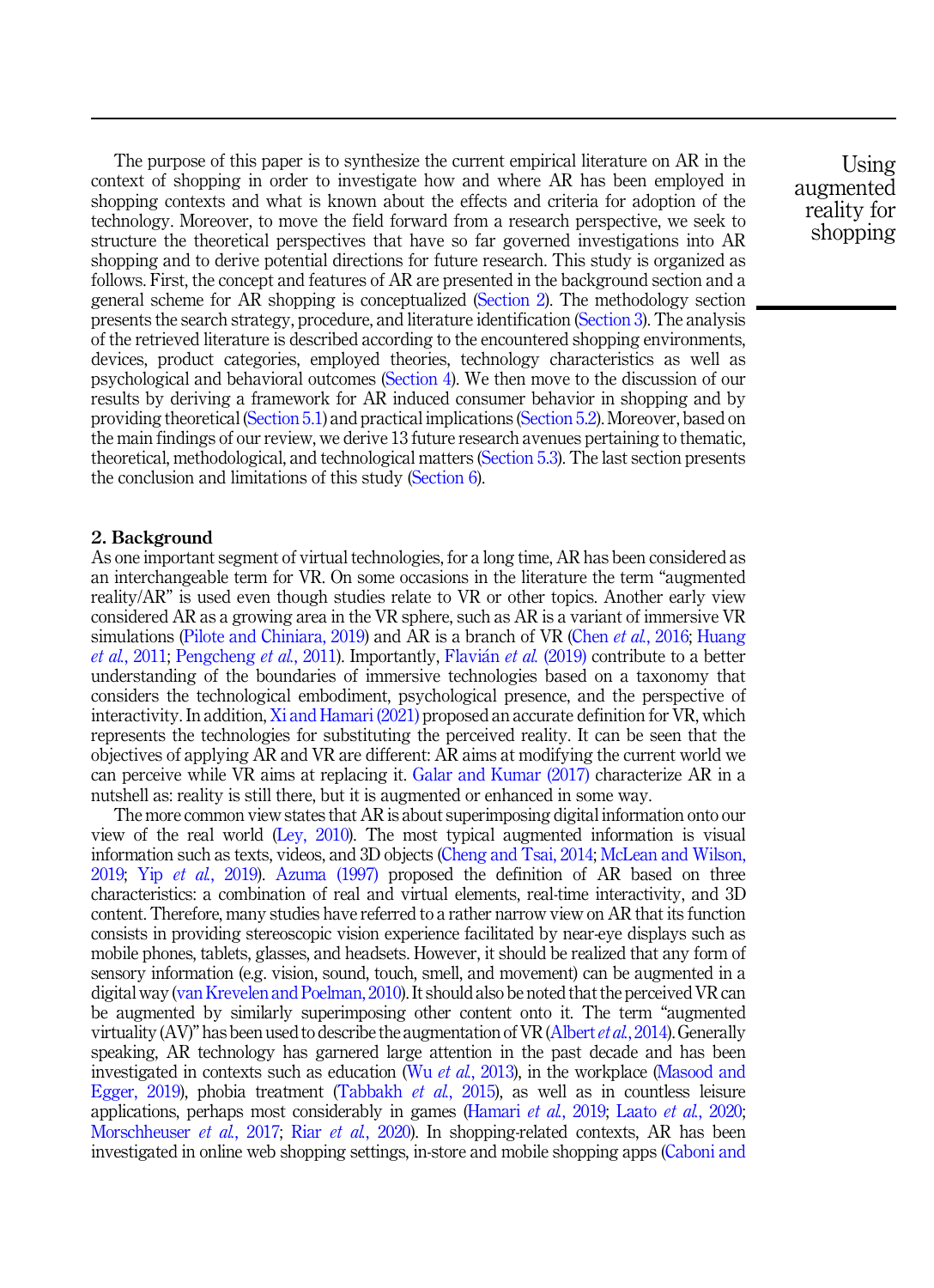[Hagberg, 2019](#page-31-0); Riar et al.[, 2021](#page-35-0)). However, so far, we lack a full understanding in terms of which of these domains are the most promising to employ AR technology, what products are usually investigated, and what theories are used to investigate AR in shopping scenarios. Importantly, we lack an overarching understanding of the effects and most relevant adoption criteria of AR technology in the shopping context. The effects of AR are commonly conceptualized as technology characteristics influencing the psychological outcomes of users, which essentially affect the behavioral outcomes [\(Kowalczuk](#page-33-0) *et al.*, 2021) (see Figure 1). We adopt this notion and specifically focus in our review on how the technological proficiencies of AR influence the psychological and behavioral outcomes of consumers. Based on the gathered knowledge on these and related issues from the state-of-the-art literature, we provide a discourse on potential future research avenues for AR-mediated shopping.

#### 3. Methodology

The methodology of this paper is guided by recommendations for conducting systematic literature reviews by [Kitchenham \(2004\)](#page-33-0) and [Brereton](#page-31-0) *et al.* (2007). Based on these guidelines, we describe the search strategy, the study selection process, and means of data extraction from the identified studies.

#### 3.1 Search strategy

First, the bibliographic sources for the preliminary search were selected. In correspondence with [Brereton](#page-31-0) et al. (2007), we targeted different databases to ensure an exhaustive search of the literature. To cover a great spectrum of interdisciplinary fields, we selected the two databases Web of Science and the Association for Information Systems Electronic Library (AISeL) since both index additional bibliographic databases, i.e. ACM Digital Library and IEEE Xplore. In addition, the databases are highly recognized in the field of information systems and human-computer interaction research. In turn, they seem adequate for the scope of this study, i.e. to study the outcomes and adoption of AR in the context of shopping.

Second, key terms for the search query were selected. Next to the core search terms ("augmented reality" and "shopping"), we included several variations of these terms and used asterisk (\*) to comprise varying terminology in the literature (e.g. "retail", "commerce" and "business", in addition to shopping, and "AR"for augmented reality). The preliminary search revealed that several studies refer to the term "virtual try-on" in relation to the application of AR in shopping. Hence the term was added to the initial search string, resulting in the search query:

("augmented reality" OR AR OR "virtual try-on") AND

(shop\* OR retail\* OR commerce OR business)

Third, the composed search query was used to perform the preliminary search in the two selected databases in April 2021. The search was limited to the title, abstract, and keywords (Web of Science)/subject (AISeL) of the publications. To test the appropriateness of the search query, we identified several relevant publications manually and tested whether the studies were existent in the search results. In this process, all manually selected publications could be found in the sample. Hence, the search query seems appropriate.



## <span id="page-3-0"></span>INTR

Figure 1.

AR shopping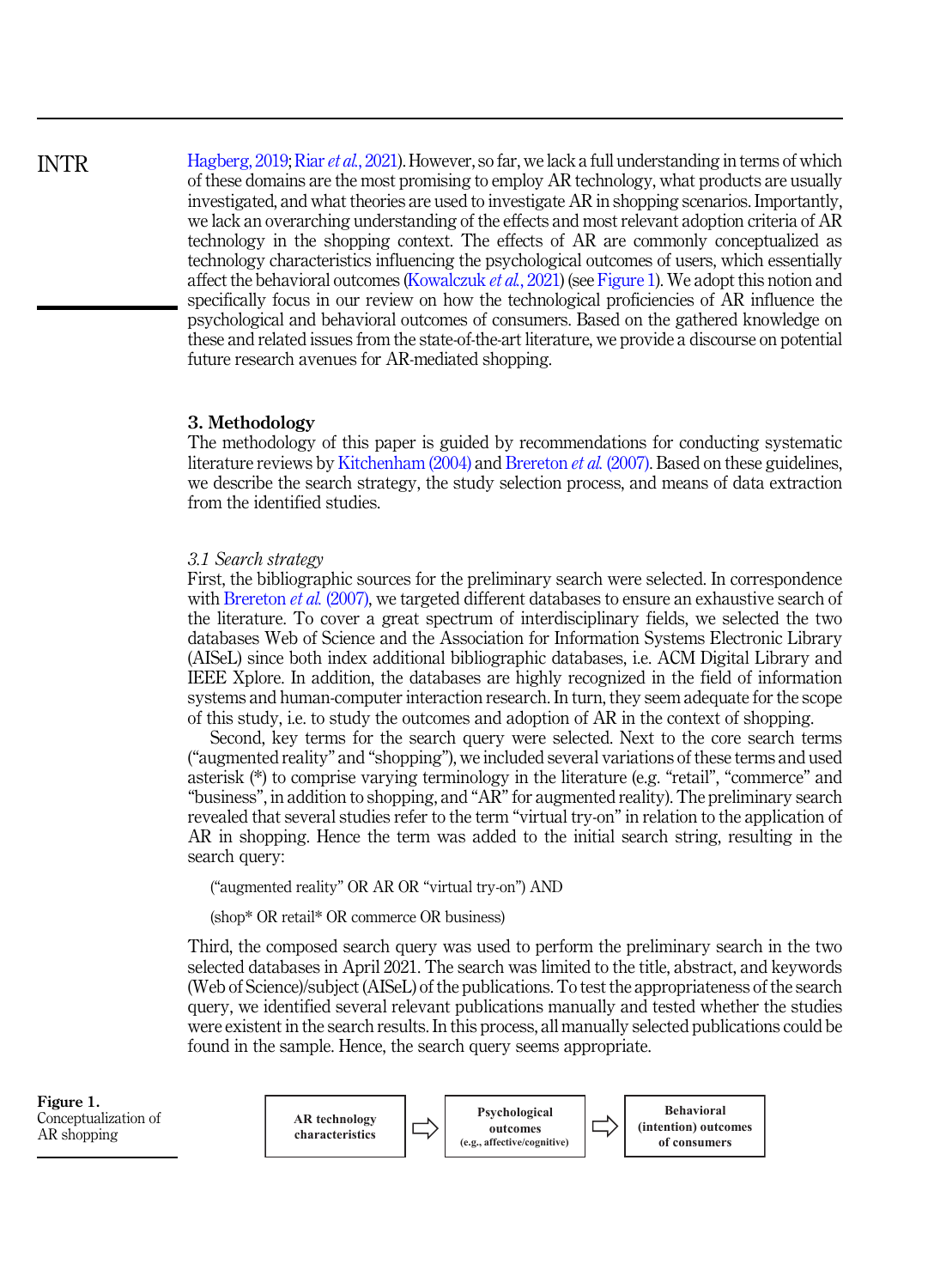#### 3.2 Study selection

The study selection process is conducted in three phases and is illustrated in Figure 2. In the first phase, studies were identified based on a preliminary search. The preliminary search in the databases Web of Science ( $n = 617$ ) and AISeL ( $n = 61$ ) revealed 678 publications. A prescreening of the sample set resulted in the exclusion of duplicates (1), publications in a language other than English (5), and studies that we were not able to access and did not receive after personally contacting the authors (10). The remaining 662 publications were examined and evaluated based on inclusion criteria in the second phase of the study selection process.

In the second phase, the inclusion criteria for the publications were set and applied to the remaining publications. Since the scope of the study is AR in the context of shopping, publications focusing on other settings were excluded. Furthermore, the aim of the study is to analyze the outcomes and factors that influence AR adoption. Hence, only publications of empirical inferential nature (e.g. experiments, structural equation modeling, etc.) were included. In turn, all publications that rely on other methodological approaches, such as pure design or case studies, were excluded if they did not conduct any empirical analysis. The sample set contained several publications that do not concern AR but VR. Although both technologies show certain similarities, the objective of this study is to examine AR based approaches. Thus, all studies that analyze the deployment of VR in shopping were excluded. Exceptions were made for publications that addressed both AR and VR. These publications remained in the sample but only the results concerning AR were included in the synthesis and analysis of the publications. In addition, we only considered literature from January 2010 to March 2021. The exclusion of publications before 2010 was deemed necessary due to the technological developments in the field of AR. In the past decade, the experience of using AR considerably changed due to the maturity and diffusion of the technology which can be expected to affect the adoption of the technology. Lastly, we only considered publications that are peer reviewed, i.e. journals, conference proceedings, and book chapters. Hence, we excluded all articles that did not undergo a peer review process. In a first step, the inclusion criteria were applied to the title and abstracts of the publication and in some uncertain cases, we viewed the method and discussion section, leading to the exclusion of 594 studies. In a second step, the full texts of the remaining 68 articles were examined and the above-described inclusion criteria were applied. This process resulted in the exclusion of another 35 publications. Hence, 33 studies were selected for the last phase of the study selection process.

In the third phase, we conducted a forward and backward search. Based on the references in the identified publications and papers that referenced these studies, we identified five



Using augmented reality for shopping

Study selection process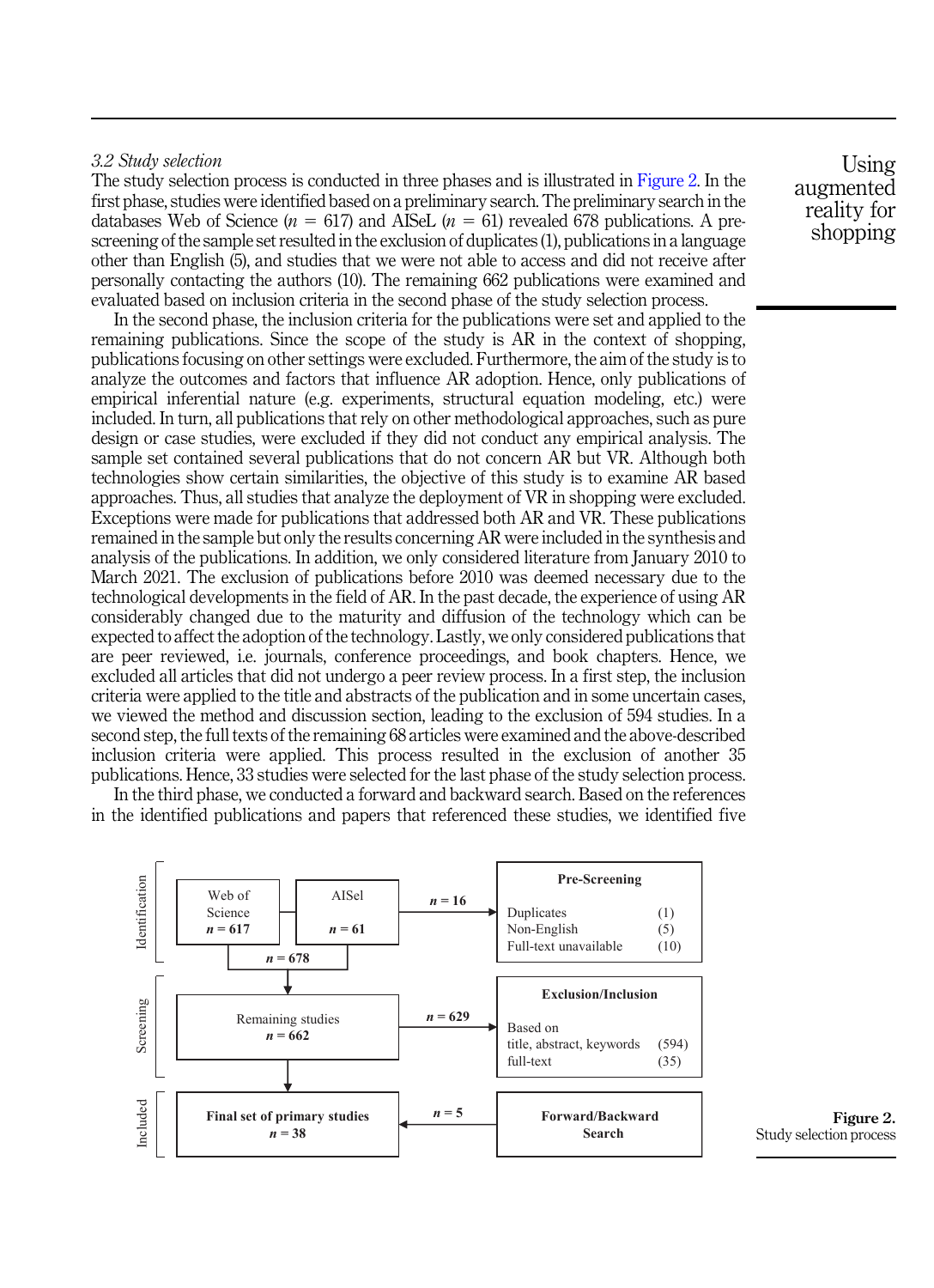INTR

additional studies that were included in our sample. The final set of primary studies includes 38 publications. In Figure 3, an illustration of the origin of the primary studies (authors' affiliation by countries) is provided.

#### 3.3 Data extraction

The data extraction is based on the recommendations of [Kitchenham \(2004\)](#page-33-0) and [Brereton](#page-31-0) et al. [\(2007\)](#page-31-0). Two researchers of the present paper have been involved in the literature screening and data extraction process. First, we jointly prepared a data extraction form that consists of several publication details, i.e. title, author, year of publication, abstract, publication outlet, etc., and relevant properties, i.e. research design, theoretical concepts, how and in what setting AR is employed, and in accordance with our conceptualization of AR shopping (see [Figure 1\)](#page-3-0), what technological characteristics were investigated, and what psychological and behavioral outcomes were reported in the analyzed studies. The data extraction form serves the purpose of aggregating and arranging all relevant information in a coherent and organized manner. Second, we tested the comprehensiveness of our data extraction form by selecting three publications from our final dataset randomly and by independently extracting the relevant information. We then compared and discussed the extracted information. Based on this initial test set, we made minor adjustments to the data extraction form. The resulting data extraction form was deemed suitable for extracting the relevant information in a well-structured process. Both researchers independently extracted the data from a subset of the included body of literature. Later, we cross-checked each other's work and any disagreements have been discussed by consulting with the other authors of the



Figure 3. Overview of authors' affiliation by country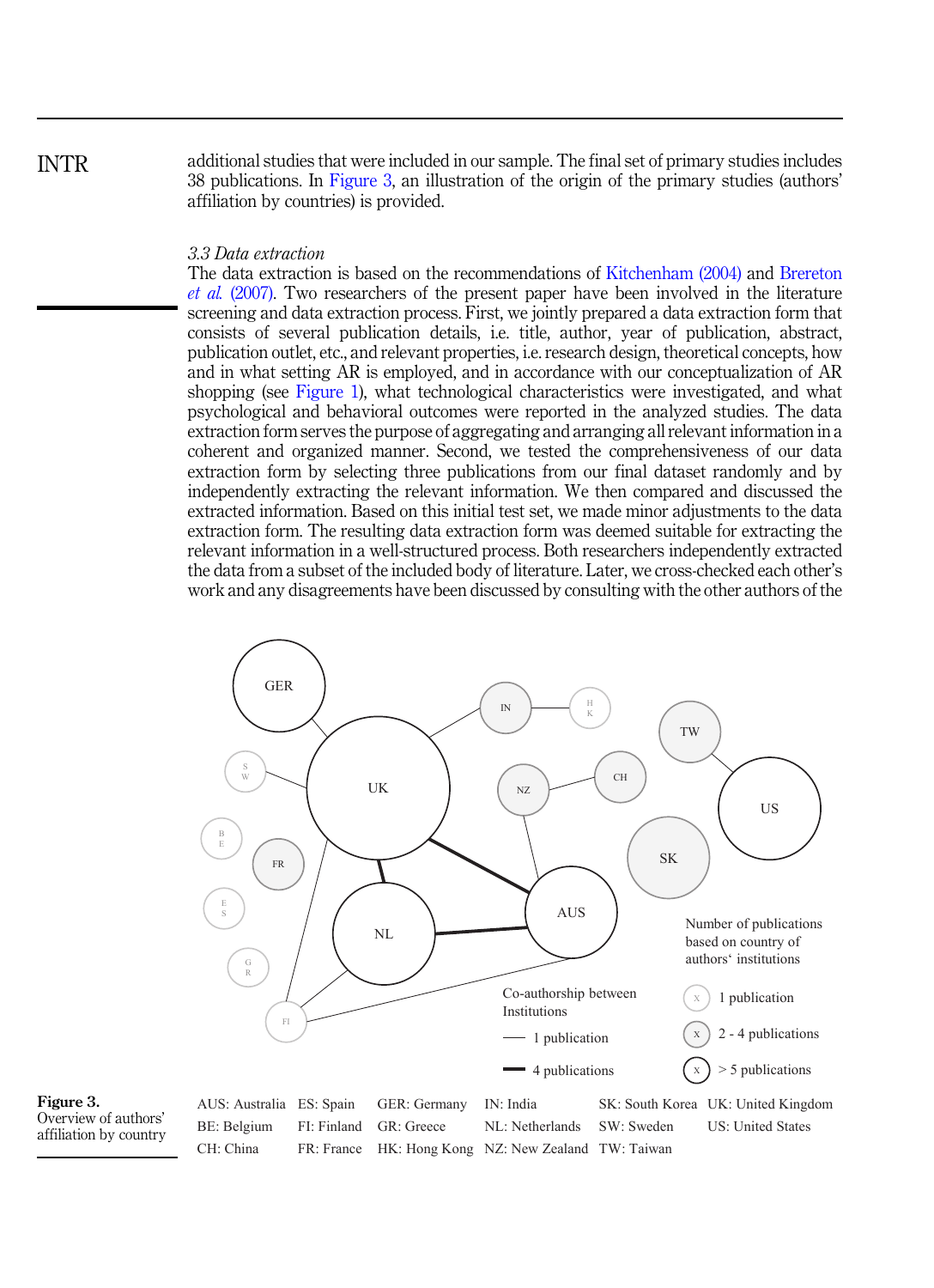<span id="page-6-0"></span>present paper. There have been only a few minor disagreements that had to do with whether we aggregate certain concepts under an umbrella term (e.g. theoretical concepts). However, we decided to be as detailed as possible with all extracted information and the extraction form otherwise did not leave much room for alternative interpretations during data collection because the extracted values were unequivocal rather than prone to subjective judgments (e.g. the values of interest such as the theoretical concepts that have been employed in the studies, the technological attributes of AR, the psychological and behavioral outcomes, etc., are clearly identifiable and do not leave room for subjective judgments). In the end, the explicit values in the extraction form as well as the cross-checking of each other's work and the discussions led to a coherent set of extracted data. Thus, we did not perform additional interrater reliability tests to assess variations in the coding of the data.

#### 4. Results

Our search considers the empirical literature on AR in shopping published between January 2010 and March 2021. [Table 1](#page-7-0) reveals the publication venues of the reviewed studies, indicating that AR research in the shopping context has traversed into outlets with versatile and multidisciplinary focus, such as E-Commerce, interactive marketing, psychology, human-computer interaction, etc. As illustrated in [Table 2](#page-8-0) and [Figure 4,](#page-8-0) the empirical literature on AR in retail has been rather unassuming between the years 2010 and 2016. Arguably, this has to do with the circumstance that research in this timeframe still has been more preoccupied with exploring the technological developments of AR. Only since 2017 did empirical research on AR for the purpose of shopping take off considerably. Especially in more recent years, the topic has taken a substantial foothold in research with an observable upwards trend since 2018 (for the year 2021 literature is only considered until March and it can be presumed that this trend will rise further). This comes to show that the topic surrounding the use of AR technology in shopping is becoming increasingly relevant.

#### 4.1 In what shopping environments is AR used?

As indicated in [Table 3](#page-8-0), AR is mostly examined for the purpose of online shopping within the set of identified primary studies (in 73.7%). The main advantage of using AR technology in online shopping environments is to present consumers with similar or sometimes even more unique product experiences and information as in physical stores. Essentially, AR solutions for online shopping have the main advantage that the consumers can try out products virtually, to which they currently do not have physical access. For example, users can virtually place products directly in their homes and experience them in their intended surroundings to get a better idea of the product features before making purchase decisions (e.g. [Adam and Pecorelli, 2018](#page-31-0); [Brengman](#page-31-0) et al., 2019; [Choi and Choi, 2020](#page-32-0); Fan et al.[, 2020](#page-32-0); [Haile and Kang, 2020;](#page-32-0) [Kowalczuk](#page-33-0) et al., 2021; [Lu and Smith, 2010](#page-34-0); [Pantano](#page-34-0) et al., 2017). In addition to investigating online solutions, 13.2% of the analyzed studies explored the use of AR in physical stores. AR has been applied in physical stores to offer users virtual try-on possibilities or to provide additional product information. Among other advantages, such instore solutions can attract the attention of consumers, raise curiosity, make the shopping experience more convenient, playful, and satisfying (e.g. [Javornik](#page-33-0) et al., 2016).

#### 4.2 What devices are used?

As revealed in [Table 4](#page-9-0), the screened literature mostly employed hand-based mobile devices, such as mobile phones and tablets to analyze the effects of AR for shopping purposes  $(68.4\%)$ , whereas several studies also examined the effects of AR via desktop PCs (21.1%), often in combination with web cameras. The popularity of mobile devices (compared to, say, desktop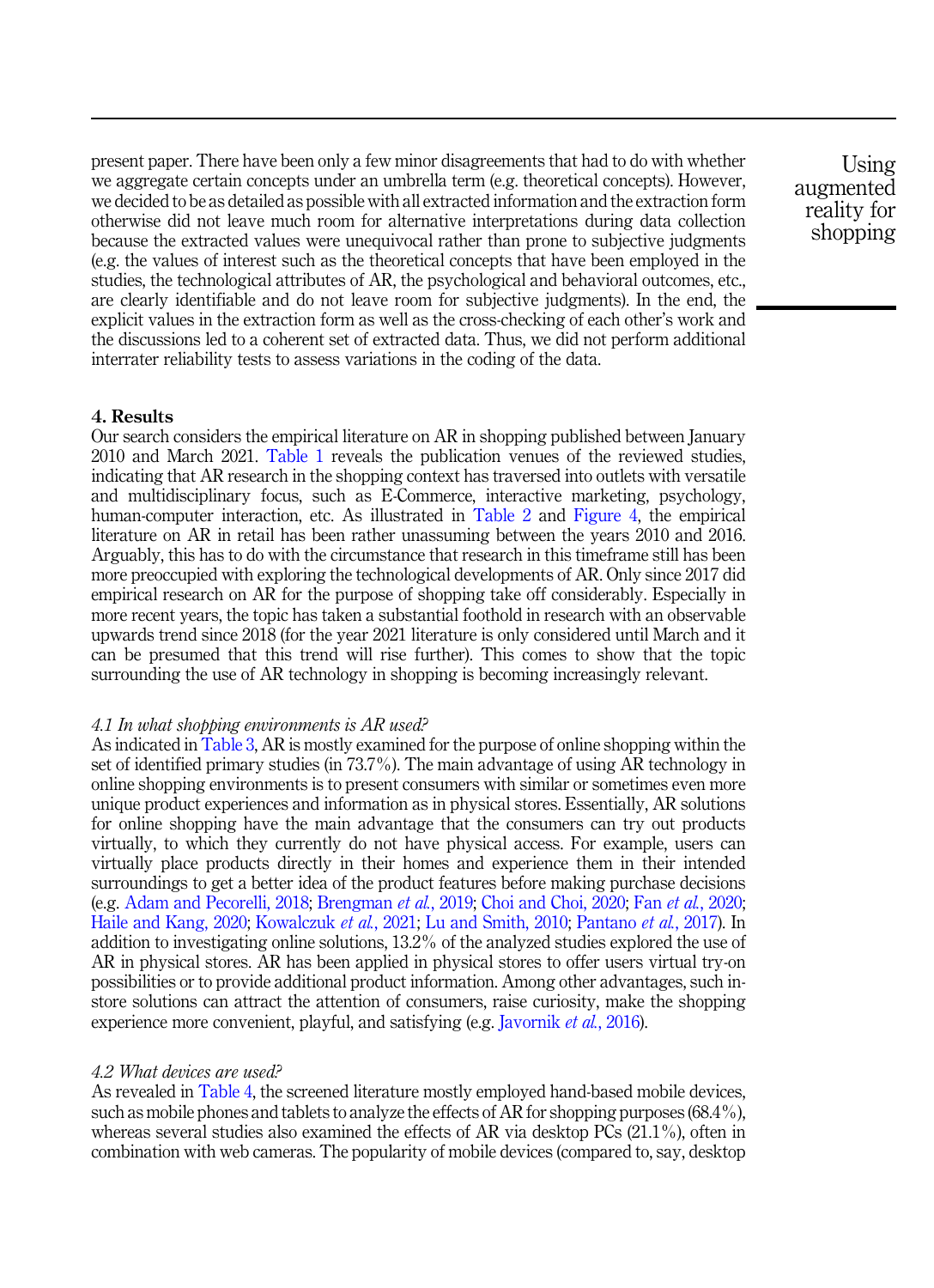<span id="page-7-0"></span>

| <b>INTR</b>                           |                                                                                    |                                                                                                                                                                                                                              |                              |            |
|---------------------------------------|------------------------------------------------------------------------------------|------------------------------------------------------------------------------------------------------------------------------------------------------------------------------------------------------------------------------|------------------------------|------------|
|                                       | Venue/outlet                                                                       | <b>Studies</b>                                                                                                                                                                                                               | $\#$                         | $\%$       |
|                                       | Journal of Retailing and Consumer<br><b>Services</b>                               | Beck and Crié (2018), Bonnin (2020), Fan et al. (2020),<br>Huang (2019), Pantano et al. (2017), Park and Yoo<br>(2020), Poushneh (2018), Poushneh and Vasquez-<br>Parraga (2017), Qin et al. (2021b), van Esch et al. (2019) | 10                           | 26.3       |
|                                       | Journal of Business Research                                                       | Jessen et al. (2020), Kowalczuk et al. (2021), Smink et al.<br>(2020)                                                                                                                                                        | 3                            | 7.9        |
|                                       | Journal of Retailing<br>Journal of the Academy of Marketing<br>Science             | Heller et al. (2019a, b)<br>Hilken et al. (2017, 2020)                                                                                                                                                                       | $\,2$<br>$\sqrt{2}$          | 5.3<br>5.3 |
|                                       | Technological Forecasting and Social<br>Change                                     | Dacko (2017), Rese et al. (2017)                                                                                                                                                                                             | $\,2$                        | 5.3        |
|                                       | ACM Conference on Designing<br><b>Interactive Systems</b>                          | Javornik et al. (2016)                                                                                                                                                                                                       | $\mathbf{1}$                 | 2.6        |
|                                       | Computers in Human Behavior<br>Cyberpsychology, Behavior, and Social<br>Networking | McLean and Wilson (2019)<br>Choi and Choi (2020)                                                                                                                                                                             | $\mathbf{1}$<br>$\mathbf{1}$ | 2.6<br>2.6 |
|                                       | Electronic Commerce Research<br>Electronic Commerce Research and                   | Huang and Liao (2015)<br>Smink et al. (2019)                                                                                                                                                                                 | $\mathbf{1}$<br>$\mathbf{1}$ | 2.6<br>2.6 |
|                                       | Applications<br>European Conference on Information<br><b>Systems</b>               | Adam and Pecorelli (2018)                                                                                                                                                                                                    | $\mathbf{1}$                 | 2.6        |
|                                       | Informatics                                                                        | Yoo (2020)                                                                                                                                                                                                                   | $\mathbf{1}$                 | 2.6        |
|                                       | International Conference on<br><b>Information Systems</b>                          | Tarafdar et al. (2019)                                                                                                                                                                                                       | $\mathbf{1}$                 | 2.6        |
|                                       | <b>Internet Research</b>                                                           | Zhang et al. $(2019)$                                                                                                                                                                                                        | $\mathbf{1}$                 | 2.6        |
|                                       | Journal of Computing and Information<br>Science in Engineering                     | Lu and Smith (2010)                                                                                                                                                                                                          | $\mathbf{1}$                 | 2.6        |
|                                       | Journal of Interactive Marketing                                                   | Yim et al. (2017)                                                                                                                                                                                                            | $\mathbf{1}$                 | 2.6        |
|                                       | Journal of Marketing Management                                                    | Javornik (2016)                                                                                                                                                                                                              | $\mathbf{1}$                 | 2.6        |
|                                       | Journal of Strategic Marketing                                                     | Moriuchi et al. (2020)                                                                                                                                                                                                       | $\mathbf{1}$                 | 2.6        |
|                                       | Journal of Theoretical and Applied<br>Electronic Commerce Research                 | Saprikis et al. (2021)                                                                                                                                                                                                       | $\mathbf{1}$                 | 2.6        |
|                                       | Multimedia Systems                                                                 | Morillo et al. (2019)                                                                                                                                                                                                        | $\mathbf{1}$                 | 2.6        |
|                                       | Psychology and Marketing                                                           | Mishra et al. (2021)                                                                                                                                                                                                         | $\mathbf{1}$                 | 2.6        |
|                                       | SOP Transactions on Marketing<br>Research                                          | Spreer and Kallweit (2014)                                                                                                                                                                                                   | $\mathbf{1}$                 | 2.6        |
| Table 1.                              | Sustainability                                                                     | Haile and Kang (2020)                                                                                                                                                                                                        | $\mathbf{1}$                 | 2.6        |
| Overview of the<br>publication venues | Virtual Reality<br>Sum                                                             | Brengman et al. (2019)                                                                                                                                                                                                       | $\mathbf{1}$<br>38           | 2.6<br>100 |

PCs) can be attributed to their maneuverability, which unleashes greater potentials of AR technology, as one of the core advantages of it consists not only in its ability to superimpose virtual objects in a room but also to move and manipulate them via movement-based controls. Therefore, it seems plausible that mobile devices have been the most popular choice to investigate the effects of AR for shopping purposes. Some of the AR solutions involve the concept of virtual (or "magic") mirrors, by which users can view themselves and virtually try on, for example, eyewear ([Beck and Cri](#page-31-0)é, 2018; [Hilken](#page-33-0) et al., 2017; [Pantano](#page-34-0) et al., 2017), makeup ([Hilken](#page-33-0) et al., 2017; [Javornik, 2016\)](#page-33-0) or other fashion-related products ([Beck and Cri](#page-31-0)é, 2018). This feature can be implemented via both mobile devices (e.g. by using the built-in cameras) and desktop PCs (e.g. by using web cameras). Surprisingly, we encountered only one study which examined respective AR hardware (i.e. HoloLens) (Heller *et al.*[, 2019b](#page-33-0)), while there was also a unique encounter in which one study investigated product presentation via a pseudo-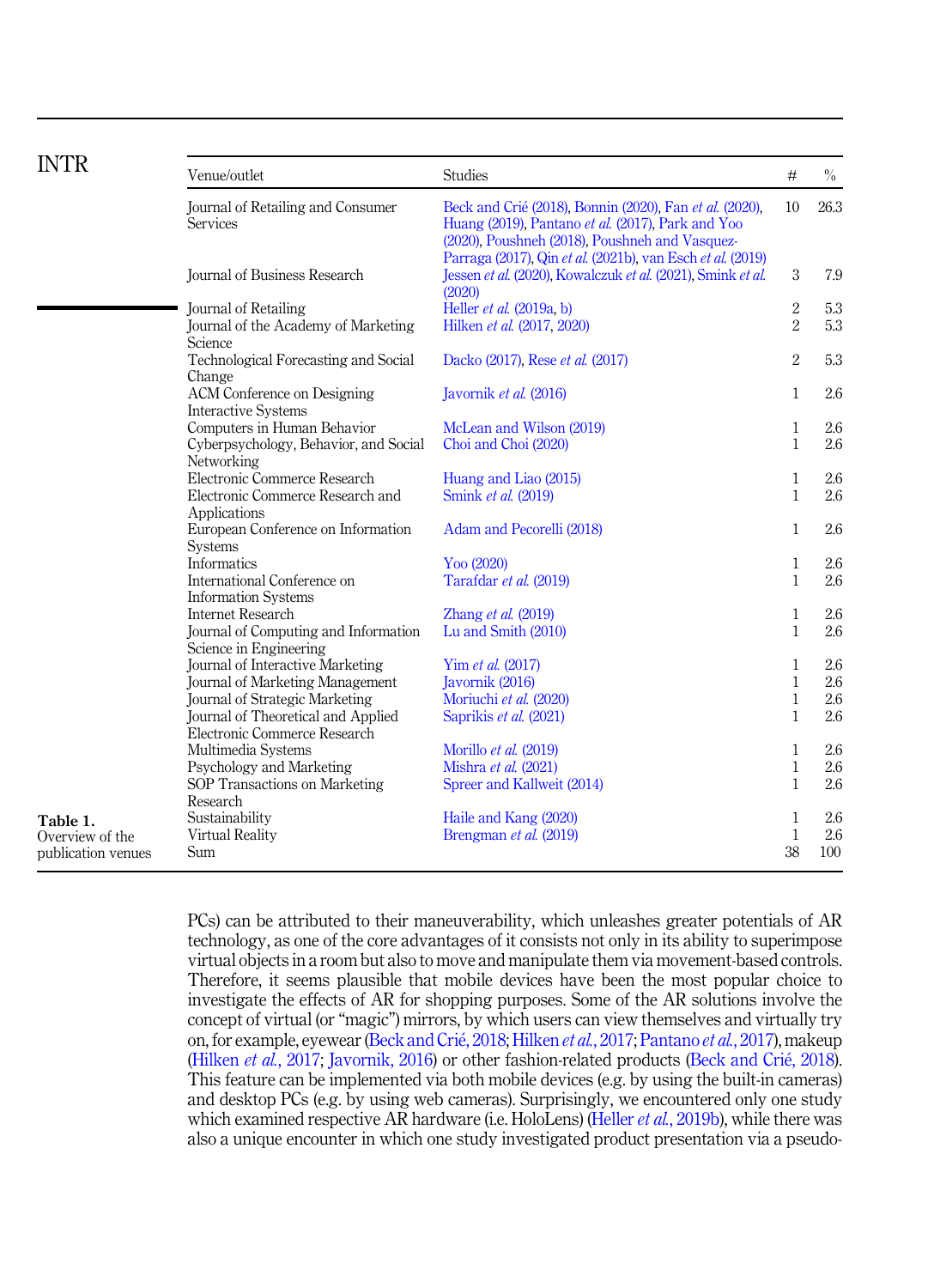<span id="page-8-0"></span>

| Year          | <b>Studies</b>                                                                                                                                                                                                              | #  | $\%$ | Using<br>augmented                                 |
|---------------|-----------------------------------------------------------------------------------------------------------------------------------------------------------------------------------------------------------------------------|----|------|----------------------------------------------------|
| $2010-$       | Huang and Liao (2015), Javornik (2016), Javornik <i>et al.</i> (2016), Lu and Smith (2010),                                                                                                                                 | 5  | 13.2 | reality for                                        |
| 2016          | Spreer and Kallweit (2014)                                                                                                                                                                                                  |    |      |                                                    |
| 2017          | Dacko (2017), Hilken et al. (2017), Pantano et al. (2017), Poushneh and Vasquez-<br>Parraga (2017), Rese <i>et al.</i> (2017), Yim <i>et al.</i> (2017)                                                                     | 6  | 15.8 | shopping                                           |
| 2018          | Adam and Pecorelli (2018), Beck and Crié (2018), Poushneh (2018)                                                                                                                                                            | 3  | 7.9  |                                                    |
| 2019          | Brengman et al. (2019). Heller et al. (2019a, b). Huang (2019). McLean and Wilson<br>(2019). Morillo et al. (2019). Smink et al. (2019). Tarafdar et al. (2019), van Esch et al.<br>$(2019)$ , Zhang <i>et al.</i> $(2019)$ | 10 | 26.3 |                                                    |
| 2020          | Bonnin (2020), Choi and Choi (2020), Fan et al. (2020), Haile and Kang (2020), Hilken<br>et al. (2020). Jessen et al. (2020). Moriuchi et al. (2020). Park and Yoo (2020). Smink<br><i>et al.</i> (2020), Yoo (2020)        | 10 | 26.3 |                                                    |
| March<br>2021 | Kowalczuk et al. (2021), Mishra et al. (2021), Qin et al. (2021b), Saprikis et al. (2021)                                                                                                                                   | 4  | 10.5 | Table 2.<br>Overview of the<br>primary studies and |
| Sum           |                                                                                                                                                                                                                             | 38 | 100  | their publication year                             |



| Figure 4.              |
|------------------------|
| Number of              |
| publications cumulated |
| by year                |

| Environment              | <b>Studies</b>                                                                                                                                                                                                                                                                                                                                                                                                                                                                                                                                                                                                                                  | #  | $\%$ |                                                      |
|--------------------------|-------------------------------------------------------------------------------------------------------------------------------------------------------------------------------------------------------------------------------------------------------------------------------------------------------------------------------------------------------------------------------------------------------------------------------------------------------------------------------------------------------------------------------------------------------------------------------------------------------------------------------------------------|----|------|------------------------------------------------------|
| Online web-based         | Adam and Pecorelli (2018), Beck and Crié (2018), Bonnin (2020), Brengman<br><i>et al.</i> (2019), Choi and Choi (2020), Fan <i>et al.</i> (2020), Haile and Kang (2020),<br>Heller <i>et al.</i> (2019a, b), Hilken <i>et al.</i> (2017, 2020), Huang (2019), Huang and Liao<br>(2015), Javornik (2016), Jessen et al. (2020), Kowalczuk et al. (2021), Lu and<br>Smith (2010), Mishra et al. (2021), Pantano et al. (2017), Park and Yoo (2020),<br>Poushneh and Vasquez-Parraga (2017). Qin et al. (2021b). Smink et al. (2019).<br>Smink et al. (2020). Tarafdar et al. (2019). Yim et al. (2017). Yoo (2020). Zhang<br><i>et al.</i> (2019) | 28 | 73.7 |                                                      |
| Various/non-<br>specific | Dacko (2017), McLean and Wilson (2019), Moriuchi et al. (2020), Poushneh<br>(2018), Rese <i>et al.</i> (2017), Saprikis <i>et al.</i> (2021)                                                                                                                                                                                                                                                                                                                                                                                                                                                                                                    | 6  | 15.8 | Table 3.                                             |
| In-store                 | Heller et al. (2019a). Javornik et al. (2016). Morillo et al. (2019). Spreer and<br>Kallweit (2014), van Esch et al. (2019)                                                                                                                                                                                                                                                                                                                                                                                                                                                                                                                     | 5. | 13.2 | Overview of the<br>examined shopping<br>environments |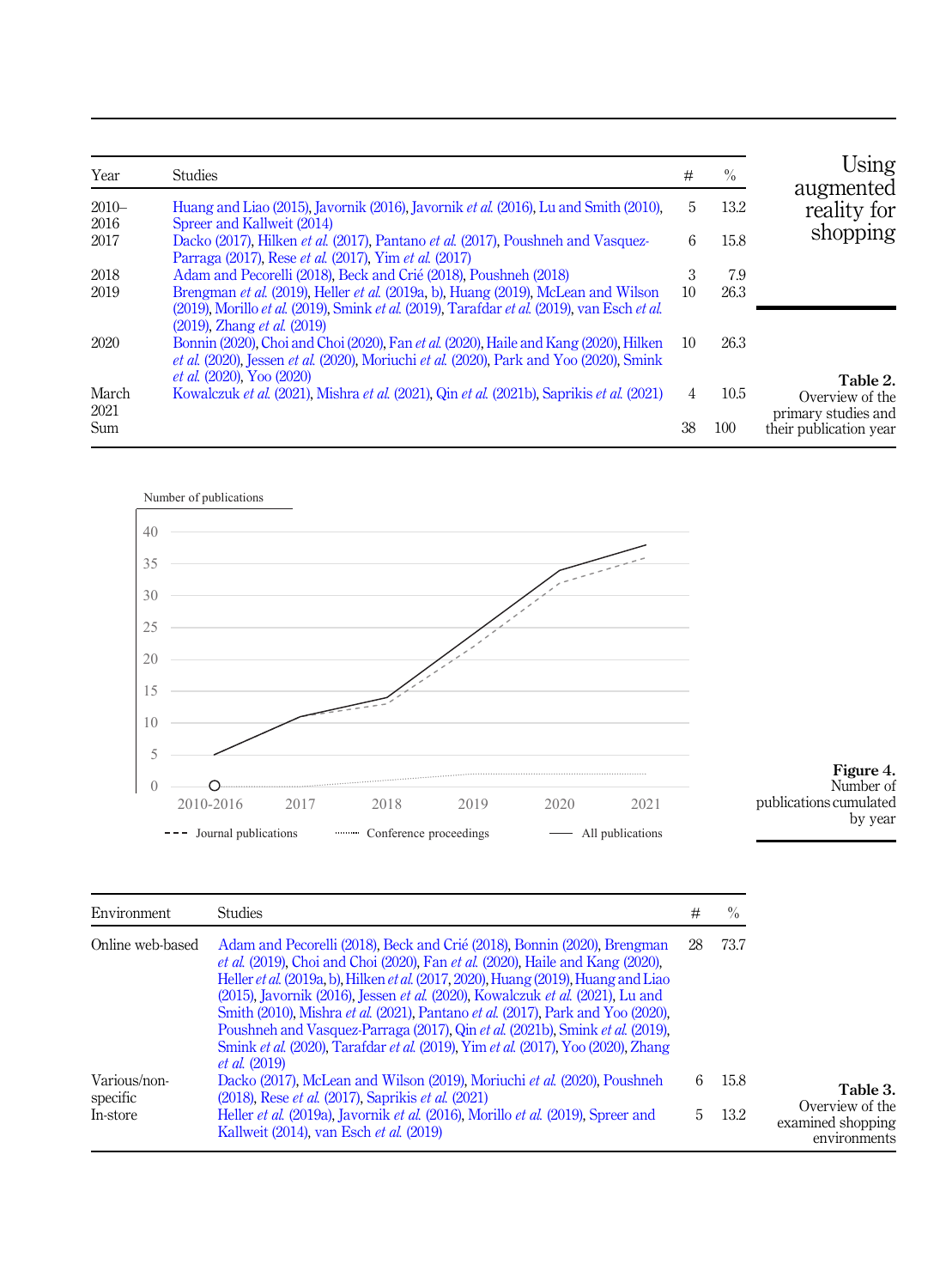<span id="page-9-0"></span>

| <b>INTR</b>                                         | Devices                                                                            | <b>Studies</b>                                                                                                                                                                                                                                                                                                                                                                                                                                                                                                                                                                                                         | #   | $\frac{0}{0}$     |
|-----------------------------------------------------|------------------------------------------------------------------------------------|------------------------------------------------------------------------------------------------------------------------------------------------------------------------------------------------------------------------------------------------------------------------------------------------------------------------------------------------------------------------------------------------------------------------------------------------------------------------------------------------------------------------------------------------------------------------------------------------------------------------|-----|-------------------|
|                                                     | Hand-based mobile devices<br>(e.g. phone, tablet)                                  | Brengman et al. (2019). Choi and Choi (2020). Dacko (2017). Fan<br><i>et al.</i> (2020), Haile and Kang (2020), Heller <i>et al.</i> (2019a), Hilken<br>et al. (2020), Javornik (2016), Javornik et al. (2016). Jessen et al.<br>(2020), Kowalczuk et al. (2021), McLean and Wilson (2019),<br>Mishra et al. (2021), Morillo et al. (2019), Moriuchi et al. (2020),<br>Park and Yoo (2020), Poushneh (2018), Qin et al. (2021b), Rese<br>et al. (2017), Saprikis et al. (2021), Smink et al. (2019), Smink et al.<br>(2020), Spreer and Kallweit (2014), Tarafdar et al. (2019), van<br>Esch et al. (2019), Yoo (2020) | -26 | 68.4              |
|                                                     | Desktop PC (e.g. with web<br>camera)                                               | Adam and Pecorelli (2018), Bonnin (2020), Hilken et al. (2017),<br>Huang (2019), Lu and Smith (2010), Pantano et al. (2017),<br>Poushneh and Vasquez-Parraga (2017), Yim et al. (2017)                                                                                                                                                                                                                                                                                                                                                                                                                                 | 8   | 21.1              |
| Table 4.<br>Overview of the<br>investigated devices | General/Non-specific<br>Head-based AR hardware<br>Pseudo-holographic<br>stereogram | Beck and Crié (2018). Huang and Liao (2015). Zhang et al. (2019)<br>Heller et al. (2019b)<br>Morillo et al. (2019)                                                                                                                                                                                                                                                                                                                                                                                                                                                                                                     | 3   | 7.9<br>2.6<br>2.6 |

holographic stereogram (i.e. [Morillo](#page-34-0) *et al.*, 2019). However, the pervasiveness of mobile devices and the fact that they are increasingly equipped and rolled out with built-in AR features, whereas AR hardware is hardly at our fingertips since it has not yet penetrated into regular households, it is apprehensible that the majority of the screened literature examined AR via more ubiquitous devices, such as tablets and smartphones. In addition, mobile devices have further advantages, for example, in terms of convenience, economic value, and lower costs for developing AR features compared to special AR hardware. Thus, it seems safe to assume that mobile devices will continue to be the main focus for AR technology, at least in the next few years. Nevertheless, specific AR hardware will also become more and more affordable, and accordingly, it seems important that such devices are more often included in future research.

#### 4.3 What products are presented in AR retail?

As indicated in [Table 5,](#page-10-0) we encountered that furniture and decoration products were the most analyzed types of products in the reviewed body of literature (in 44.7% of studies). Via AR technology, furniture (e.g. chairs, sofas, tables, closets, etc.) and decoration products (e.g. wall hangings, plants, wall colors, etc.) can be experienced in their intended environment so that potential buyers can get a better idea of what the products and their features (e.g. size, color, shape) will look like in their homes, offices, or other surroundings. The second and third most encountered types of products have been fashion-related (in 36.8% of studies) and cosmetics (in 23.7% of studies). Instead of superimposing products into a room, these types of products can often be experienced directly on oneself via virtual/magic mirrors (e.g. [Beck and Cri](#page-31-0)[e,](#page-31-0) [2018;](#page-31-0) [Javornik, 2016](#page-33-0); [Pantano](#page-34-0) et al., 2017; [Poushneh, 2018](#page-35-0)). This means that via AR technology, consumers can view themselves as if looking into a mirror and virtually apply makeup or try on fashion products (e.g. eyewear, clothes, watches, etc.). An obvious benefit, as with other products, is that AR can help give consumers a better idea of products if they are currently not physically available (i.e. during online shopping), which can support purchase decisions. If used in a physical store, individuals can get an initial idea of what these products would look like on themselves by trying these out virtually instead of physically. This can save time and provides the convenience of not having to switch clothes or having to apply different sorts and colors of makeup to make an initial evaluation of products. Arguably, this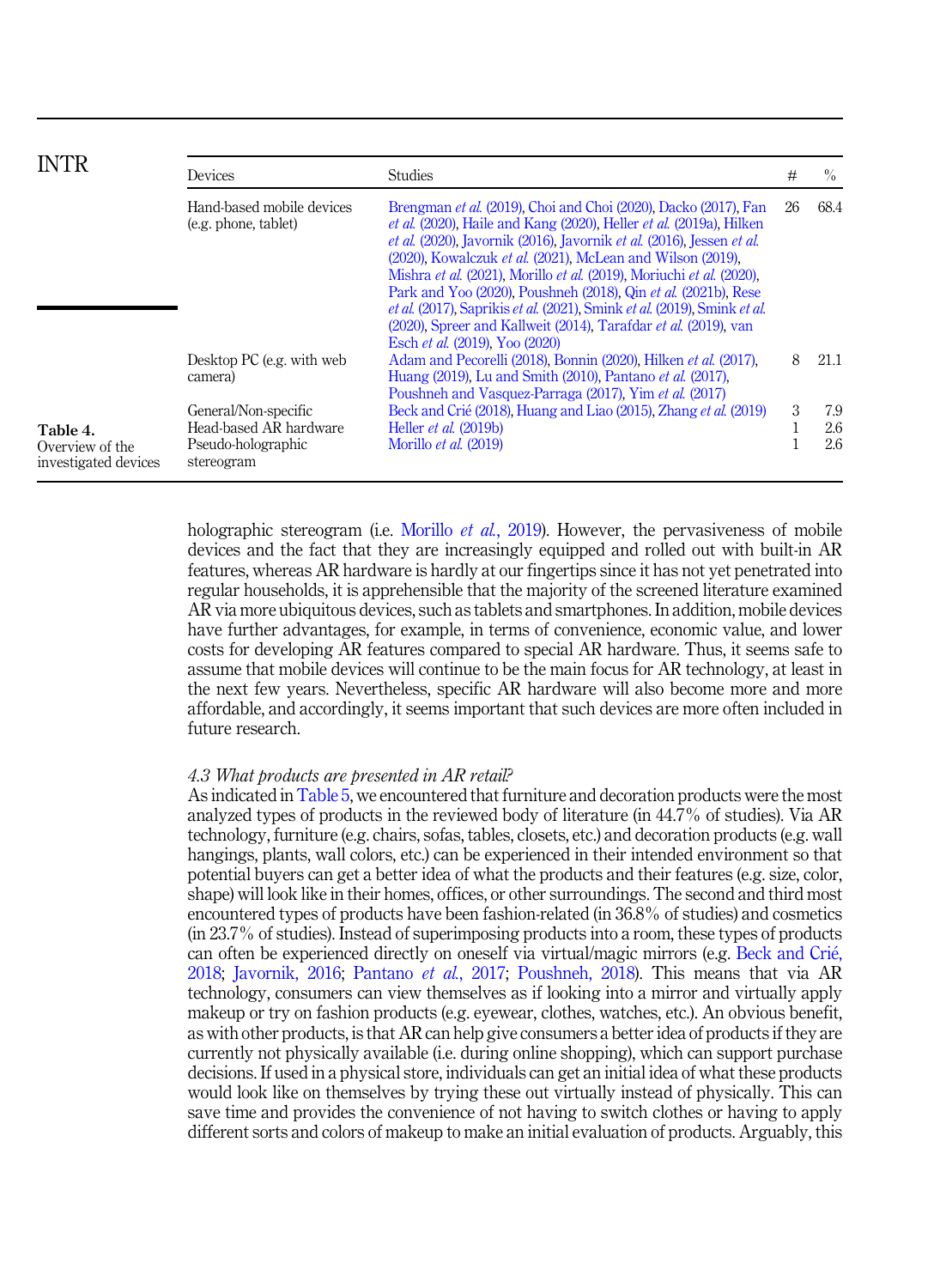<span id="page-10-0"></span>

| Products                                                                                                                                                                                                                     | <b>Studies</b>                                                                                                                                                                                                                                                                                                                                                                                     | #              | $\frac{0}{0}$ | Using                                |
|------------------------------------------------------------------------------------------------------------------------------------------------------------------------------------------------------------------------------|----------------------------------------------------------------------------------------------------------------------------------------------------------------------------------------------------------------------------------------------------------------------------------------------------------------------------------------------------------------------------------------------------|----------------|---------------|--------------------------------------|
| Furniture, decorations                                                                                                                                                                                                       | Adam and Pecorelli (2018), Brengman et al. (2019), Choi and Choi<br>$(2020)$ , Haile and Kang $(2020)$ , Heller <i>et al.</i> $(2019a, b)$ , Hilken <i>et al.</i><br>(2017), Javornik (2016), Jessen et al. (2020), Kowalczuk et al. (2021),<br>Lu and Smith (2010), Mishra et al. (2021), Poushneh (2018), Qin et al.<br>(2021b), Rese et al. (2017), Smink et al. (2020), Tarafdar et al. (2019) | 17             | 44.7          | augmented<br>reality for<br>shopping |
| Clothing, fashion,<br>accessories, eyewear                                                                                                                                                                                   | Beck and Crié (2018), Bonnin (2020), Hilken et al. (2017), Huang<br>(2019), Huang and Liao (2015), Morillo et al. (2019), Moriuchi et al.<br>(2020), Pantano et al. (2017), Poushneh (2018), Poushneh and<br>Vasquez-Parraga (2017), Qin et al. (2021b), Rese et al. (2017), Yim<br><i>et al.</i> (2017), Zhang <i>et al.</i> (2019)                                                               | 14             | 36.8          |                                      |
| Makeup, cosmetics                                                                                                                                                                                                            | Fan et al. (2020). Hilken et al. (2017). Javornik (2016). Javornik et al.<br>(2016), Moriuchi et al. (2020), Park and Yoo (2020), Smink et al.<br>(2019). Smink et al. (2020). Yoo (2020)                                                                                                                                                                                                          | 9              | 23.7          |                                      |
| Various/non-specific                                                                                                                                                                                                         | Dacko (2017), McLean and Wilson (2019), Poushneh (2018),<br>Saprikis et al. (2021)                                                                                                                                                                                                                                                                                                                 | 4              | 10.5          |                                      |
| Food                                                                                                                                                                                                                         | Heller <i>et al.</i> (2019a), van Esch <i>et al.</i> (2019)                                                                                                                                                                                                                                                                                                                                        | 2              | 5.3           |                                      |
| Technology-related<br>devices                                                                                                                                                                                                | Fan et al. (2020), Tarafdar et al. (2019)                                                                                                                                                                                                                                                                                                                                                          | $\overline{2}$ | 5.3           |                                      |
| <b>Books</b>                                                                                                                                                                                                                 | Spreer and Kallweit (2014)                                                                                                                                                                                                                                                                                                                                                                         |                | 2.6           |                                      |
| Cars                                                                                                                                                                                                                         | Rese <i>et al.</i> (2017)                                                                                                                                                                                                                                                                                                                                                                          |                | 2.6           | Table 5.                             |
| <b>Note(s):</b> The study by Hilken <i>et al.</i> (2020) does not appear in this table because it focuses on investigating a<br>feature (i.e. changing wall colors via AR) rather than on investigating a particular product | Overview of the types<br>of virtual products                                                                                                                                                                                                                                                                                                                                                       |                |               |                                      |

does not entirely replace the experience of actually trying on the physical products, however, it can be a good method for consumers to save time and narrow down their choices before opting to try out the physical products.

As revealed further in Table 5, there have also been more unique encounters in the reviewed studies in terms of the analyzed products, such as food products (Heller *et al.*[, 2019a](#page-32-0); [van Esch](#page-36-0) et al., 2019), cars (Rese et al.[, 2017\)](#page-35-0), books [\(Spreer and Kallweit, 2014\)](#page-36-0) and technology-related products (e.g. laptops and printers) (Fan et al.[, 2020](#page-32-0); [Tarafdar](#page-36-0) et al., 2019). It is especially notable that compared to low-complexity products, such as clothing, eyewear, furniture, etc., products of higher complexity, such as technology products, remain unassuming in the reviewed literature. Products of high complexity generally entail a larger number and more complicated key features that demand more of both, the user in terms of processing the information as well as from the AR solution, in terms of providing a satisfactory representation of the products in all their complexity. Moreover, high complexity products also require more effort, time, and attention to detail when mapping them into virtual interactive 3D objects, which may explain why there has been less research on these types of products. Nevertheless, with the increasing maturity of AR technology and the fact that the processes to map even complicated products as virtual 3D objects is becoming more and more streamline, it seems important that research closes in on these technological advancements by investigating how well AR can support purchase decisions of consumers for even more complex products.

#### 4.4 What theories are employed?

The reviewed literature draws on a variety of theories to explain the adoption and effects of AR technology. Altogether, we encountered 26 theories and concepts. We categorized these into consumer experience and acceptance theories (see [Table 6\)](#page-11-0) as well as cognitive theories (see [Table 7\)](#page-14-0).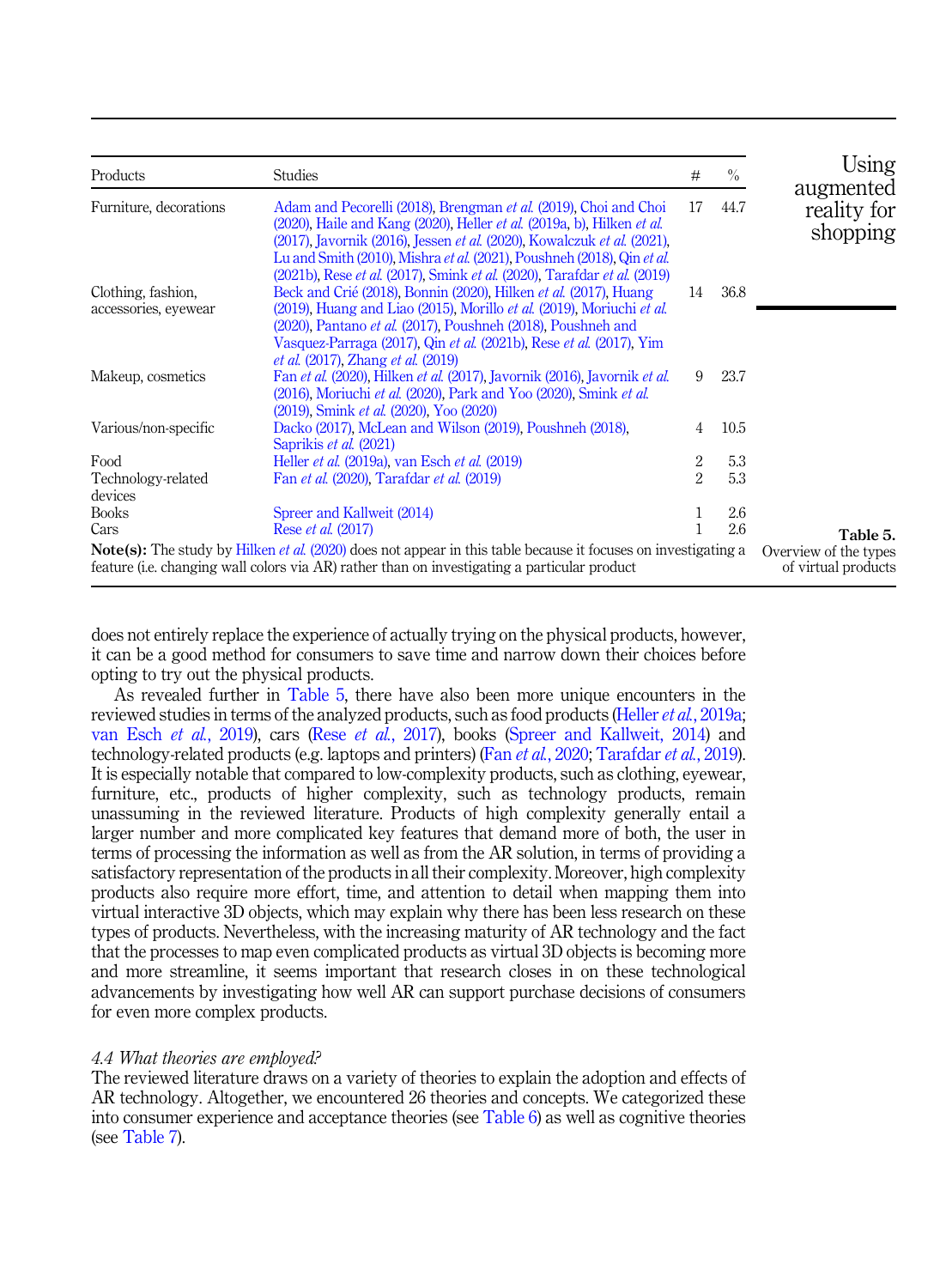<span id="page-11-0"></span>

| <b>INTR</b>                           | Background,<br>concepts, theories                                                   | Explanation                                                                                                                                                                                                                                                     | Adaptation in the AR<br>shopping literature                                                                                                                                                                                                                                                                                          | <b>Studies</b>                                                                                                                                                                                                                               | #              | $\%$                 |
|---------------------------------------|-------------------------------------------------------------------------------------|-----------------------------------------------------------------------------------------------------------------------------------------------------------------------------------------------------------------------------------------------------------------|--------------------------------------------------------------------------------------------------------------------------------------------------------------------------------------------------------------------------------------------------------------------------------------------------------------------------------------|----------------------------------------------------------------------------------------------------------------------------------------------------------------------------------------------------------------------------------------------|----------------|----------------------|
|                                       | Technology<br>Acceptance<br>Theory (TAM)                                            | The TAM (Davis, 1989)<br>explains how technology<br>is adopted based on the<br>formation of attitudes<br>through perceived ease<br>of use and usefulness                                                                                                        | This theory has been the<br>by far most extensively<br>used in the reviewed<br>studies to explain the<br>adoption of AR for<br>shopping (in $23.7\%$ of<br>studies) based on the<br>perceived ease of use and<br>usefulness of AR<br>shopping solutions                                                                              | Huang and Liao<br>$(2015)$ , McLean<br>and Wilson (2019).<br>Pantano et al.<br>$(2017)$ , Park and<br>Yoo (2020), Qin<br><i>et al.</i> (2021b), Rese<br><i>et al.</i> (2017).<br>Saprikis et al.<br>$(2021)$ . Spreer and<br>Kallweit (2014) | 8              | 21.1                 |
|                                       | Consumer<br>acceptance,<br>engagement and<br>motivation                             | Consumer acceptance or<br>brand engagement are<br>overarching<br>considerations of<br>organizations by which<br>they seek to understand<br>the multidimensional<br>determinants that draw<br>customers to their brand                                           | Several studies<br>investigate AR shopping<br>under the generic<br>umbrella of customer<br>engagement and<br>motivation, with the<br>multidimensional<br>determinants being of.<br>e.g. cognitive, affective,<br>social nature                                                                                                       | Beck and Crié<br>$(2018)$ , Brengman<br><i>et al.</i> (2019). Jessen<br><i>et al.</i> (2020).<br>McLean and<br><b>Wilson (2019)</b>                                                                                                          | $\overline{4}$ | 10.5                 |
|                                       | Equity theory/<br>privacy calculus<br>theory                                        | Both equity theory<br>$(Adams, 1963)$ and<br>privacy calculus theory<br>(Diney and Hart, 2006)<br>suggest that decisions of<br>individuals are based on<br>rational judgments by<br>weighing, e.g. expected<br>input and output or<br>benefits and effort/risks | These theories have been<br>applied in the analyzed<br>studies based on the<br>premise that customers<br>will decide to use AR<br>technology if they<br>perceive that the output<br>( <i>i.e.</i> the benefits) of doing<br>so will outweigh the<br>input or costs (e.g.<br>sharing personal<br>information,<br>intrusiveness, etc.) | Poushneh (2018),<br>Poushneh and<br>Vasquez-Parraga<br>(2017), Smink et al.<br>(2019)                                                                                                                                                        | 3              | 7.9                  |
|                                       | Unified Theory of<br>Acceptance and<br>Use of<br>Technologies<br>(UTAUT/<br>UTAUT2) | The UTAUT/UTAUT2<br>(Venkatesh <i>et al.</i> , 2012) is<br>a model, which attempts<br>to provide a uniform<br>view of the determinants<br>for technology adoption                                                                                               | Similar to the TAM, the<br>UTAUT/UTAUT2 has<br>been employed in the<br>reviewed literature to<br>explain the adoption of<br>AR in shopping from a<br>technology acceptance<br>(e.g. utilitarian and<br>hedonic) perspective                                                                                                          | McLean and<br>Wilson (2019).<br>Saprikis et al.<br>(2021)                                                                                                                                                                                    | $\overline{2}$ | 5.3                  |
| Table 6.<br>Overview of consumer      | Uses and<br>gratifications<br>theory                                                | Uses and gratifications<br>theory (Katz et al., 1973)<br>is based on the notion<br>that individuals use<br>certain media to satisfy<br>specific needs                                                                                                           | Uses and gratifications<br>theory was employed to<br>study how AR addresses<br>utilitarian and hedonic<br>need satisfaction, which<br>is argued to translate<br>into, e.g. purchase<br><i>intentions</i>                                                                                                                             | Kowalczuk et al.<br>$(2021)$ , Zhang <i>et al.</i><br>(2019)                                                                                                                                                                                 | $\overline{2}$ | 5.3                  |
| experience and<br>acceptance theories |                                                                                     |                                                                                                                                                                                                                                                                 |                                                                                                                                                                                                                                                                                                                                      |                                                                                                                                                                                                                                              |                | ( <i>continued</i> ) |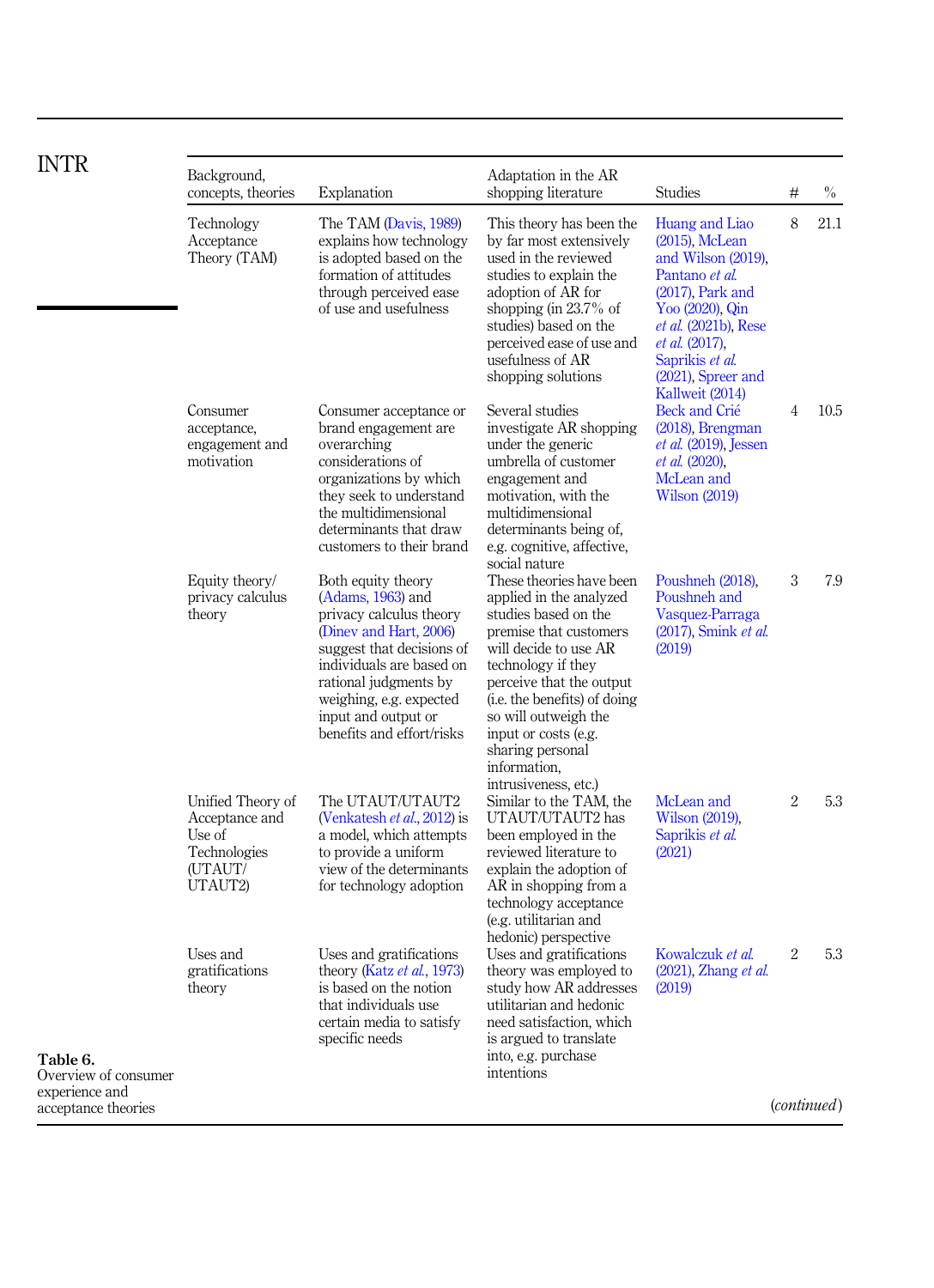| Background,<br>concepts, theories    | Explanation                                                                                                                                                                                                                                                                                                     | Adaptation in the AR<br>shopping literature                                                                                                                                                                                                            | <b>Studies</b>             | #                    | $\%$ | Using<br>augmented      |
|--------------------------------------|-----------------------------------------------------------------------------------------------------------------------------------------------------------------------------------------------------------------------------------------------------------------------------------------------------------------|--------------------------------------------------------------------------------------------------------------------------------------------------------------------------------------------------------------------------------------------------------|----------------------------|----------------------|------|-------------------------|
| Experience<br>economy theory         | Experience economy<br>theory (Pine and<br>Gilmore, 1998) posits<br>that the experience.<br>resulting from<br>compelling and<br>memorable interaction<br>with a product can<br>become a value<br>proposition for<br>customers                                                                                    | AR has been<br>investigated with the<br>premise that the<br>technology can produce<br>compelling and<br>memorable interaction<br>with products, thus<br>providing experiential<br>value and supporting<br>purchase intentions                          | Choi and Choi<br>(2020)    | $\mathbf{1}$         | 2.6  | reality for<br>shopping |
| Feelings-as<br>information<br>theory | According to feelings-as<br>information theory<br>(Schwarz, 2012), the<br>affective responses of<br>individuals can serve as<br>information to make<br>judgments and form<br>beliefs                                                                                                                            | The theory has been<br>applied to explain how<br>product affinity and<br>confidence in choice can<br>emerge in an AR<br>shopping context                                                                                                               | Kowalczuk et al.<br>(2021) | $\mathbf{1}$         | 2.6  |                         |
| Habituation-<br>tedium theory        | The habituation-tedium<br>theory (Sawyer, 1982)<br>suggests that positively<br>perceived novelty effects<br>disappear with<br>increasing familiarity<br>(habituation) with<br>stimuli, thereby<br>transforming the<br>positive perceptions<br>progressively into<br>neutral or negative<br>perceptions (tedium) | This theory has been<br>used in the reviewed<br>literature to explain how<br>greater levels of<br>experience with AR can<br>result in a decline of the<br>perceived novelty of the<br>technology                                                       | Yim <i>et al.</i> (2017)   | 1                    | 2.6  |                         |
| Information<br>richness theory       | The main understanding<br>of information richness<br>theory (Daft and Lengel,<br>$1986$ ) is that the<br>uncertainty of<br>individuals can be<br>reduced and<br>understanding can be<br>supported through large<br>amounts (richness) of<br>information                                                         | Given that AR is<br>presumed to effectively<br>inform customers during<br>shopping via rich<br>product presentations<br>and interaction<br>capabilities, it was<br>investigated how the<br>obtained<br>informativeness affects<br>attitudes towards AR | Qin et al. (2021b)         | $\mathbf{1}$         | 2.6  |                         |
|                                      |                                                                                                                                                                                                                                                                                                                 |                                                                                                                                                                                                                                                        |                            | ( <i>continued</i> ) |      | Table 6.                |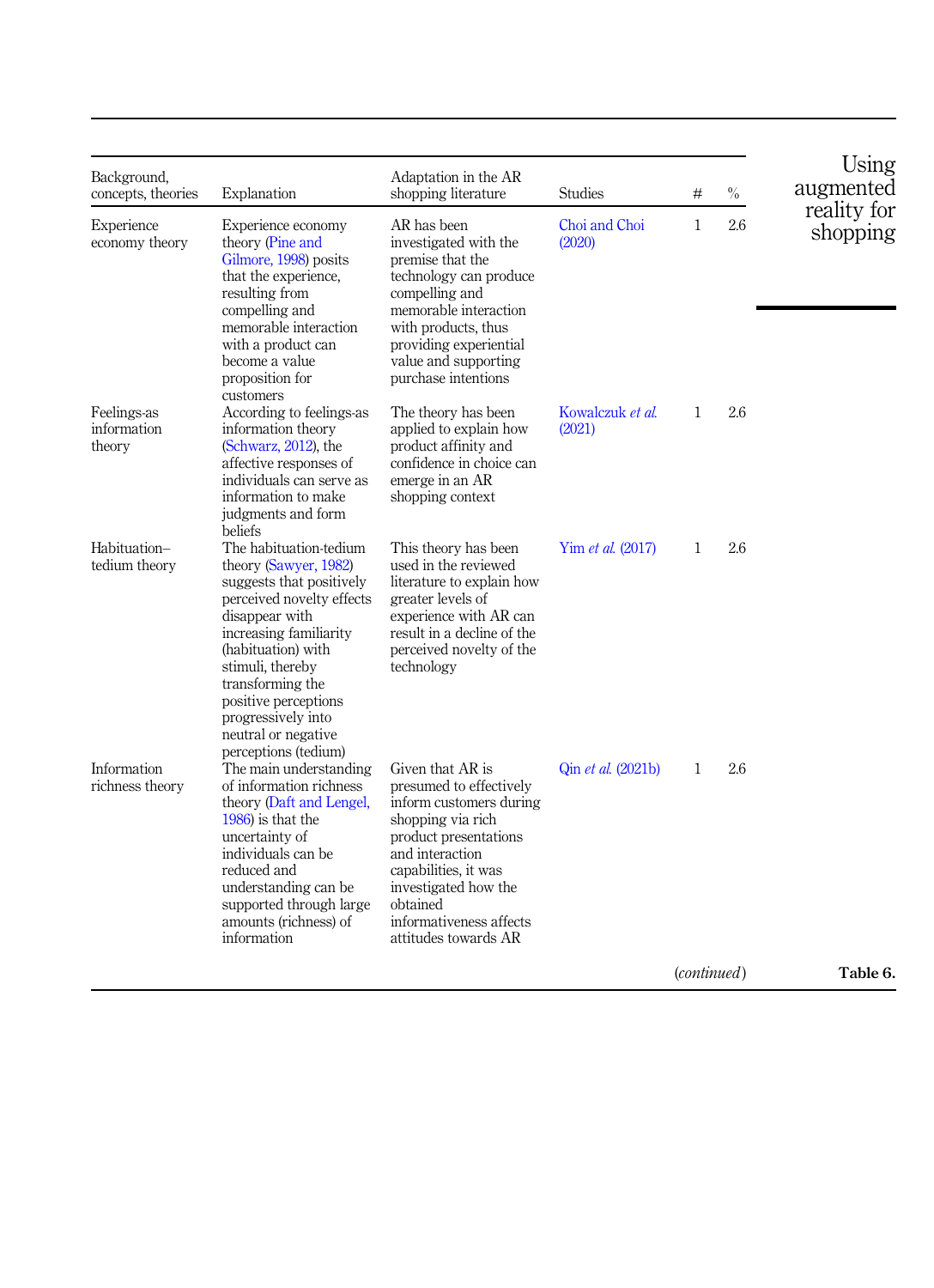| <b>INTR</b> | Background,                                                   |                                                                                                                                                                                                                                                                                                                                                                                                                                                                                           | Adaptation in the AR                                                                                                                                                                                                                                                                                                                                          |                           |              |      |
|-------------|---------------------------------------------------------------|-------------------------------------------------------------------------------------------------------------------------------------------------------------------------------------------------------------------------------------------------------------------------------------------------------------------------------------------------------------------------------------------------------------------------------------------------------------------------------------------|---------------------------------------------------------------------------------------------------------------------------------------------------------------------------------------------------------------------------------------------------------------------------------------------------------------------------------------------------------------|---------------------------|--------------|------|
|             | concepts, theories                                            | Explanation                                                                                                                                                                                                                                                                                                                                                                                                                                                                               | shopping literature                                                                                                                                                                                                                                                                                                                                           | <b>Studies</b>            | #            | $\%$ |
|             | Partially<br>observance<br>markov decision<br>process (POMDP) | <b>POMDP</b><br>(Krishnamurthy, 2016) is<br>a concept that aims to<br>model decision processes<br>that explain the<br>interaction between<br>humans and computers<br>with the assumption that<br>action effects are highly<br>uncertain                                                                                                                                                                                                                                                   | Based on the<br>consideration that users<br>of AR are often not sure<br>what to expect from<br>using the technology (e.g.<br>in terms of the outcomes<br>of certain movements or<br>what feedback will be<br>provided), the concept of<br>POMDP has been<br>applied to AR in a<br>shopping context to<br>explore how attitudes<br>towards AR may be<br>formed | Moriuchi et al.<br>(2020) | $\mathbf{1}$ | 2.6  |
|             | Task-media-fit<br>theory                                      | Task-media-fit theory<br>(Mennecke et al., 2000)<br>proposes that<br>technology must be<br>designed in a way to<br>provide efficacious<br>opportunities for users to<br>perform the task at hand.<br>For example, if<br>technology provides<br>overly rich functionality,<br>it may have too many<br>distractions for users to<br>perform tasks properly,<br>whereas if it lacks, for<br>instance, richness of<br>information, it may<br>impede users to<br>successfully perform<br>tasks | Drawing on this<br>theorization, it was<br>investigated if AR for<br>shopping purposes is<br>perceived differently for<br>contrasting types of<br>products (i.e. experience<br>products vs search<br>products)                                                                                                                                                | Choi and Choi<br>(2020)   | $\mathbf{1}$ | 2.6  |
| Table 6.    | Typology of<br>experiential value                             | Rooted in consumer<br>research, this typology<br>consists of intrinsic and<br>extrinsic determinants to<br>explain the experienced<br>value                                                                                                                                                                                                                                                                                                                                               | This typology was used<br>as a conceptualization<br>for the intrinsic (i.e.<br>playfulness and<br>aesthetics) and extrinsic<br>( <i>i.e.</i> consumer return on<br>investment and service<br>excellence) experiential<br>value provided by AR<br>during shopping                                                                                              | Dacko (2017)              | $\mathbf{1}$ | 2.6  |

Most considerably, the Technology Acceptance Model (TAM) was used as a theory to explain the adoption of AR technology for shopping (in 21.1% of studies). The TAM is a wellestablished theory; however, it is also fairly limited in terms of the considered determinants to predict the acceptance of information systems. The Unified Theory of Acceptance and Use of Technologies (UTAUT/UTAU2) builds on the considerations of the TAM and was developed in an attempt to provide a more comprehensive set of adoption factors for information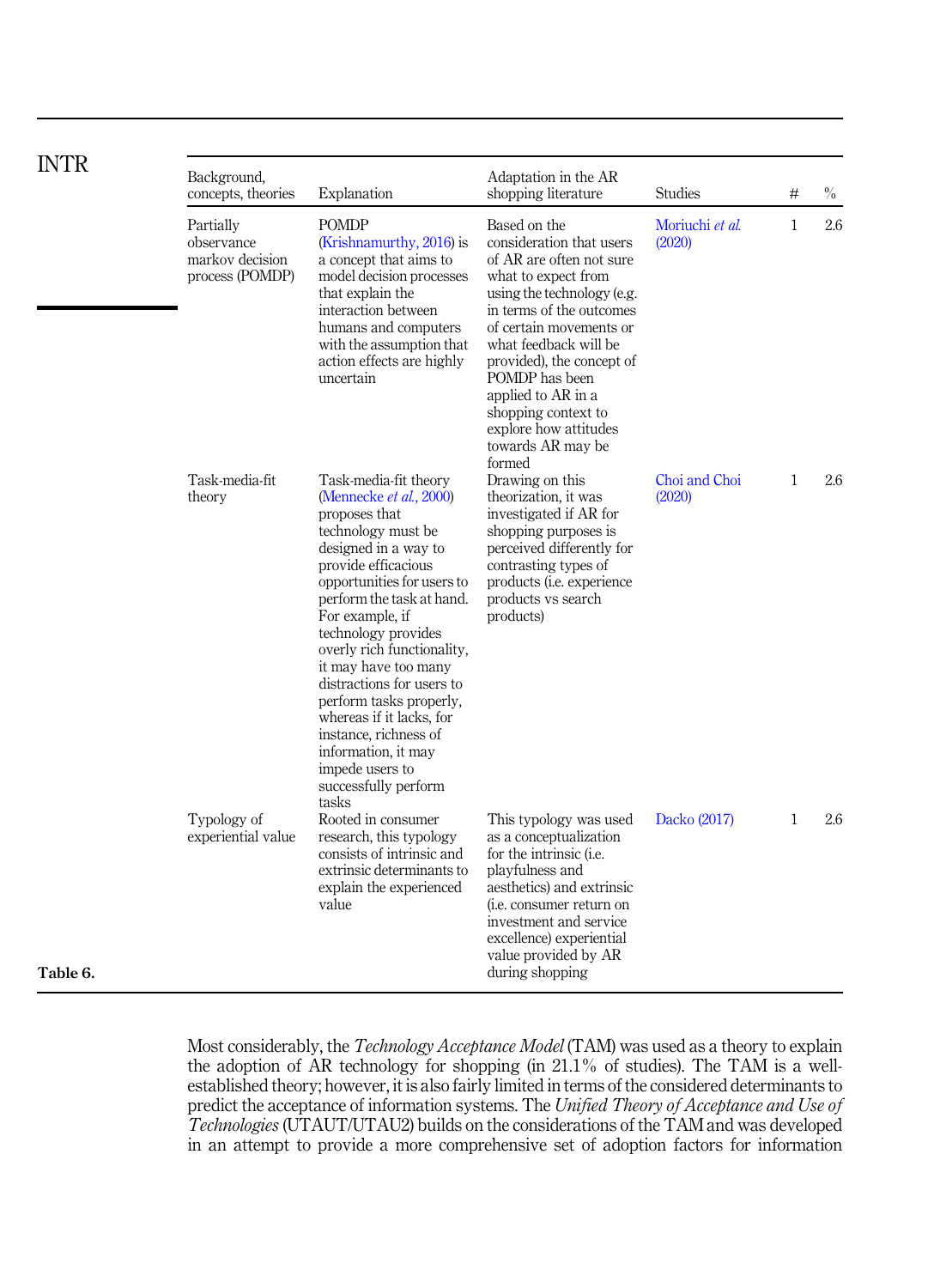<span id="page-14-0"></span>

| Background,<br>concepts,<br>theories          | Explanation                                                                                                                                                                                                                                                                                                                                                                                      | Adaptation in the AR<br>shopping literature                                                                                                                                                                                                                                           | <b>Studies</b>                                                                          | #              | $\%$        | Using<br>augmented<br>reality for             |
|-----------------------------------------------|--------------------------------------------------------------------------------------------------------------------------------------------------------------------------------------------------------------------------------------------------------------------------------------------------------------------------------------------------------------------------------------------------|---------------------------------------------------------------------------------------------------------------------------------------------------------------------------------------------------------------------------------------------------------------------------------------|-----------------------------------------------------------------------------------------|----------------|-------------|-----------------------------------------------|
| (Socially)<br>situated<br>cognition theory    | Situated cognition theory<br>(Brown <i>et al.</i> , 1989)<br>understands that information<br>processing is highly<br>dependent on environmental<br>conditions to which an<br>individual is currently<br>exposed to and socially<br>situated cognition (Semin<br>and Smith, 2013) refers to the<br>influence that others have on<br>an individual's cognitive<br>processing of the<br>environment | This theory played a role<br>in explaining how AR<br>affects cognitive<br>processing based on the<br>situational condition it<br>creates (e.g. real-time)<br>interaction with products<br>or point of view sharing)                                                                   | Fan <i>et al.</i> (2020),<br>Hilken et al.<br>$(2017)$ , Hilken<br><i>et al.</i> (2020) | 3              | 7.9         | shopping                                      |
| Theory of<br>vividness                        | The theory of vividness<br>(Steuer, 1992) posits that the<br>mental process of<br>visualization can be<br>supported via rich and vivid<br>presentation of information                                                                                                                                                                                                                            | The reviewed literature<br>investigated, for example,<br>how vivid product<br>presentations via AR<br>affect different consumer<br>responses (e.g. perceived<br>usefulness, enjoyment,<br>immersion, etc.)                                                                            | McLean and<br>Wilson (2019).<br>Mishra et al.<br>$(2021)$ . Yim <i>et al.</i><br>(2017) | 3              | 7.9         |                                               |
| Cognitive theory<br>of multimedia<br>learning | The cognitive theory of<br>multimedia learning (Mayer<br>and Moreno, 2003) has its<br>roots in educational<br>psychology and suggests<br>that there are different<br>channels by which<br>individuals process<br>information ( <i>i.e.</i> audio and<br>visual)                                                                                                                                  | From this dual-channel<br>theorization, the reviewed<br>studies especially<br>explored how the visual<br>cues of presenting a<br>product via AR<br>technology affects the<br>visual cognitive channel<br>for processing<br>information compared to<br>non-AR product<br>presentations | Fan et al. (2020).<br>Tarafdar et al.<br>(2019)                                         | $\mathfrak{D}$ | 5.3         |                                               |
| Mental imagery<br>theory                      | Mental imagery is<br>understood as the mental<br>process involved when<br>humans visualize something<br>(Lutz and Lutz, 1978)                                                                                                                                                                                                                                                                    | The screened literature<br>draws on this notion to<br>explore how AR can<br>support consumers in<br>their mental image<br>processing of products                                                                                                                                      | Heller <i>et al.</i><br>(2019a), Park<br>and Yoo (2020)                                 | $\overline{2}$ | 5.3         |                                               |
| Self-referencing<br>theory                    | Self-referencing theory<br>(Kuiper and Rogers, 1979)<br>postulates that individuals<br>process information better if<br>they are themselves by some<br>means referenced in the<br>information                                                                                                                                                                                                    | This concept has been<br>used to explore how self-<br>presentation via AR (e.g.<br>via virtual mirrors)<br>affects individuals brand<br>attitudes and purchase<br>intentions                                                                                                          | Huang (2019).<br>Smink et al.<br>(2019)                                                 | 2              | 5.3         |                                               |
|                                               |                                                                                                                                                                                                                                                                                                                                                                                                  |                                                                                                                                                                                                                                                                                       |                                                                                         |                | (continued) | Table 7.<br>Overview of cognitive<br>theories |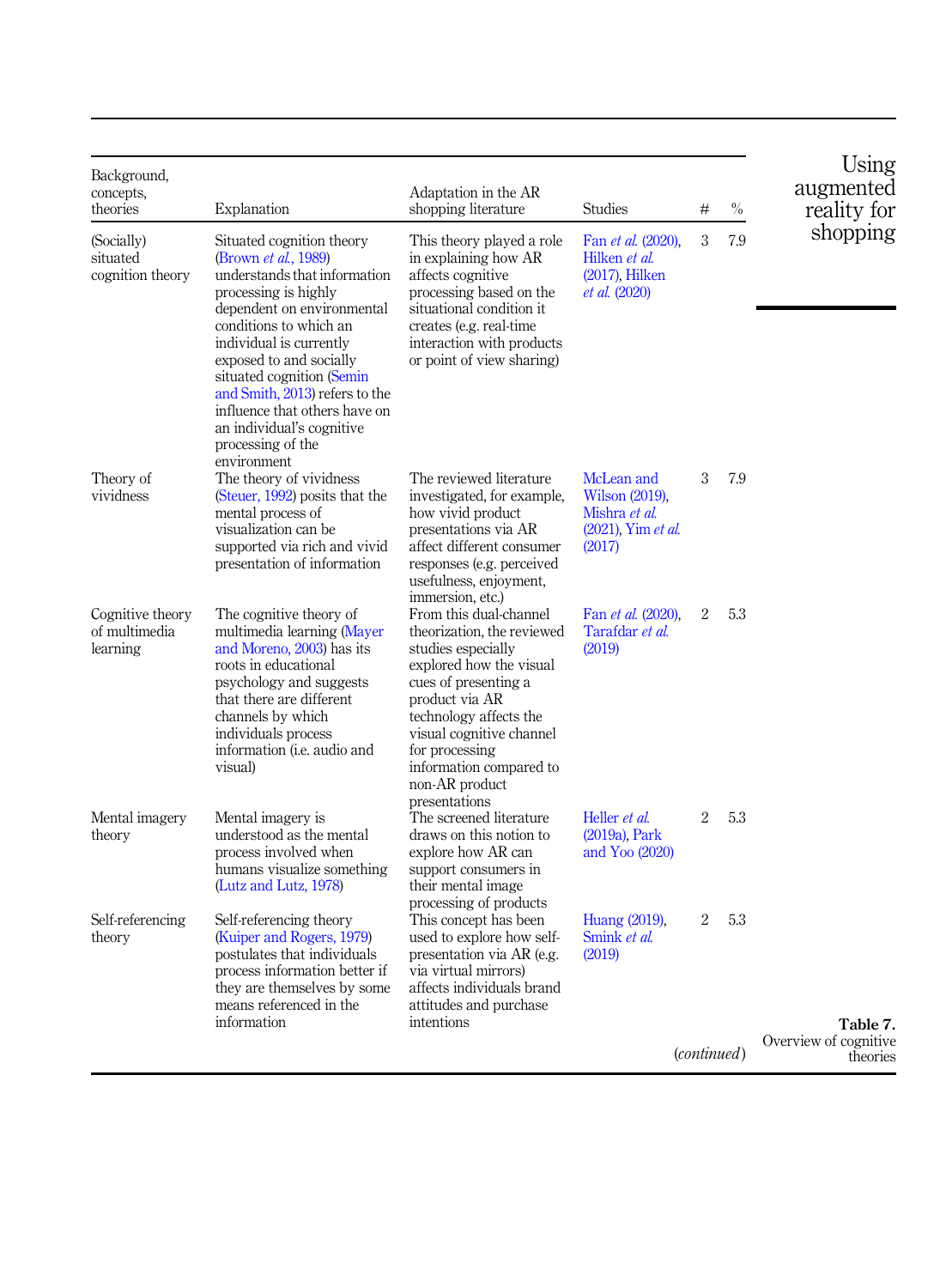| <b>INTR</b> |                                                      |                                                                                                                                                                                                                                                                                                                                                                                                                                                                                                                                                                          |                                                                                                                                                                                                                                                                                                                |                                       |              |      |
|-------------|------------------------------------------------------|--------------------------------------------------------------------------------------------------------------------------------------------------------------------------------------------------------------------------------------------------------------------------------------------------------------------------------------------------------------------------------------------------------------------------------------------------------------------------------------------------------------------------------------------------------------------------|----------------------------------------------------------------------------------------------------------------------------------------------------------------------------------------------------------------------------------------------------------------------------------------------------------------|---------------------------------------|--------------|------|
|             | Background,<br>concepts,<br>theories                 | Explanation                                                                                                                                                                                                                                                                                                                                                                                                                                                                                                                                                              | Adaptation in the AR<br>shopping literature                                                                                                                                                                                                                                                                    | <b>Studies</b>                        | #            | $\%$ |
|             | Active inference<br>theory                           | Active inference theory<br>(Friston, 2018) suggests that<br>perceptions are subject to an<br>active process in which the<br>beliefs of individuals can be<br>updated, e.g. through context<br>learning                                                                                                                                                                                                                                                                                                                                                                   | This notion was used to<br>explain how the<br>multisensory proficiency<br>of AR technology is<br>capable of guiding<br>customer perceptions of<br>products (e.g. via<br>interacting and trying out<br>the virtual products and<br>receiving sensory<br>feedback)                                               | Heller et al.<br>(2019 <sub>b</sub> ) | $\mathbf{1}$ | 2.6  |
|             | Cognitive fit<br>theory                              | According to cognitive fit.<br>theory (Vessey, 1991),<br>individuals' task<br>performance can be<br>enhanced when they perceive<br>that the features provided by<br>a technology correspond well<br>with their intended tasks and<br>goals                                                                                                                                                                                                                                                                                                                               | Based on the notion of<br>cognitive fit theory, it was<br>examined how AR<br>technology can affect the<br>cognition of users and<br>essentially support<br>purchase intentions                                                                                                                                 | Haile and Kang<br>(2020)              | $\mathbf{1}$ | 2.6  |
|             | Cognitive load<br>theory/cognitive<br>fluency theory | According to cognitive load<br>theory (Sweller and Chandler,<br>1991), humans have a limited<br>cognitive capacity and with<br>increasing cognitive exertion,<br>it becomes more demanding<br>for individuals to acquire and<br>process information.<br>Cognitive fluency theory<br>(Alter and Oppenheimer,<br>2009) also presupposes a<br>limited cognitive capacity of<br>humans and suggests that<br>there are different degrees of<br>difficulty in processing<br>information, for example,<br>based on how familiar an<br>individual is with the<br>exposed stimuli | Within the reviewed<br>literature, these theories<br>have been applied to<br>investigate whether and<br>how AR can increase or<br>decrease cognitive load<br>during shopping and how<br>it affects attitudes of<br>customers (e.g. towards)<br>the technology or<br>products) as well as<br>purchase decisions | Fan <i>et al.</i> (2020)              | $\mathbf{1}$ | 2.6  |
|             | Cue-utilization<br>theory                            | According to cue-utilization<br>theory (Easterbrook, 1959),<br>individuals experience<br>higher levels of arousal when<br>they experience new or<br>unfamiliar stimuli, which can<br>lead to higher levels of<br>attention                                                                                                                                                                                                                                                                                                                                               | Based on the suggestions<br>from cue-utilization<br>theory and the premise<br>that AR provides novel<br>stimuli to inexperienced<br>users, it was explored<br>how previous experience<br>with AR is related to<br>perceptions of AR (e.g.<br>media novelty,<br>immersion)                                      | Yim et al. (2017)                     | $\mathbf{1}$ | 2.6  |
| Table 7.    |                                                      |                                                                                                                                                                                                                                                                                                                                                                                                                                                                                                                                                                          |                                                                                                                                                                                                                                                                                                                |                                       | (continued)  |      |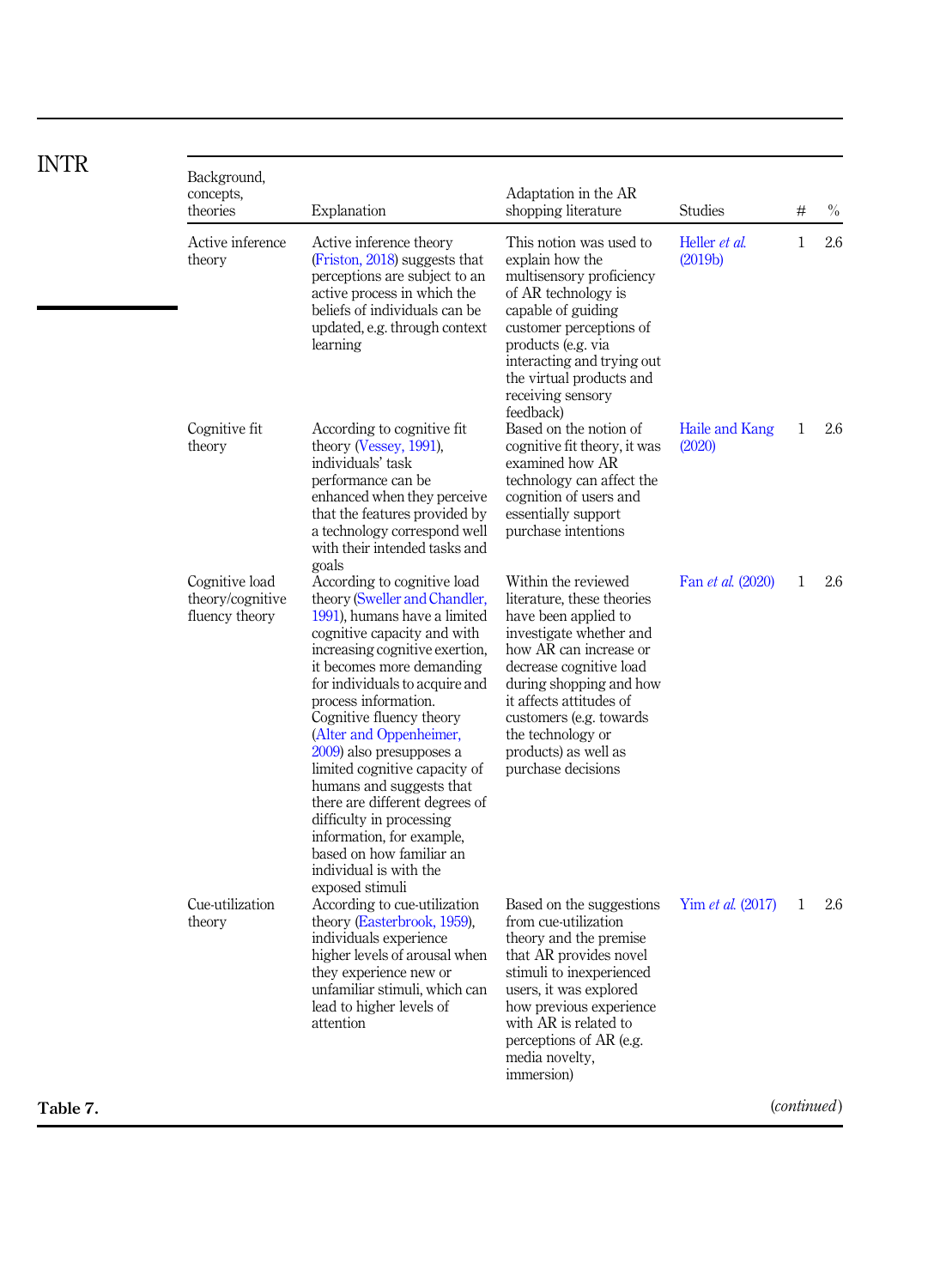| Background,<br>concepts,<br>theories                | Explanation                                                                                                                                                                                                                                                                                                                                                                                                                          | Adaptation in the AR<br>shopping literature                                                                                                                                                                                                                                                                                                                                                                          | <b>Studies</b>            | #            | $\%$ | Using<br>augmented<br>reality for |
|-----------------------------------------------------|--------------------------------------------------------------------------------------------------------------------------------------------------------------------------------------------------------------------------------------------------------------------------------------------------------------------------------------------------------------------------------------------------------------------------------------|----------------------------------------------------------------------------------------------------------------------------------------------------------------------------------------------------------------------------------------------------------------------------------------------------------------------------------------------------------------------------------------------------------------------|---------------------------|--------------|------|-----------------------------------|
| Elaboration<br>likelihood model<br>(ELM)            | The elaboration likelihood<br>model is a relevant theory in<br>research on media effects. It<br>is based on the notion that<br>messages received through<br>media can be processed<br>through two different routes<br>( <i>i.e.</i> central and peripheral)<br>depending on the level of<br>motivation that the recipient<br>has to process the messages.<br>and attitudes are formed<br>differently depending on the<br>route taken | ELM was used to explore<br>how AR influences users<br>with different levels of<br>involvement. This was<br>done based on the notion<br>that if a recipient has<br>sufficient motivation<br>(high involvement) and<br>receives a relevant<br>message, it is processed<br>through the central<br>cognitive route whereas<br>the peripheral route is<br>taken if a recipient has<br>low motivation (low<br>involvement) | Park and Yoo<br>(2020)    | $\mathbf{1}$ | 2.6  | shopping                          |
| Flow theory                                         | Flow is defined as a mental<br>state of deep concentration or<br>immersion that can transpire<br>when an individual is fully<br>engaged in an activity<br>(Nakamura and<br>Csikszentmihalyi, 2014)                                                                                                                                                                                                                                   | It was explored how<br>perceived augmentation<br>can contribute to<br>immersing individuals<br>into a state of flow,<br>thereby giving rise to<br>desirable affective and<br>cognitive responses as<br>well as behavioral                                                                                                                                                                                            | Javornik (2016)           | $\mathbf{1}$ | 2.6  |                                   |
| Stimulus-<br>organism-<br>response (S-O-R)<br>model | The S-O-R model is a broad<br>and generic concept to<br>explain human decision<br>processes. Most simply put, it<br>suggests that different forms<br>of stimuli (S) affect<br>consumers' internal cognitive<br>evaluation (a process within<br>the organism) $(0)$ that leads<br>to a response $(R)$                                                                                                                                 | intentions<br>Within the reviewed<br>literature, AR is seen as a<br>technology that provides<br>stimuli, affecting<br>cognitive evaluation and<br>essentially giving rise to<br>customer responses, for<br>example, in terms of<br>attitude formation and<br>behavioral intentions                                                                                                                                   | Qin <i>et al.</i> (2021b) | 1            | 2.6  | Table 7.                          |

systems [\(Venkatesh](#page-36-0) *et al.*, 2012). For example, it also considers hedonic experientiality (e.g. enjoyment), which has been regarded as a relevant predictor for AR brand engagement ([McLean and Wilson, 2019\)](#page-34-0) and the intention to use AR technology ([Saprikis](#page-35-0) et al., 2021). Therefore, besides drawing on theories that focus on pragmatic values, such as informativeness (e.g. information richness theory) (Qin *et al.*[, 2021b](#page-35-0)) or whether the technology serves its intended purpose (e.g. task-media-fit theory) [\(Choi and Choi, 2020\)](#page-32-0), several of the reviewed studies also drew on dedicated theories that focus on user experientiality, such as the typology of experiential value ([Dacko, 2017\)](#page-32-0) or experience economy theory ([Choi and Choi, 2020\)](#page-32-0).

In addition, there seems to be a great interest in terms of the cognitive perspective when investigating AR (see [Table 7](#page-14-0)). The employed theories consider the cognitive processing, cognitive load (e.g. Fan et al.[, 2020\)](#page-32-0), mental imagery, and mental support (e.g. [Heller](#page-32-0) et al., [2019a](#page-32-0); [Park and Yoo, 2020\)](#page-34-0) that AR can elicit as well as learning-related cognitive facets [\(Fan](#page-32-0) et al.[, 2020;](#page-32-0) [Tarafdar](#page-36-0) et al., 2019). Altogether, 39.5% of the reviewed studies utilized cognitive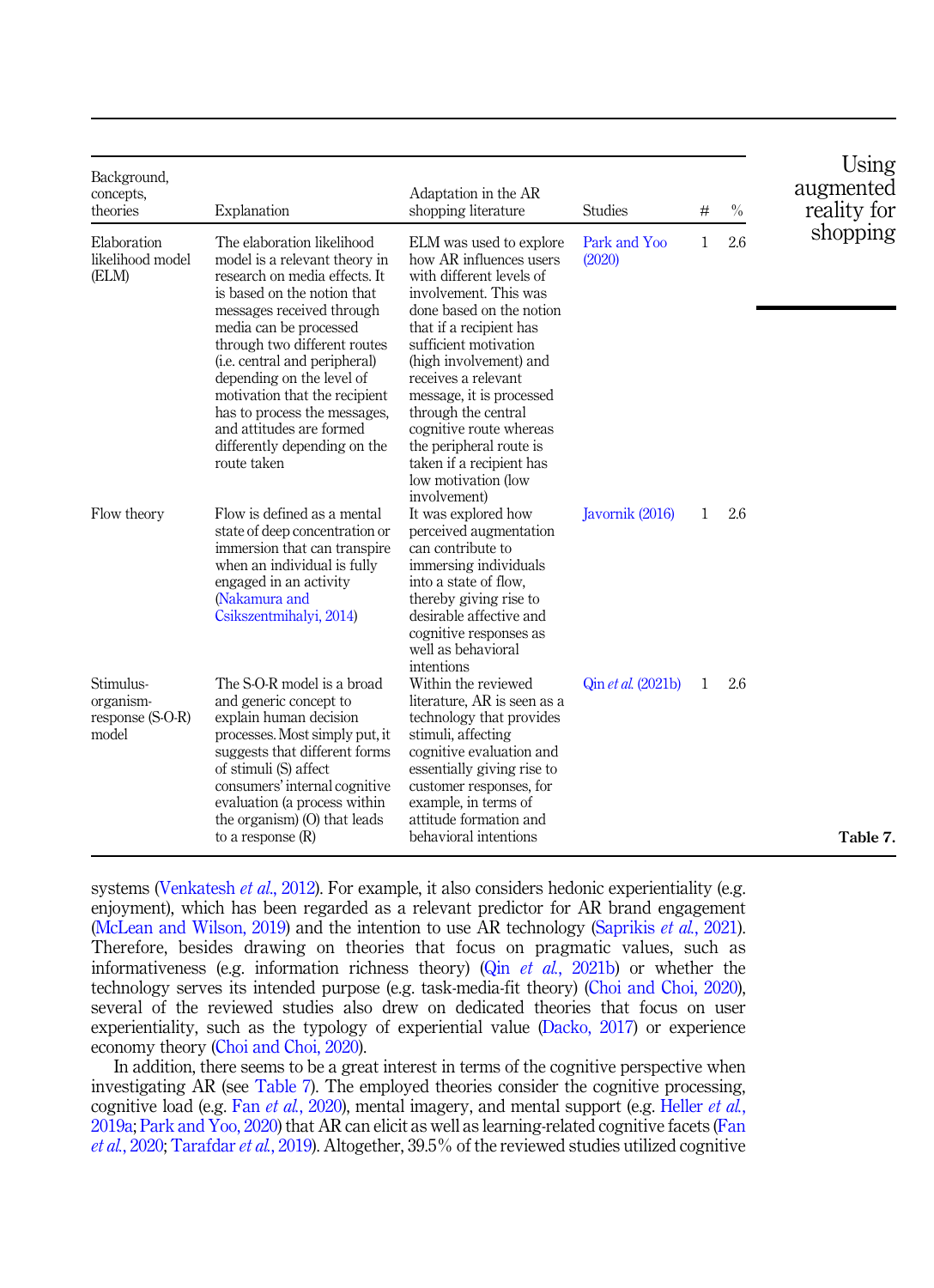theories, drawing a picture that reveals that the current empirical literature on AR shopping is captivated by the cognitive benefits and challenges stemming from the use of AR technology.

Generally speaking, it is noteworthy that the majority of theories have only been tested three or fewer times. Thus, besides broadening our view by exploring a plethora of different theories, it seems necessary to further validate the sparingly encountered theories in order to receive an even more concise picture of the relevant adoption factors for AR and the circumstances that may either support or impede consumers cognitively when using the technology.

#### 4.5 What AR technology characteristics are investigated?

Usually analyzed as independent variables, the reviewed literature investigated several AR technology characteristics (see Table 8) and how they affect individuals' psychological and behavioral outcomes.

Previous characterizations of AR involved three central attributes, namely interactivity, vividness as well as novelty [\(Azuma, 1997](#page-31-0)) and these aspects are also reflected in the reviewed literature. Most considerably, the analyzed studies investigated AR in terms of interactivity (in 28.9% of studies) (e.g. simulated physical control, rehearsability, sensory control, etc.). Interactivity is regarded as the degree to which users can perform real-time modifications with virtual objects in the mediated environment [\(Steuer, 1992](#page-36-0)). In the reviewed literature, it was investigated how interactive proficiencies of AR technology influences consumers value perceptions [\(Hilken](#page-33-0) et al., 2017), attitudes (Fan et al.[, 2020;](#page-32-0) Qin et al.[, 2021b](#page-35-0)), brand engagement [\(McLean and Wilson, 2019](#page-34-0)) as well as affective outcomes ([Kowalczuk](#page-33-0) *et al.*, 2021) and cognitive processes (Fan et al.[, 2020;](#page-32-0) [Haile and Kang, 2020;](#page-32-0) Heller et al.[, 2019a](#page-32-0), [b](#page-33-0)).

| AR characteristics                                                                                                                               | <b>Studies</b>                                                                                                                                                                                         | #                                                    | $\%$              |
|--------------------------------------------------------------------------------------------------------------------------------------------------|--------------------------------------------------------------------------------------------------------------------------------------------------------------------------------------------------------|------------------------------------------------------|-------------------|
| AR attributes<br>Interactivity, simulated physical control,<br>rehearsability, sensory feedback and control/self-<br>empowerment, transformation | Fan et al. (2020), Haile and Kang (2020), Heller<br>et al. (2019a), Heller et al. (2019b), Hilken et al.<br>(2017), Huang (2019), Kowalczuk et al. (2021),<br>McLean and Wilson (2019), Pantano et al. | 11                                                   | 28.9              |
| Vividness, environmental embedding, AR<br>imagery generation/configuration                                                                       | (2017), Poushneh (2018), Qin et al. (2021b)<br>Fan et al. (2020), Heller et al. (2019a), Hilken<br>et al. (2017), McLean and Wilson (2019), Qin<br><i>et al.</i> (2021b), Yim <i>et al.</i> (2017)     | 6                                                    | 15.8              |
| Novelty/Innovativeness                                                                                                                           | McLean and Wilson (2019), Saprikis et al.<br>(2021), van Esch et al. (2019), Yim et al. (2017)                                                                                                         | 4                                                    | 10.5              |
| <i>Informativeness</i><br>Information provided, information quality/<br>product informativeness                                                  | Kowalczuk et al. (2021), Lu and Smith (2010),<br>Pantano et al. (2017). Poushneh (2018), Yoo<br>(2020)                                                                                                 | 5                                                    | 13.2              |
| Product contextuality/complexity<br>Recommendations, communicate acts, point-of-<br>view sharing                                                 | Heller et al. (2019a), Tarafdar et al. (2019)<br>Adam and Pecorelli (2018), Hilken et al. (2020)                                                                                                       | 2<br>$\overline{2}$                                  | 5.3<br>5.3        |
| Quality/performance<br>Mapping/visual quality<br>Response time/responsiveness<br>System quality/service excellence                               | Poushneh (2018), Yoo (2020)<br>Pantano et al. (2017), Park and Yoo (2020)<br>Huang and Liao (2015), Kowalczuk et al.<br>(2021)                                                                         | $\overline{2}$<br>$\boldsymbol{2}$<br>$\overline{2}$ | 5.3<br>5.3<br>5.3 |
| Reality congruence                                                                                                                               | Kowalczuk et al. (2021)                                                                                                                                                                                | 1                                                    | 2.6               |

<span id="page-17-0"></span>INTR

Table 8. Overview of the explored AR technology characteristics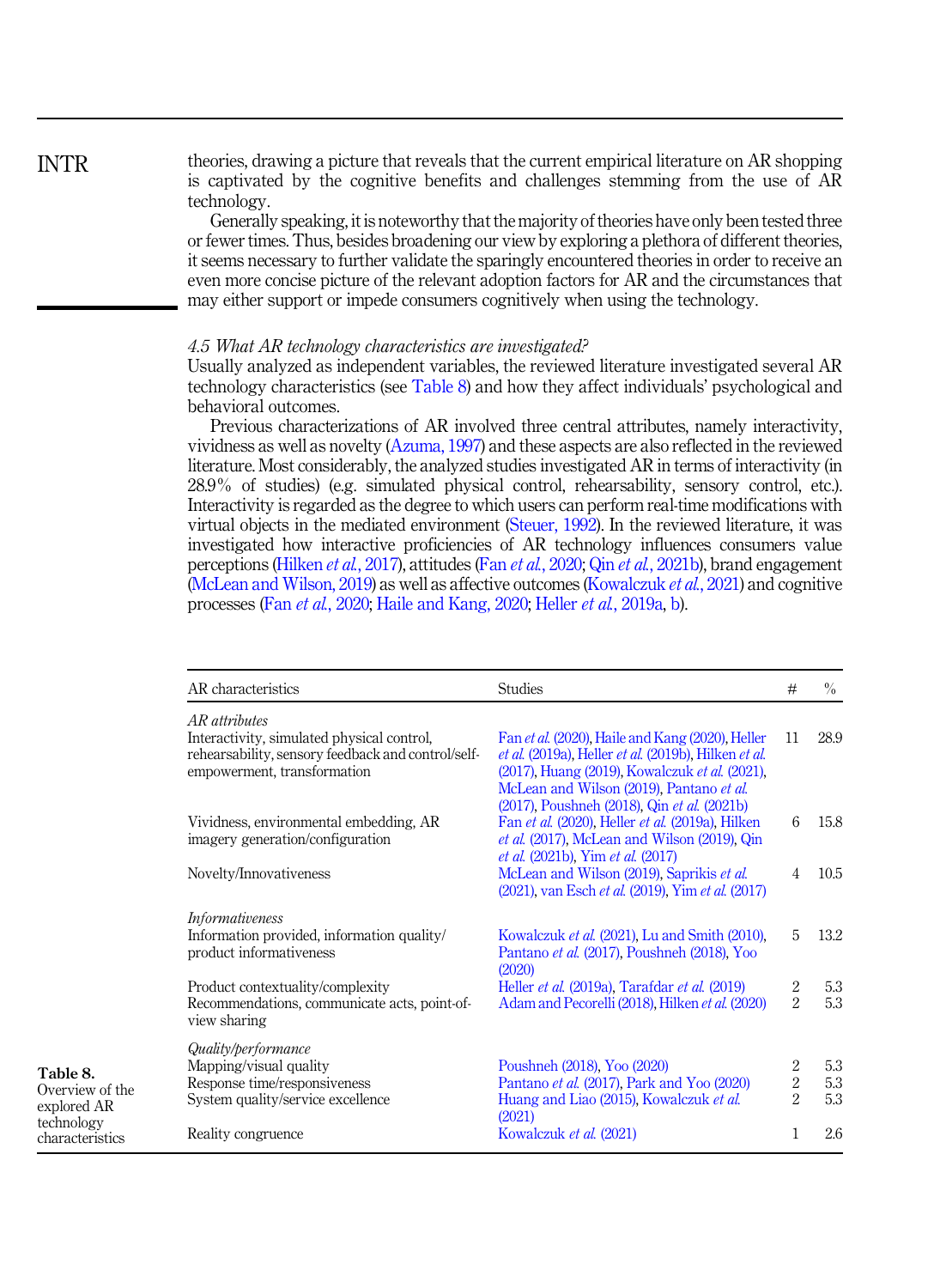The second most encountered AR attribute (encountered in 15.8% of studies) has to do with the visual representation of the AR objects and the mediated environment (i.e. vividness, AR imagery, environmental embedding, etc.). Vividness is understood as the representational richness of a medium and it has formerly been argued to be a vital aspect (alongside interactivity) for giving rise to immersive experiences [\(Steuer, 1992](#page-36-0)). Several of the analyzed studies yield important empirical support for this proposition (e.g. [Hilken](#page-33-0) *et al.*, 2017; [Yim](#page-37-0) et al.[, 2017](#page-37-0)). The reviewed literature further tried to capture if and how contrasting degrees of vividness and interactivity affect users differently, for example, via comparing AR to conventional 2D static product representations or by comparing different AR configurations (i.e. high vs low imagery configurations). According to the examined literature, advantages of higher degrees of interactive and vivid product presentations include lower effort for mental imagery processes (Heller *et al.*[, 2019a\)](#page-32-0) as well as increased perceptions of enjoyment, usefulness, and ease of use [\(McLean and Wilson, 2019;](#page-34-0) Yim et al.[, 2017](#page-37-0)).

As mentioned, novelty (encountered in 10.5% of studies), which can be defined as the perceived uniqueness or newness of stimuli [\(Massetti, 1996\)](#page-34-0), is considered as a third main attribute of AR technology (Yim *et al.*[, 2017](#page-37-0)). Even though several of the reviewed studies found positive effects that can be attributed to the perceived novelty of AR [\(McLean and Wilson, 2019](#page-34-0); Yim *et al.*[, 2017\)](#page-37-0), it is arguably becoming a more disputable matter to still consider AR as novel. In the past decade, the technology became more and more mainstream and therefore, it is not surprising that, in comparison to interactivity and vividness, it has been less of a focal point in the screened literature, which covers the past 10 years of empirical shopping-related AR studies. On the account of AR becoming more and more ubiquitous, novelty effects were investigated in combination with past experience of users and results indicate that indeed, novelty effects wear off with increased experience with the medium (Yim *et al.*[, 2017](#page-37-0)).

Whereas novelty and perhaps even the hedonic perceptions of AR may decrease with more widespread experience with the technology, it becomes increasingly important to understand how AR can provide utilitarian benefits to consumers. One major aspect of AR in shopping that seems to become more relevant, not least due to the increasing shift towards online shopping, is to examine how AR can support the informativeness of users. The reviewed literature not only investigated how AR can enhance informativeness via its interactive and rich product presentations, it was also explored how rather unique affordances such as point-of-view sharing between consumers [\(Hilken](#page-33-0)  $et$  al., 2020) or displaying consumer recommendations in the AR environment ([Adam and Pecorelli, 2018\)](#page-31-0) influence purchase intentions. Some of the encountered results indicate that higher levels of informativeness and high-quality information in AR can reduce uncertainties about products ([Adam and Pecorelli, 2018\)](#page-31-0), increase usefulness perceptions and positively influence choice confidence ([Kowalczuk](#page-33-0) *et al.*, 2021). Against the background of these utilitarian benefits, it seems important that future research investigates current developments in terms of affording AR systems with new ways of presenting information. At the same time and in direct relation to this, it becomes relevant to explore how additional information during virtual product presentation affects users cognitively. For example, it remains unclear where the fine line lies between a good amount of information that enhances consumers' informativeness and too much information that may cause cognitive overload.

Noticeably, aspects related to the quality and performance of the AR applications, such as response time [\(Pantano](#page-34-0) et al., 2017; [Park and Yoo, 2020](#page-34-0)), visual quality [\(Poushneh, 2018](#page-35-0); [Yoo,](#page-37-0)  $2020$ ), or overall system quality [\(Kowalczuk](#page-33-0) *et al.*,  $2021$ ), have been only occasionally examined (see aspects subsumed in [Table 8](#page-17-0) under *Quality/performance*). While these aspects are undeniably important for providing a pleasant user experience, they may have faded somewhat into the background in recent years, due to the circumstance that AR technology matured immensely over the past decade, and thus, the technological prowess of AR became less of a matter for investigation. Rather, it seems that the interaction between humans and AR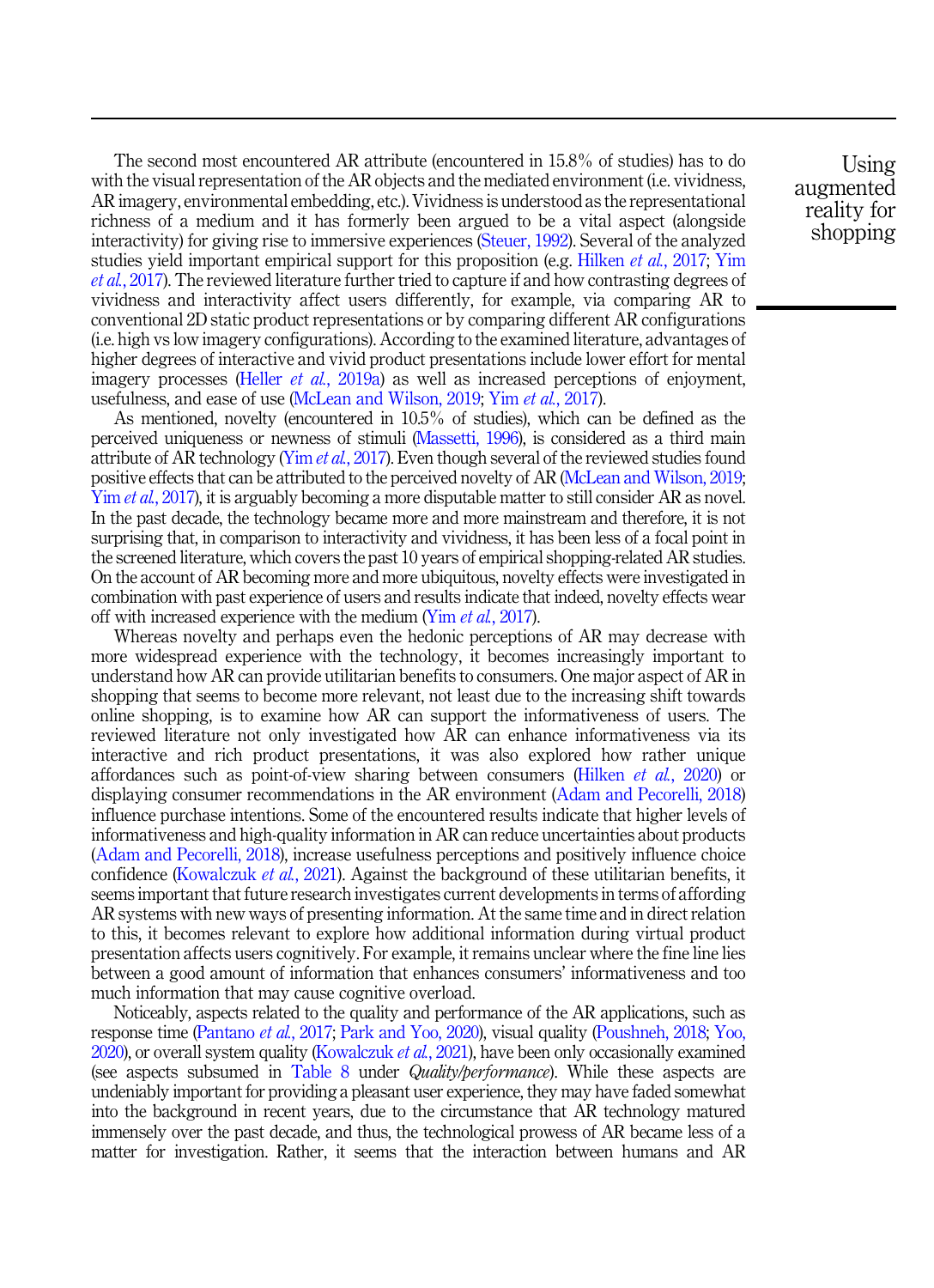technology, or for that matter the effects that the technology has on humans in terms of psychological and behavioral outcomes, is becoming imperative in current AR research (see next subsection).

#### 4.6 What is known about the effects of AR on consumers during shopping?

All of the analyzed studies indicate generally positive effects of AR in shopping contexts (the minority of the studies also report mixed results, e.g. non-significant relationships). While only a few of the studies raise potential concerns and report on detrimental outcomes, none of the studies exclusively report on negative results. In the following, we present the encountered cognitive (4.6.1), affective (4.6.2), social (4.6.3), and behavioral intention (4.6.4) outcomes in the reviewed body of literature.

4.6.1 Cognitive outcomes. In terms of the cognitive outcomes (see Table 9), we encountered that perceived usefulness (39.5%) and usability (28.9%) have been the most explored outcome variables in the reviewed literature. These two aspects represent important determinants for the formation of attitudes according to some of the most prominent theories of IT adoption (e.g. TAM, UTAUT). Consequently, scholars have looked towards these

| Cognitive/overall usage perceptions                                                                                    | <b>Studies</b>                                                                                                                                                                                                                                                                                                                                            | #              | $\%$ |
|------------------------------------------------------------------------------------------------------------------------|-----------------------------------------------------------------------------------------------------------------------------------------------------------------------------------------------------------------------------------------------------------------------------------------------------------------------------------------------------------|----------------|------|
| Perceived usefulness/performance<br>expectancy/pragmatic/utilitarian                                                   | Bonnin (2020), Dacko (2017), Hilken et al. (2017),<br>Huang and Liao (2015), Kowalczuk et al. (2021),<br>McLean and Wilson (2019), Pantano et al.<br>(2017), Poushneh and Vasquez-Parraga (2017),<br>Qin et al. (2021b), Rese et al. (2017). Saprikis et al.<br>(2021), Spreer and Kallweit (2014), Yim et al.<br>(2017), Yoo (2020), Zhang et al. (2019) | 15             | 39.5 |
| Usability/perceived ease of use/effort<br>expectancy                                                                   | Huang and Liao (2015). Lu and Smith (2010).<br>McLean and Wilson (2019), Mishra et al. (2021),<br>Morillo et al. (2019), Pantano et al. (2017), Qin<br>et al. (2021b), Rese et al. (2017), Saprikis et al.<br>(2021), Spreer and Kallweit (2014), Zhang et al.<br>(2019)                                                                                  | 11             | 28.9 |
| Cognitive load, cognitive processing fluency,<br>cognitive innovativeness, mental elaboration,<br>mental intangibility | Fan et al. (2020), Haile and Kang (2020), Heller<br>$et$ al. (2019a, b). Huang and Liao (2015). Park<br>and Yoo (2020), Tarafdar et al. (2019)                                                                                                                                                                                                            | 7              | 18.4 |
| Perceived informativeness/knowledge                                                                                    | Choi and Choi (2020), Haile and Kang (2020),<br>Qin et al. (2021b), Rese et al. (2017), Smink et al.<br>(2019)                                                                                                                                                                                                                                            | 5              | 13.2 |
| Perceived aesthetics/store attractiveness                                                                              | Bonnin (2020), Huang and Liao (2015), Pantano<br>et al. (2017). Poushneh and Vasquez-Parraga<br>(2017)                                                                                                                                                                                                                                                    | $\overline{4}$ | 10.5 |
| Perceived privacy risk/intrusiveness/trust                                                                             | Saprikis et al. (2021), Smink et al. (2019, 2020),<br>Zhang et al. (2019)                                                                                                                                                                                                                                                                                 | $\overline{4}$ | 10.5 |
| Product fit uncertainty/product risk<br>perceptions                                                                    | Adam and Pecorelli (2018), Bonnin (2020),<br>Tarafdar et al. (2019), Zhang et al. (2019)                                                                                                                                                                                                                                                                  | $\overline{4}$ | 10.5 |
| Confidence level                                                                                                       | Lu and Smith (2010), van Esch et al. (2019)                                                                                                                                                                                                                                                                                                               | $\overline{2}$ | 5.3  |
| Perceived augmentation                                                                                                 | Javornik (2016), Javornik et al. (2016)                                                                                                                                                                                                                                                                                                                   | $\overline{2}$ | 5.3  |
| Perceived controllability/(User's control)                                                                             | Javornik (2016), Park and Yoo (2020)                                                                                                                                                                                                                                                                                                                      | $\overline{2}$ | 5.3  |
| Perceived ownership/sense of ownership<br>control                                                                      | Brengman <i>et al.</i> (2019), Huang (2019)                                                                                                                                                                                                                                                                                                               | $\overline{2}$ | 5.3  |
| Creativity                                                                                                             | Jessen et al. $(2020)$                                                                                                                                                                                                                                                                                                                                    | $\mathbf{1}$   | 2.6  |
| Curiosity                                                                                                              | Beck and Crié (2018)                                                                                                                                                                                                                                                                                                                                      | $\mathbf{1}$   | 2.6  |
| Perceived personalization                                                                                              | Smink et al. (2020)                                                                                                                                                                                                                                                                                                                                       | $\mathbf{1}$   | 2.6  |
| Self-referencing/IT-Identity                                                                                           | <b>Huang (2019)</b>                                                                                                                                                                                                                                                                                                                                       | 1              | 2.6  |

INTR

Table 9. Overview of the cognitive outcomes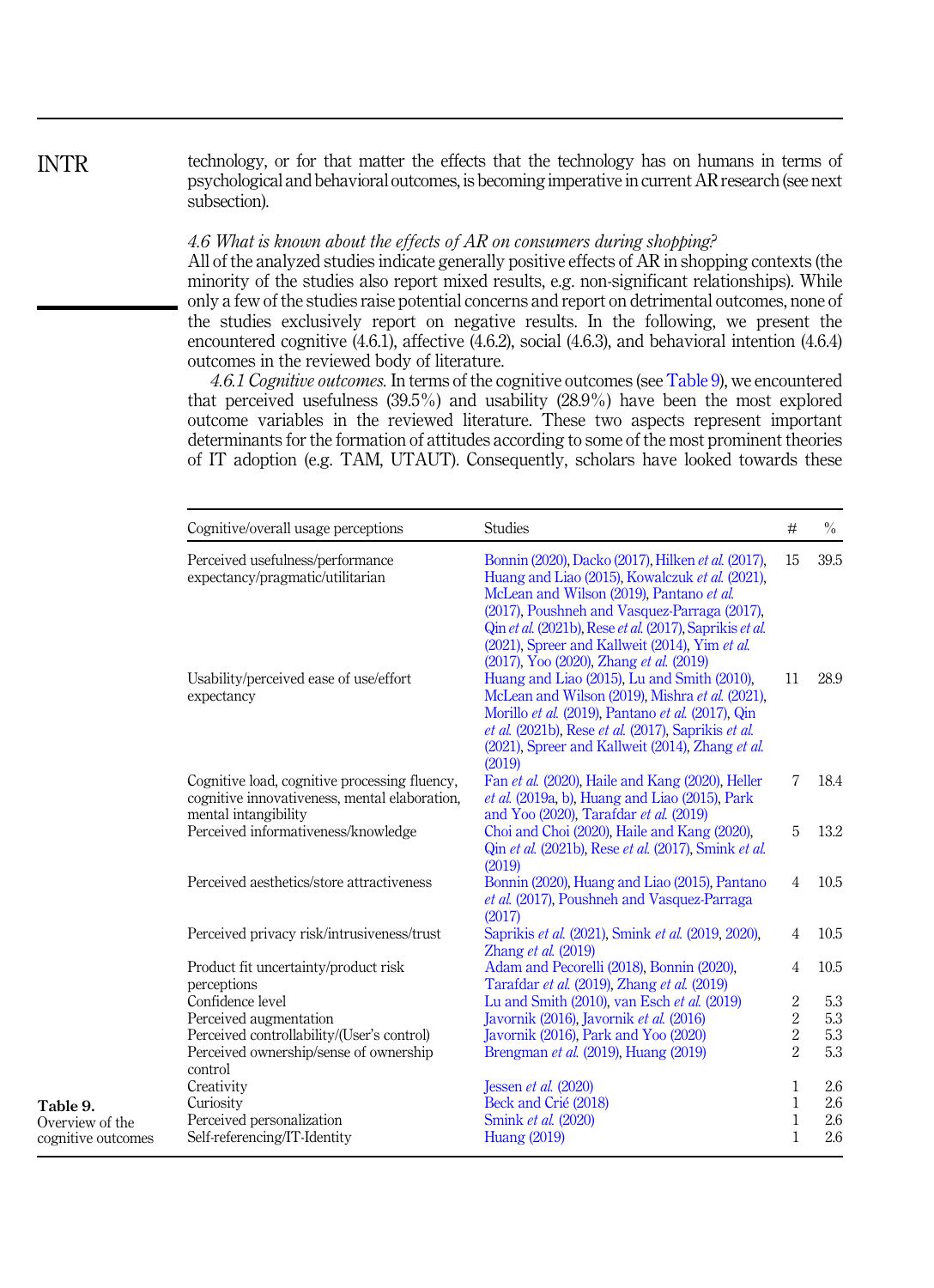theories to explain the adoption of AR technology and largely substantiate the aptitude of these IT adoption theories in the realm of AR shopping (e.g. [Huang and Liao, 2015](#page-33-0); [McLean](#page-34-0) [and Wilson, 2019](#page-34-0); [Pantano](#page-34-0) et al., 2017; Qin et al.[, 2021b](#page-35-0); Rese et al.[, 2017;](#page-35-0) [Saprikis](#page-35-0) et al., 2021; [Spreer and Kallweit, 2014\)](#page-36-0).

However, these traditional adoption theories have their limitations in terms of explaining the cognitive conditions of individuals when using contemporary technology, such as AR. In AR, users have to cognitively process a mixed reality (i.e. the virtual and the physical) [\(Xi](#page-37-0) et al.[, 2022](#page-37-0)). Therefore, analyzing the cognitive condition of users during AR shopping seems particularly relevant. This is also reflected in the analyzed literature. As presented in [section](#page-10-0) [4.4,](#page-10-0) the current AR shopping literature is devoutly drawing on cognitive theories to explain how AR affects users cognitive load (Fan et al.[, 2020](#page-32-0)), mental imagery, mental support ([Heller](#page-32-0) et al.[, 2019a](#page-32-0); [Park and Yoo, 2020\)](#page-34-0), learning-related cognitive facets (Fan et al.[, 2020;](#page-32-0) [Tarafdar](#page-36-0) et al.[, 2019](#page-36-0)), and so on. Interestingly, we encountered some ambivalent indications in the screened articles concerning the cognitive demand of AR as well as its perceived ease of use. In one study, users perceived a conventional (non-AR) solution as easier to use as compared to an AR solution ([Lu and Smith, 2010\)](#page-34-0), and another encountered that individuals' cognitive load was higher when using an AR interface in comparison to conventional product presentation ([Tarafdar](#page-36-0) *et al.*, 2019). However, there is also ample support from the reviewed literature that AR can cognitively support users. For example, it has been demonstrated that AR can support users' cognitive fluency (Fan et al.[, 2020](#page-32-0)) and reduce the mental intangibility of products, which can support decision making (Heller et al.[, 2019a,](#page-32-0) [b](#page-33-0)) and product attitudes (Fan et al.[, 2020\)](#page-32-0). These results indicate that there is still much to learn in terms of how and under what conditions AR can support or impede cognitive processes.

Another aspect that seems to gain ground is the informativeness that individuals experience when using AR for shopping. Several studies empirically demonstrate that AR can enhance consumers' perceived informativeness during shopping, which can influence brand attitude [\(Smink](#page-36-0) *et al.*, 2019), perceived usefulness (Rese *et al.*[, 2017\)](#page-35-0), affection, and purchase intentions (Haile and Kang,  $2020$ ). According to Qin *et al.* [\(2021b\)](#page-35-0), the virtuality and interactivity features of AR contribute to consumers' informativeness. Several studies also found that AR technology can reduce product risk perceptions ([Bonnin, 2020](#page-31-0); [Tarafdar](#page-36-0) et al., 2019) and that it is superior in informing consumers about products as compared to non-AR solutions that rely on, for example, conventional 2D or non-interactive 3D product presentations ([Choi and Choi, 2020](#page-32-0); [Smink](#page-36-0) *et al.*, 2019). It has also been argued that additional information in the form of recommendations in AR environments can reduce product fit uncertainties [\(Adam and](#page-31-0) [Pecorelli, 2018\)](#page-31-0). However, there may be a fine line between the right amount of information to support users in terms of both, cognitive exertion and informativeness, and too much information that may cognitively overload consumers and negatively influence attitudes, which is something that should be scrutinized in future research.

A fine line may also exist between perceived personalization [\(Smink](#page-36-0) et al., 2020) or sense of ownership ([Brengman](#page-31-0) et al., 2019; [Huang, 2019\)](#page-33-0) and perceived privacy risk ([Zhang](#page-37-0) et al., 2019) or intrusiveness [\(Smink](#page-36-0) *et al.*, 2019, [2020\)](#page-36-0). This may be especially true for AR solutions that represent virtual mirrors. On the one hand, consumers may fancy seeing themselves and being able to virtually try on a product, while at the same time, consumers may perceive the AR app as intrusive ([Smink](#page-36-0) *et al.*, 2019), for example, for having to give access to their camera and by not knowing how their personal data will be used.

Further cognitive outcomes that have been encountered in the reviewed literature as a result of using AR technology are perceived augmentation [\(Javornik, 2016](#page-33-0); [Javornik](#page-33-0) *et al.*, [2016\)](#page-33-0), perceived aesthetics or store attractiveness [\(Bonnin, 2020;](#page-31-0) [Huang and Liao, 2015\)](#page-33-0), increased curiosity about products [\(Beck and Cri](#page-31-0)é, 2018), a higher sense of expressing oneself, thereby influencing IT-identity ([Huang, 2019\)](#page-33-0) as well as a higher sense of control because users can interact with products ([Javornik, 2016](#page-33-0); [Park and Yoo, 2020\)](#page-34-0). These results show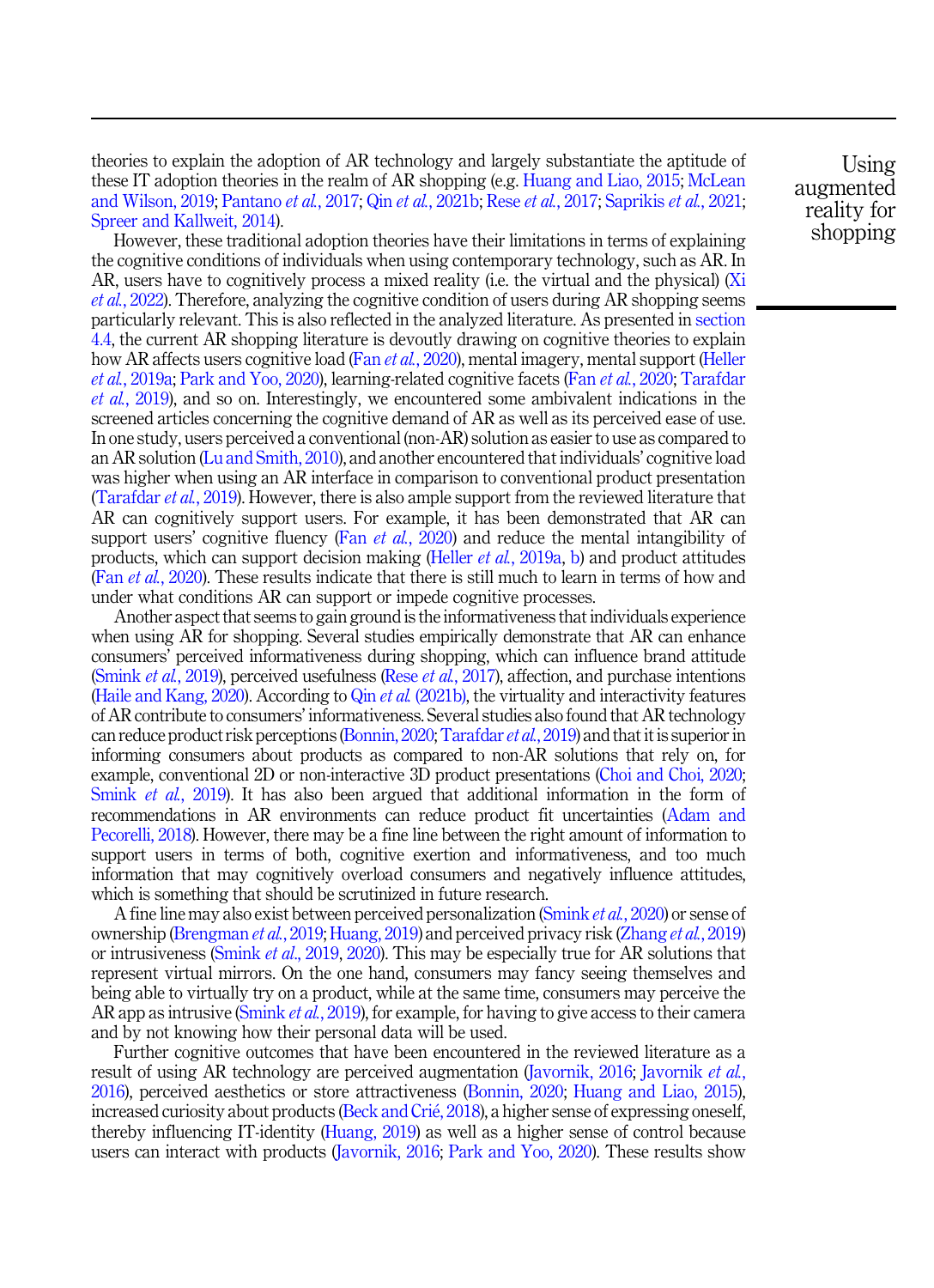INTR

that AR can give rise to diverse cognitive responses that can influence the adoption of AR for shopping, which may, however, also be subject to various personality-related aspects, such as prior experience with AR, individuals' cognitive abilities, personal tendencies to have higher privacy risk perceptions and other individual-based tendencies and characteristics.

4.6.2 Affective outcomes. Concerning the encountered affective outcomes (see Table 10). the reviewed literature mostly investigated how AR influences consumers' hedonic perceptions (e.g. enjoyment, playfulness, fun, entertainment). Such outcomes are naturally associated with intrinsic motivation, which means that users engage in actions not because it is enforced but because they inherently enjoy it and want to ([Deci and Ryan, 2010](#page-32-0)). According to the reviewed literature, these hedonic perceptions largely affect positive attitudes ([Pantano](#page-34-0) et al.[, 2017;](#page-34-0) Qin et al.[, 2021b](#page-35-0)), store attractiveness [\(Bonnin, 2020](#page-31-0)), brand engagement ([McLean](#page-34-0) [and Wilson, 2019](#page-34-0)), and user satisfaction ([Poushneh and Vasquez-Parraga, 2017](#page-35-0)). Moreover, AR is argued to be capable of giving rise to flow and spatial presence, thus immersing consumers in the shopping experience [\(Hilken](#page-33-0) et al., 2017; [Javornik, 2016](#page-33-0); [Kowalczuk](#page-33-0) et al., [2021;](#page-33-0) Yim *et al.*[, 2017\)](#page-37-0). Further affective responses of using AR involve having higher choice confidence or decision comfort (Heller et al.[, 2019a](#page-32-0); [Hilken](#page-33-0) et al., 2017; [Kowalczuk](#page-33-0) et al., 2021). Despite these diverse positive outcomes of using AR, the reviewed literature also reports on negative user judgments of the technology ([Dacko, 2017](#page-32-0)) and encountered potential adverse effects of AR, such as irritation ([Haile and Kang, 2020\)](#page-32-0) and discomfort, which can essentially negatively impact attitudes ([van Esch](#page-36-0) et al., 2019). Nevertheless, except for these few studies that view potential negative effects, the reviewed literature reports almost exclusively on positive outcomes. We deem it important that future studies also report or specifically focus on potential problematic effects of using AR in shopping, as this can provide important

|                                   | Affective outcomes                                                        | <b>Studies</b>                                                                                                                                                                                                                                                                                                                                                                                                                                                                  | #              | $\frac{0}{0}$ |
|-----------------------------------|---------------------------------------------------------------------------|---------------------------------------------------------------------------------------------------------------------------------------------------------------------------------------------------------------------------------------------------------------------------------------------------------------------------------------------------------------------------------------------------------------------------------------------------------------------------------|----------------|---------------|
|                                   | Enjoyment/playfulness/hedonic/<br>intrinsic value                         | Bonnin (2020), Choi and Choi (2020), Dacko (2017), Haile<br>and Kang (2020), Hilken et al. (2017), Huang and Liao<br>(2015), Javornik (2016), Kowalczuk et al. (2021), McLean<br>and Wilson (2019). Pantano et al. (2017). Park and Yoo<br>(2020), Poushneh and Vasquez-Parraga (2017), Qin et al.<br>(2021b), Rese et al. (2017), Saprikis et al. (2021), Smink<br><i>et al.</i> (2019), Spreer and Kallweit (2014), Yim <i>et al.</i> (2017),<br>Zhang <i>et al.</i> $(2019)$ | 19             | 50.0          |
|                                   | Attitude/affection/overall evaluation                                     | Brengman et al. (2019). Choi and Choi (2020). Fan et al.<br>$(2020)$ , Haile and Kang $(2020)$ , Javornik $(2016)$ ,<br>Kowalczuk et al. (2021), Lu and Smith (2010), Mishra et al.<br>(2021), Moriuchi et al. (2020), Pantano et al. (2017), Qin<br><i>et al.</i> (2021b), Rese <i>et al.</i> (2017), Smink <i>et al.</i> (2019), van<br>Esch et al. (2019), Yim et al. (2017), Zhang et al. (2019)                                                                            | 16             | 42.1          |
|                                   | Immersion/presence/flow                                                   | Hilken et al. (2017), Huang and Liao (2015), Javornik<br>(2016), Kowalczuk et al. (2021), Smink et al. (2020),<br>Tarafdar et al. (2019), Yim et al. (2017)                                                                                                                                                                                                                                                                                                                     | 7              | 18.4          |
|                                   | Satisfaction                                                              | Jessen et al. (2020), McLean and Wilson (2019), Moriuchi<br>et al. (2020), Poushneh (2018), Poushneh and Vasquez-<br>Parraga (2017). Tarafdar et al. (2019). Yoo (2020)                                                                                                                                                                                                                                                                                                         | 7              | 18.4          |
|                                   | Decision comfort/choice confidence                                        | Heller et al. (2019a, b), Hilken et al. (2017), Kowalczuk et al.<br>(2021)                                                                                                                                                                                                                                                                                                                                                                                                      | $\overline{4}$ | 10.5          |
| Table 10.                         | Adverse effects (e.g. discomfort,<br>irritation, negative judgement etc.) | Dacko (2017), Haile and Kang (2020), van Esch et al.<br>(2019)                                                                                                                                                                                                                                                                                                                                                                                                                  | 3              | 7.9           |
| Overview of affective<br>outcomes | Desire for product<br>Brand love                                          | Hilken et al. (2017)<br>Huang (2019)                                                                                                                                                                                                                                                                                                                                                                                                                                            | 1<br>1         | 2.6<br>2.6    |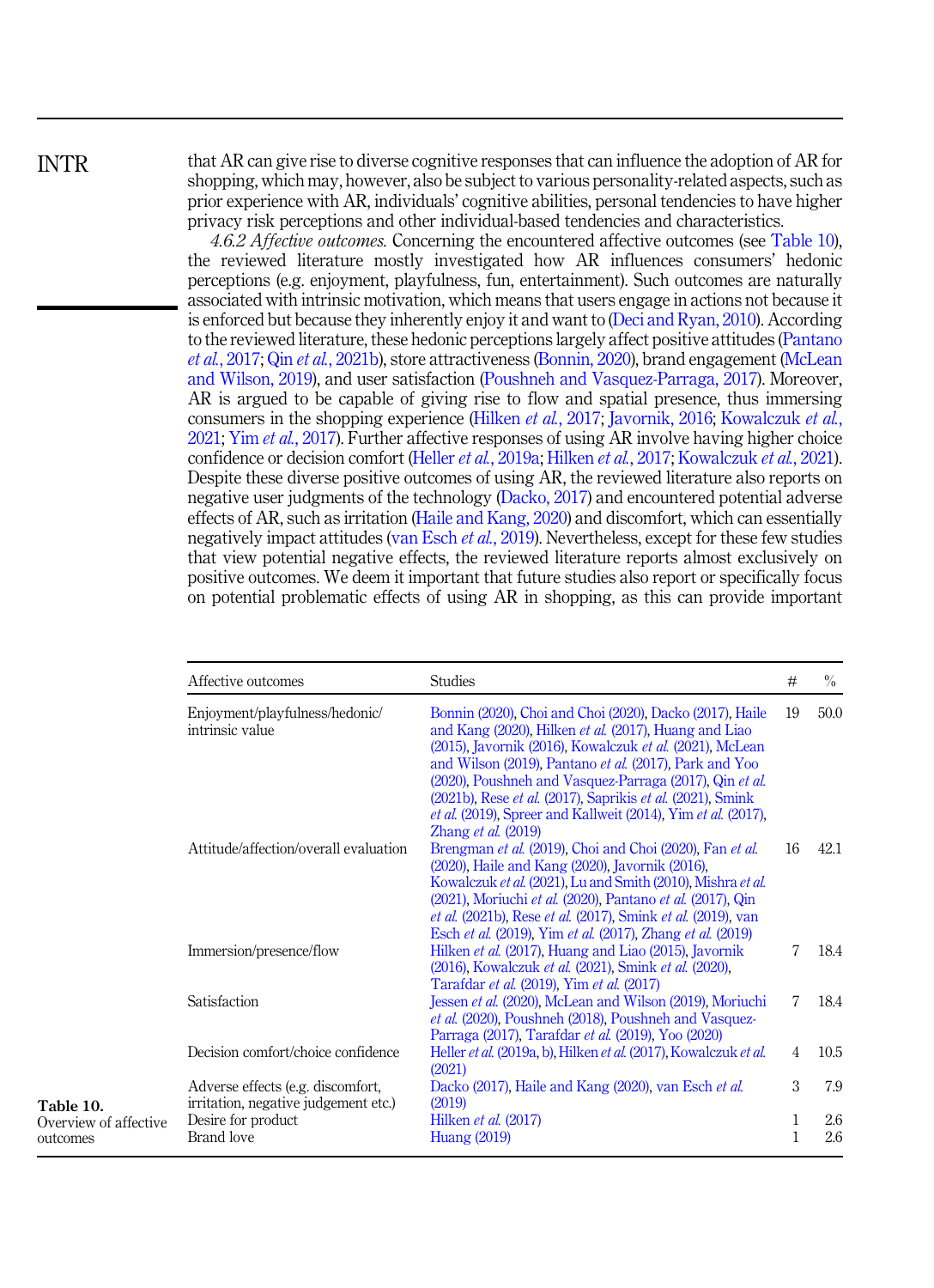<span id="page-22-0"></span>insights into what pitfalls should be avoided when using AR and how the technology should be employed to effectively support consumers during shopping.

4.6.3 Social outcomes. In addition to the encountered cognitive and affective outcomes, there have been several social aspects that have been analyzed in the reviewed literature (see Table 11). These involve social aspects, such as subjective norm (i.e. the perception of an individual that significant others, such as friends or family, believe that he or she should use a system) [\(McLean and Wilson, 2019;](#page-34-0) [Saprikis](#page-35-0) et al., 2021), as well as perceived socialization [\(Zhang](#page-37-0) et al., 2019) and social empowerment ([Hilken](#page-33-0) et al., 2020). Normally, users are individually engaged in shopping, however, as these few studies argue, there may be also some social components that could play a role during AR shopping, such as perspective-taking (or point-of-view sharing) [\(Hilken](#page-33-0) *et al.*, 2020) as well as sharing and social media features ([Zhang](#page-37-0) et al.[, 2019](#page-37-0)). However, so far, the social capabilities of AR have been investigated only sparingly but could bring in a unique and potentially worthwhile view for future AR research.

4.6.4 Behavioral intention outcomes. In terms of the behavioral intention outcomes (see Table 12), which are naturally succeeded by the psychological aspects discussed above, the analyzed literature was mostly concerned with investigating how AR affects purchase intentions or willingness to buy (in 50.0% of the studies). This is not surprising, as practitioners are largely interested in utilizing AR technology to gain economic value. The second most analyzed behavioral result was the intention to use or reuse an AR app (in 36.8% of studies). The studies chiefly confirm that sellers can anticipate from employing AR technology that consumers will perceive greater benefits and will be encouraged to return to the store or the AR app. In addition, according to the screened literature, retailers may expect

| Social outcomes         | Studies                                          |     |                        |
|-------------------------|--------------------------------------------------|-----|------------------------|
| Subjective norms        | McLean and Wilson (2019), Saprikis et al. (2021) | 5.3 | Table 11.              |
| Perceived socialization | Zhang <i>et al.</i> $(2019)$                     | 2.6 | Overview of the social |
| Social empowerment      | Hilken <i>et al.</i> (2020)                      | 2.6 | outcomes               |

| Behavioral outcomes                                                    | <b>Studies</b>                                                                                                                                                                                                                                                                                                                                                                                                                                                             | #      | $\%$       |                                                     |
|------------------------------------------------------------------------|----------------------------------------------------------------------------------------------------------------------------------------------------------------------------------------------------------------------------------------------------------------------------------------------------------------------------------------------------------------------------------------------------------------------------------------------------------------------------|--------|------------|-----------------------------------------------------|
| Purchase intention/willingness to buy                                  | Adam and Pecorelli (2018), Beck and Crié (2018),<br>Brengman et al. (2019). Choi and Choi (2020). Haile and<br>Kang (2020), Heller <i>et al.</i> (2019a, b), Hilken <i>et al.</i> (2017,<br>2020), Javornik (2016), Javornik et al. (2016), Kowalczuk<br><i>et al.</i> (2021). Moriuchi <i>et al.</i> (2020). Pantano <i>et al.</i> (2017).<br>Park and Yoo (2020), Poushneh and Vasquez-Parraga<br>(2017), Smink et al. (2019), Yim et al. (2017), Zhang et al.<br>(2019) | 19     | 50.0       |                                                     |
| Intention to use/reuse AR app/revisit<br>AR store/lovalty towards app  | Beck and Crié (2018), Bonnin (2020), Huang and Liao<br>(2015), Javornik (2016), Javornik et al. (2016), Jessen et al.<br>(2020), Kowalczuk et al. (2021), Moriuchi et al. (2020),<br>Park and Yoo (2020), Qin et al. (2021b), Rese et al. (2017),<br>Saprikis et al. (2021). Spreer and Kallweit (2014). Yoo<br>(2020)                                                                                                                                                     | 14     | 36.8       |                                                     |
| Intention to recommend/WOM<br>intention                                | Heller <i>et al.</i> (2019a). Hilken <i>et al.</i> (2017, 2020). Javornik<br>(2016), Javornik et al. (2016), Mishra et al. (2021), Park and                                                                                                                                                                                                                                                                                                                                |        | 18.4       | Table 12.                                           |
| Brand engagement/brand responses<br>Willingness to share personal data | $Y_{OO}$ (2020)<br>McLean and Wilson (2019), Smink et al. (2020)<br>Smink <i>et al.</i> (2019)                                                                                                                                                                                                                                                                                                                                                                             | 2<br>1 | 5.3<br>2.6 | Overview of the<br>behavioral intention<br>outcomes |

Using augmented reality for shopping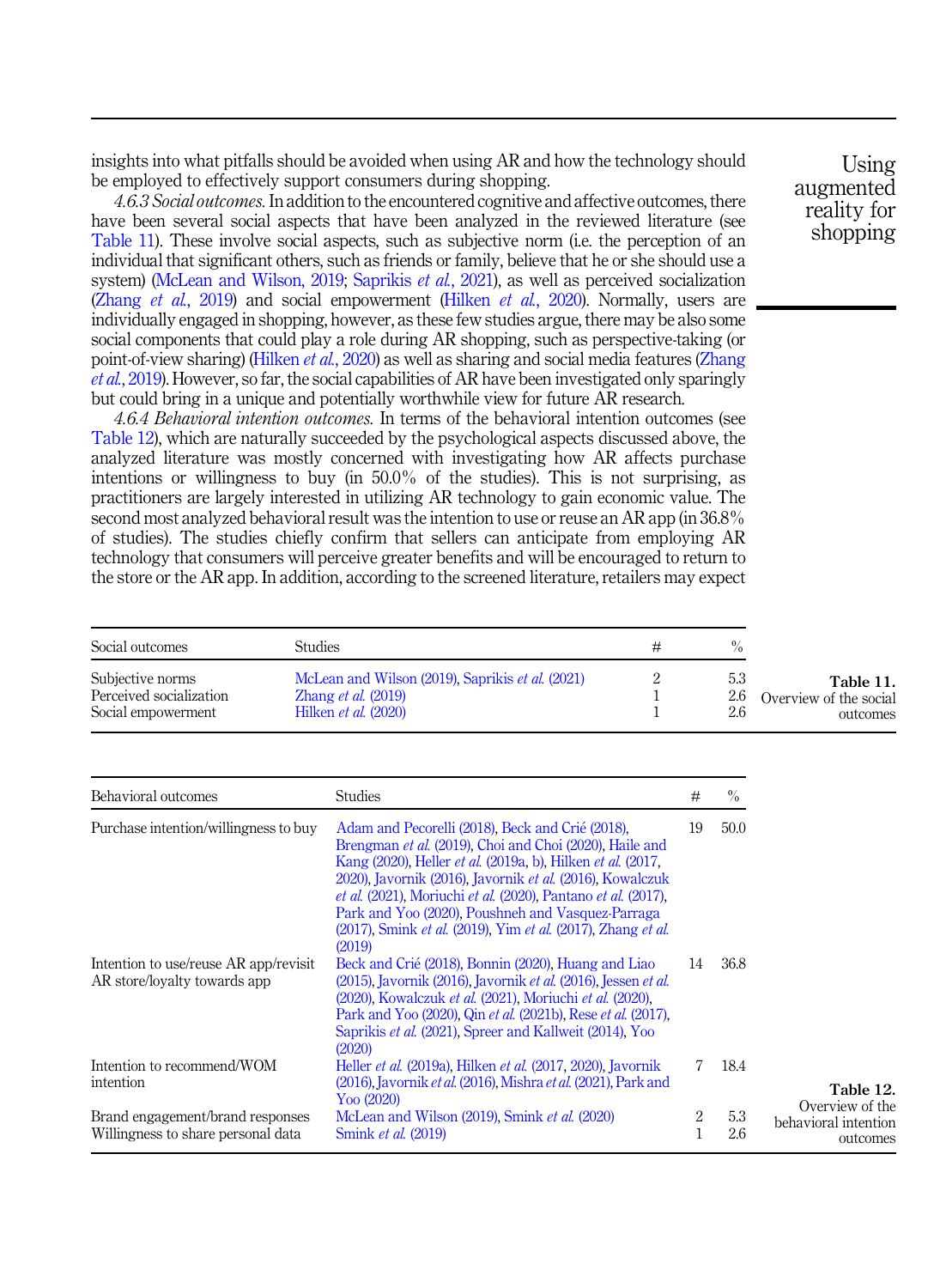<span id="page-23-0"></span>from using AR technology that consumers perceive greater brand engagement [\(McLean and](#page-34-0) [Wilson, 2019;](#page-34-0) [Smink](#page-36-0) *et al.*, 2020), and that they are more likely to recommend the store to others (Heller *et al.*[, 2019a](#page-32-0); [Hilken](#page-33-0) *et al.*, 2020; [Javornik](#page-33-0) *et al.*, 2016) and even that they may value the benefits of AR so much that they are more willing to share personal information ([Smink](#page-36-0) et al., 2019). INTR

#### 5. Discussion

The present systematic literature review contributes to current AR research by providing an overview and synthesis of the empirical literature  $(n = 38)$  devoted to AR shopping from the past ten years and by conceptualizing a framework for AR induced consumer behavior in shopping (Figure 5). Besides reporting on where AR is employed (e.g. online vs in-store), what devices are used, and what types of products are typically investigated, this review provides an important contribution to current research by synthesizing and structuring the theories that have so far been employed in the empirical literature on AR shopping, and by providing an overview of the technological characteristics that are commonly studied as well as what psychological (cognitive, affective and social) and behavioral outcomes AR has been found to evoke.

#### 5.1 Theoretical implications

In accordance with the conceptualization of AR shopping illustrated in the background section (see [Figure 1](#page-3-0)), we specifically focused on the technological characteristics of AR as well as the psychological and behavioral outcomes that AR is capable of evoking. Figure 5 reinstates this conceptualization in accordance with the findings of the present study, thereby cementing a framework for AR induced consumer behavior in shopping. Specifically, the





*\* 4.1 - 4.6*

**Other boundary conditions** (e.g., shopping context: online shop vs. in-store, product category, product / technology complexity, product value, etc.)

"\*" indicates in what sections the results pertaining to these components of the framework are presented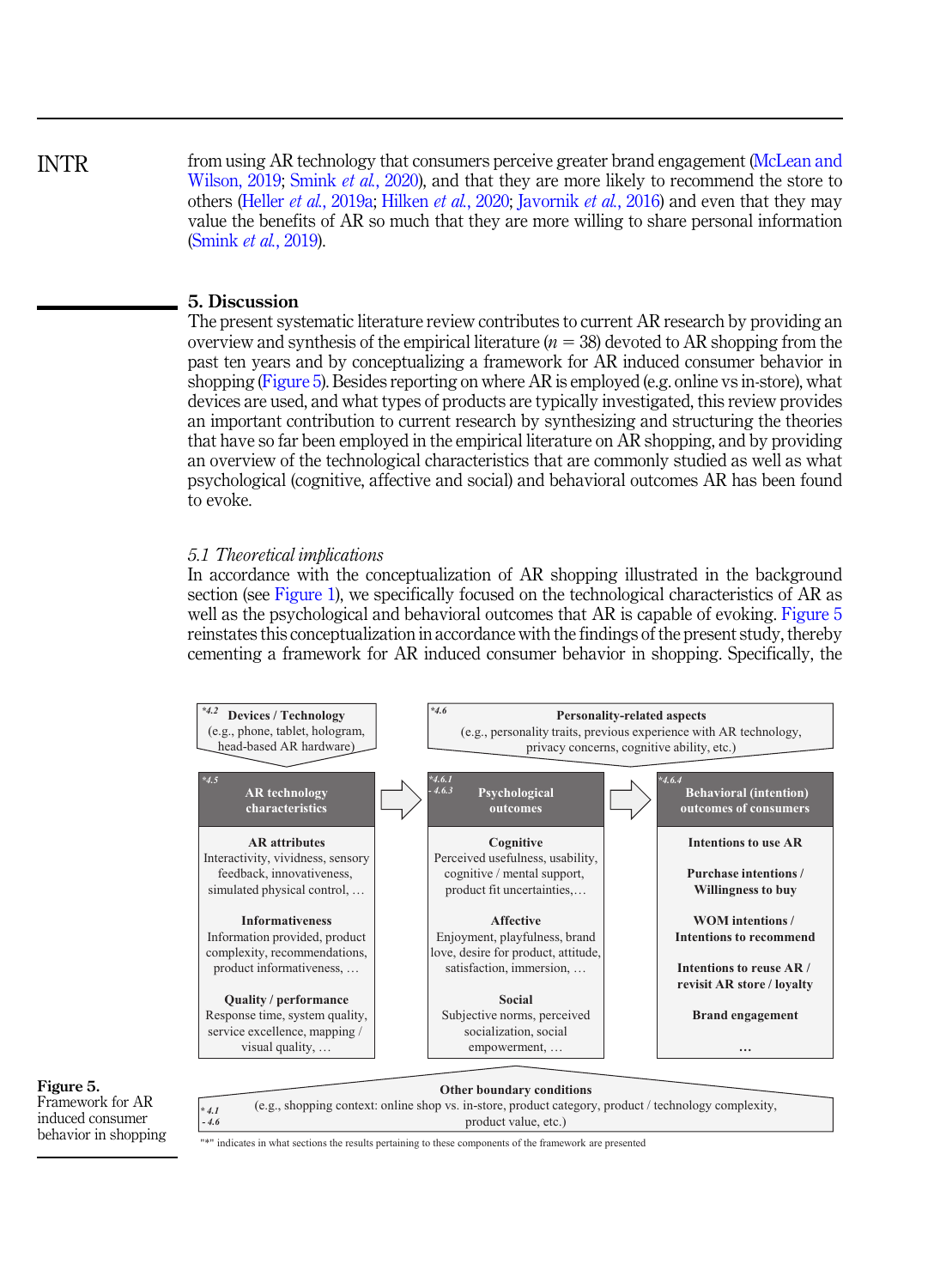<span id="page-24-0"></span>framework is mapped in accordance with the presented results in [Sections 4.1](#page-6-0)–[4.6](#page-6-0) ("\*" indicates in what sections the results about the different components of the framework are presented). Overall, this framework indicates that the diverse technological characteristics of AR (subsumed as AR attributes, as well as aspects related to informativeness and quality/ performance) can invoke various cognitive, affective, and social psychological outcomes, which in turn can translate into behavioral outcomes, such as purchase intentions, loyalty, use and reuse intentions, as well as WOM intentions. [Figure 5](#page-23-0) also reveals that there may be several personality-related aspects or other boundary conditions that can affect these dynamics. Pertaining to the technological characteristics, the most commonly investigated ones have to do with the interactivity, vividness, and informativeness of AR, which are important attributes to provide hedonic and utilitarian benefits for consumers. Both the utilitarian and hedonic virtue have been indicated to be significant driving forces behind AR adoption. In terms of the cognitive psychological outcomes, we encountered that utilitarian perceptions, such as usefulness, were most pivotal, whereas from the affective psychological perspective, hedonic perceptions, such as perceived enjoyment and playfulness, were most frequently investigated. For example, as indicated by the extant literature, AR is capable of giving rise to enjoyable, entertaining, playful, and immersive experiences, which can influence brand engagement ([McLean and Wilson, 2019;](#page-34-0) Smink et al.[, 2019](#page-36-0)), store attractiveness [\(Bonnin, 2020](#page-31-0)) and intentions to recommend AR online stores to others ([Hilken](#page-33-0) *et al.*, 2017). On the other hand, the utilitarian virtue of AR stems from the technological abilities such as the vivid depictions of products and interactive functionalities, which allow users to engage with virtual products more meaningfully, thereby enhancing, for example, consumers' informativeness (Qin *et al.*[, 2021b\)](#page-35-0), mental imagery, and decision comfort (Heller *et al.*[, 2019a\)](#page-32-0). From the in-depth theoretical analysis provided in [Section 4.4,](#page-10-0) we encountered that besides traditional consumer and technology acceptance concepts, there is a great interest in cognitive theories to explain the effects and adoption of AR for shopping. Despite some ambiguous results, the reviewed literature chiefly supports the notion that AR can help users to cognitively process product information. However, with the increasing complexity of AR technology and increasing amounts of augmented information, there seems to be a need in the future to theoretically inquire and empirically investigate under what circumstances AR affects user cognition positively or negatively. For example, AR may be perceived differently depending on user traits, previous experience with AR, product types, shopping context, degree of information, and other aspects, making it necessary to consider different boundary conditions when theorizing the effects of AR on consumer behavior.

#### 5.2 Practical implications

The reviewed literature largely offers a coherent picture that AR technology can effectively support shopping processes, both in-store and online. It can serve as an interactive marketing medium that can draw in the attention of consumers and invoke intentions to revisit an online store as well as help consumers make decisions to buy products. Overall, the observations from the analyzed studies confirm that AR is more effective in providing consumers with the necessary degree of information to purchase products online compared to traditional online shops that offer non-interactive 2D product presentations. The COVID-19 pandemic has provoked a heightened demand for consumers to shop online, perhaps giving shop providers that offer extended reality functionality a competitive edge over providers that do not offer such functionality [\(D](#page-32-0)í[az-Mart](#page-32-0)ín *et al.*[, 2021](#page-32-0)). Reports from the industry draw a similar picture, indicating that the COVID-19 pandemic has had a tremendous impact on digital shopping and that AR has been the technological trend that retail companies turned to, resulting in advantages such as increased sales conversion rates ([Papagiannis, 2020](#page-34-0)). Therefore, it stands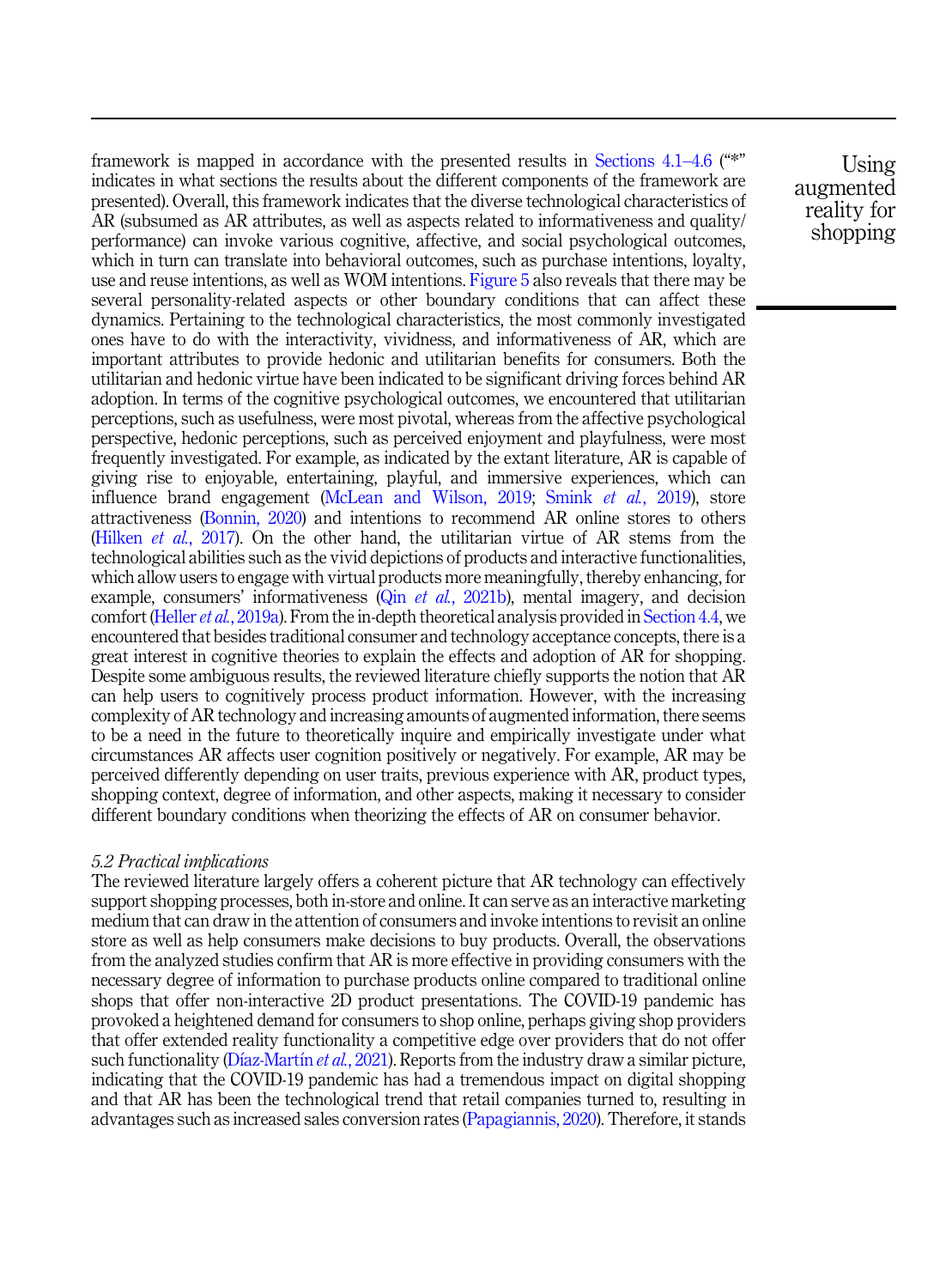<span id="page-25-0"></span>INTR

to reason that it should be one of the priorities of online shop providers to integrate AR within their marketing and retailing strategies.

With regards to the analyzed products, the current literature focuses mainly on lowcomplexity products such as fashion, furniture, and makeup, whereas products of higher complexity, such as technology products are hardly ever investigated. As a result, it remains nebulous whether AR is equally capable of supporting purchase decisions for these types of products. Therefore, the findings pertaining to the effectiveness of AR technology should be regarded with more caution for retailers that sell products of higher complexity and high economic value. Moreover, it is striking that the investigated AR solutions offer limited variety in terms of the range of functionality. They are almost exclusively limited to the ability to display and interact with virtual products in the physical space. Options to change particular features such as color, or the provision of other sensory information, such as sound, remain modest. In particular, we found that current AR solutions do not possess the ability to superimpose additional information alongside the product, such as performance ratings, star ratings, customer reviews, or similar informative cues about products. Practitioners are advised to look into these and similar design interventions that could enhance the user experience of AR technology even further. This is important because there is a limited understanding of whether such features and cues can result in lower product risk perceptions, better informativeness, enhanced decision comfort, and other pragmatic outcomes, or if there are also potential detrimental effects such as heightened cognitive exertion that needs to be taken into consideration. Investigations into this direction may reveal important design implications for practitioners, such as the provision of layered information by which product details can be dynamically embedded by the user (e.g. via hand motions or a finger tap on a specific part of a virtually presented product). Such design interventions may not only result in heightened utilitarian perceptions but also in a more personalized experience that gives way to more autonomy when users engage with AR technology, which in consequence can result in a more intrinsically fulfilling and meaningful user experience.

#### 5.3 Future research avenues

5.3.1 Thematic agenda. The reviewed studies revealed a very consistent picture in terms of the analyzed products. Mostly, furniture, fashion, and makeup products have been investigated. Often, such products are referred to as experience products because consumers can directly experience these, for example, in the case of furniture products within their intended environment or in the case of fashion or makeup products via virtual mirrors on themselves. On the other hand, search products or products of high complexity (e.g. technology products), have been less represented in the reviewed studies. This points to the thematic gap that we still have little knowledge in terms of how well AR solutions support informativeness and purchase decisions of high complexity and potentially high-value products. Future research should address this gap because it may reveal whether AR technology, specifically in online shops, can be equally proficient and desirable for evaluating products with distinct features, complexity, value, and other traits (see boundary conditions in [Figure 5](#page-23-0)), or whether consumers prefer going to physical stores to evaluate certain types of products (e.g. to minimize risks). Hence, such inquiries can result in relevant implications for practitioners in regard to what product categories they should provide AR solutions for and what types of products current AR solutions may be less qualified for. In the same vein, investigations into this direction may advance the technological evolution of AR as it may expose important design implications for AR systems based on product types, for example, in terms of what further visual or other sensory details need to be presented to give users a more complete picture and essentially more confidence when evaluating expensive and complex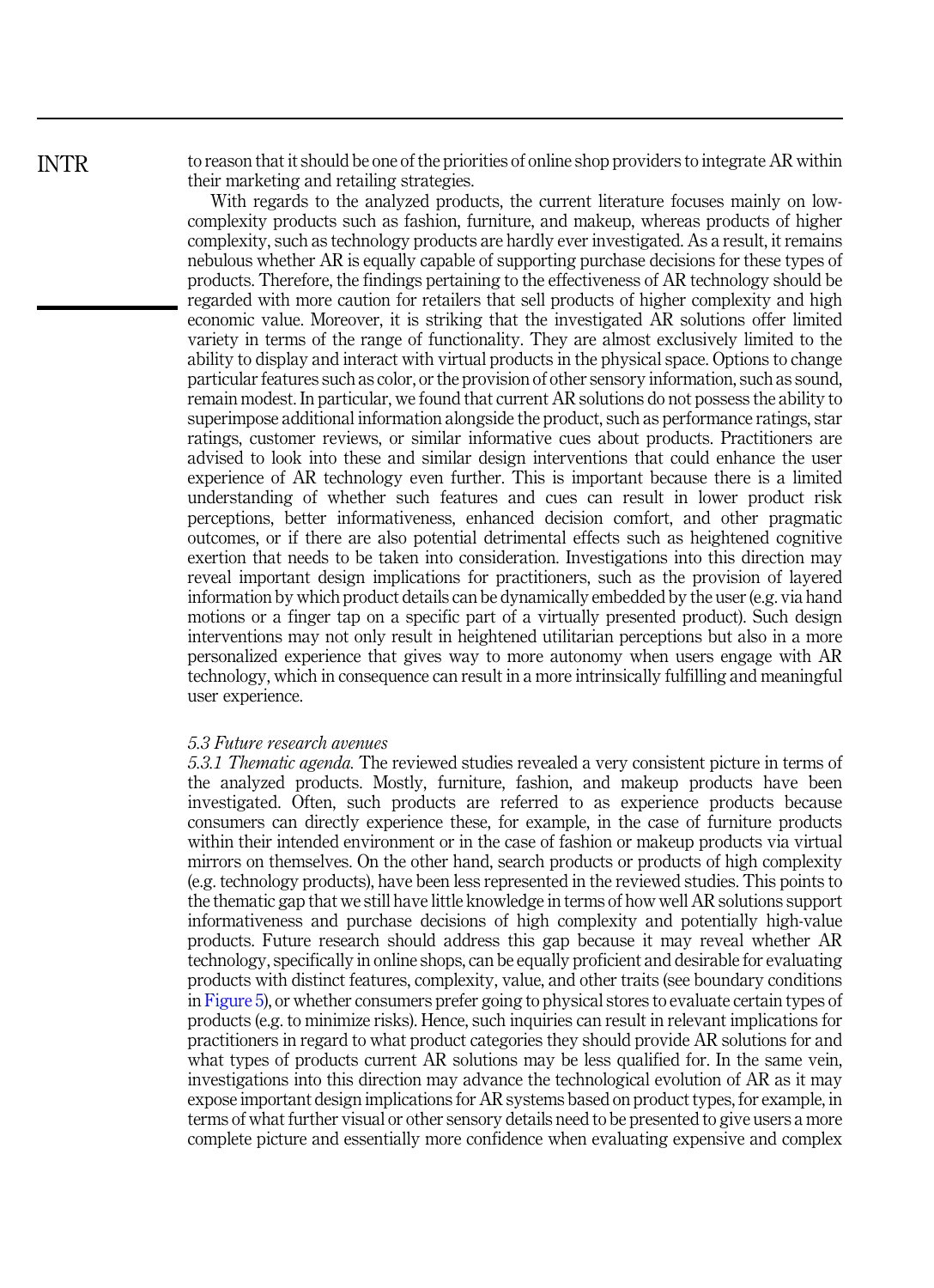products. As AR technology continues to evolve at a fast pace, it is foreseeable that AR solutions can increasingly cope with the technological requirements to virtually present even high complexity products to a satisfactory degree. Thus, it seems an important future venture to explore more frequently how well AR can lower product risk perceptions and support consumers' informativeness and decision-making during shopping of high complexity and high-value products.

Agenda point 1: Explore a more diversified assortment of products (including highcomplexity and high-value products).

Future studies should expand the scope of applying AR in the shopping domain, for example, in terms of investigating AR in different shopping environments (e.g. location-based situational shopping, online, mobile, physical, and a combination of AR with VR). The majority of previous studies have investigated the applications of AR in online web-based shopping (subsumed under "Other boundary conditions" in [Figure 5](#page-23-0)), which reshapes consumers' shopping experience with the overlaid product information such as try-on experience, interactivity, and vividness (see "AR technology characteristics" in [Figure 5\)](#page-23-0). In fact, AR as a technology for providing augmented information can be applied to any shopping environment and consumers' experience and perception towards using AR might differ. For example, in physical shopping, the main reason for most consumers using AR may be to obtain extra information; while in augmented virtuality (i.e. augmented information in VR) environments, consumers may expect to have more innovative and personalized experiences via interacting with AR content. Importantly, there has been no study from our reviewed set of literature that explores the potentials of augmented virtuality and thus, it seems an important future waypoint to investigate how such solutions may be perceived by consumers. In addition, there may be further situations in which especially mobile devices can unleash their full potential, e.g. via location-based service. For example, a consumer may be notified of a coupon via a pop-up message when nearby a store, and the coupon could be superimposed onto the real environment via AR and collected by the user. This adds a playful and engaging component to AR and may draw the user to the nearby store to redeem the coupon. This is just one of many potential examples for which AR can be combined with other contemporary technologies and services that seem exciting and necessary to be explored more often in future research.

Agenda point 2: Explore the application of AR in various shopping contexts and in combination with other contemporary technologies.

Shopping online is often considered as an individual endeavor, yet, it should be noticed that social experience (e.g. social interaction, norms, support, and communication) can play an important role in consumers' purchase intention and decision making [\(Handarkho, 2020](#page-32-0)). For example, shoppers usually interact with peers or shopping assistants for getting social support (Yahia et al.[, 2018](#page-37-0)), and they display information sharing behaviors such as giving recommendations and Word-of-Mouth [\(Ryu and Park, 2020](#page-35-0)) or seek for symbolic interaction and benefit [\(Rintam](#page-35-0)äki *et al.*[, 2006\)](#page-35-0). People have intrinsic needs for socialization and relatedness [\(Deci and Ryan, 2010](#page-32-0)), and AR may provide novel possibilities for synchronous and asynchronous interaction between users with virtual content. For example, users may share perspectives with others, share notes, comments, or recommendations, perhaps even simultaneously modify virtual products to share ideas, and so on. These affordances can be relevant to enhance the social experience during AR shopping and evoke important socialpsychological outcomes that can reinforce technology adoption (the social experience is subsumed under "Psychological outcomes" in [Figure 5\)](#page-23-0). However, as revealed in the present study (see [Table 11](#page-22-0)), inquiries into the social capabilities of AR during shopping remain meager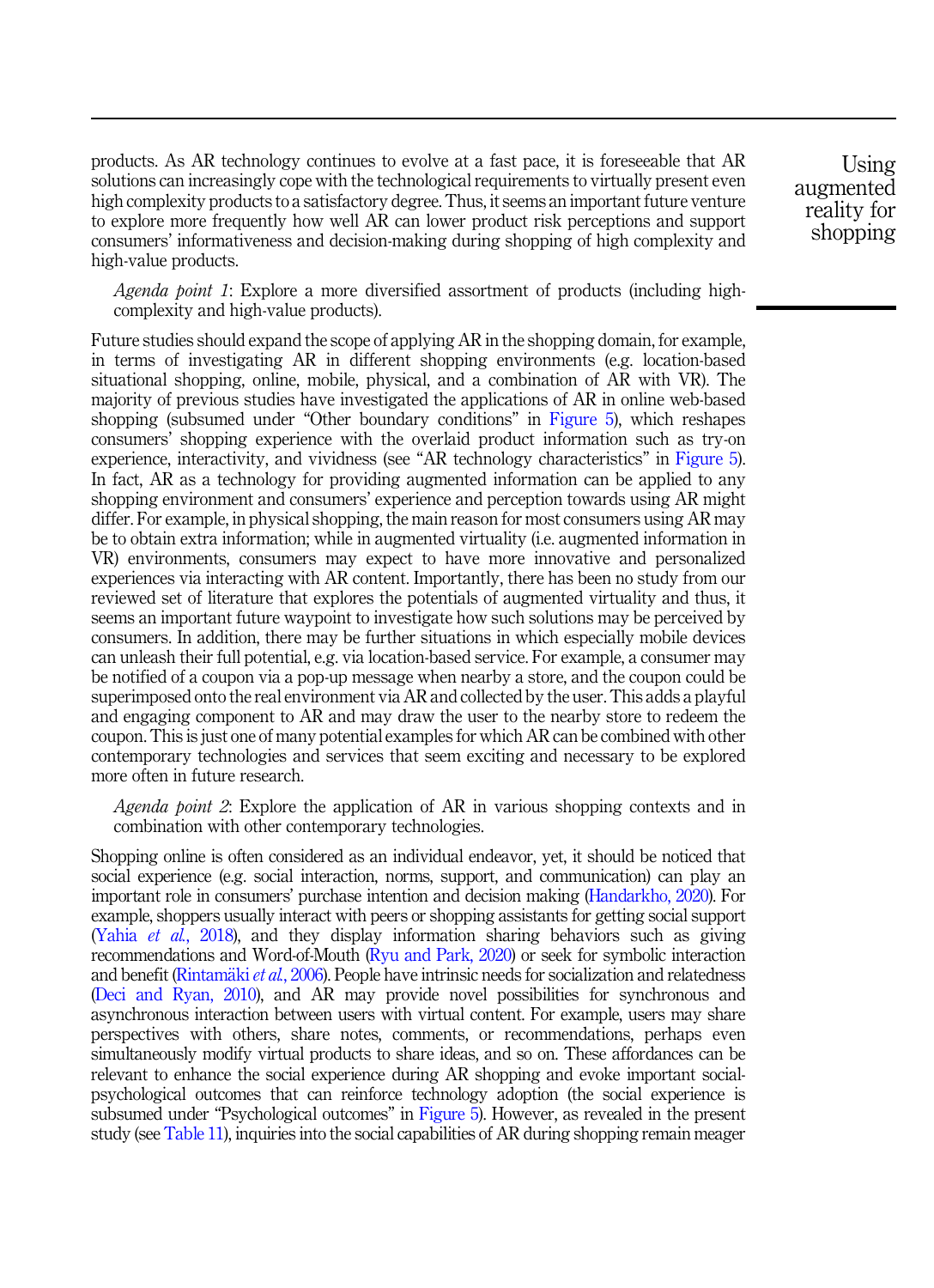in the current literature and thus, we have little understanding of how to employ such potentially rewarding capabilities in AR shopping processes. Therefore, we encourage researchers to explore the social value of AR (e.g. by providing social information, reviews, comments, interaction possibilities with peers or shopping assistants, and opportunities for group shopping) and investigate whether and how it further influences the shopping experience.

Agenda point 3: Explore the social experience in AR shopping.

We encountered that almost all studies were focused on the positive effects of using AR during shopping, whereas only a few studies also report on potential negative judgments or negative effects. Arguably, it is more likely that studies focus on reporting positive oriented results, however, we deem it also important that inquiries into potential adverse effects are conducted, because this can result in crucial insights into potential pitfalls and how they can be avoided when designing or employing AR for shopping. For example, AR may not be equally desirable for all user groups, or equally effective for all types of products or settings. So far, research around AR shopping has focused only on limited types of products and user groups. In addition, there may be design characteristics or other circumstances in which AR could be perceived as irritating, frustrating, discouraging, and so on, which may affect users negatively, both mentally and physically. These issues seem underexplored in the current literature and hence, we deem it important that more inquiries are conducted into circumstances and conditions in which potential adverse effects may emerge from using AR during shopping.

Agenda point 4: Explore potential adverse effects of using AR technology during shopping.

Future studies should enhance the exploration of moderators to gain an in-depth understanding of the boundary conditions of applying AR in shopping (see "Devices/ Technology", "Personality-related aspects" and "Other boundary conditions" in [Figure 5\)](#page-23-0). It is still unclear under which circumstances (e.g. where, who and when) AR can provide a superior or inferior shopping experience in terms of affective, cognitive, social, and behavioral outcomes. For example, the empirical evidence from  $Xi$  *et al.* [\(2021\)](#page-37-0) revealed that a fully physical environment or the combination of AR and VR can provide better memory performance during shopping than using AR alone; AR might not be suitable for a certain group of shoppers given that it is associated with certain perceptual and cognitive skills ([Peleg-Adler](#page-35-0) et al., 2018); under a high level of chronic time pressure, users might have difficulty being engaged in activities due to fatigue and tension [\(Kim and Kim, 2008\)](#page-33-0). Therefore, situational factors and individual factors such as age, gender, education, prior AR experience, personality, cultural factors, immersive tendency might also influence AR shopping experiences and should be considered as potential moderating variables.

Agenda point 5: Explore the boundary conditions of AR shopping.

5.3.2 Theoretical agenda. As revealed in [Section 4.4.](#page-10-0), the by far most considerably employed theory to explore the adoption of AR in shopping contexts has been the technology acceptance model. This is not surprising, because this theory has proved over time to be a reliable source for explaining the adoption of information systems across a multitude of disciplines. Research is still in an early phase in terms of investigating the interaction of humans with AR, and this technology is likely to become even more prevalent in our lives. Thus, there will be new contexts, new types of products, more diverse user groups, and new technological features in the future which requires research to explore these developments based on more diverse theories. For example, as mentioned earlier (see Agenda point 3 and the social experience subsumed under "Psychological outcomes" in [Figure 5](#page-23-0)), social features may become more relevant in future AR shopping systems, and thus, we need to employ appropriate social

INTR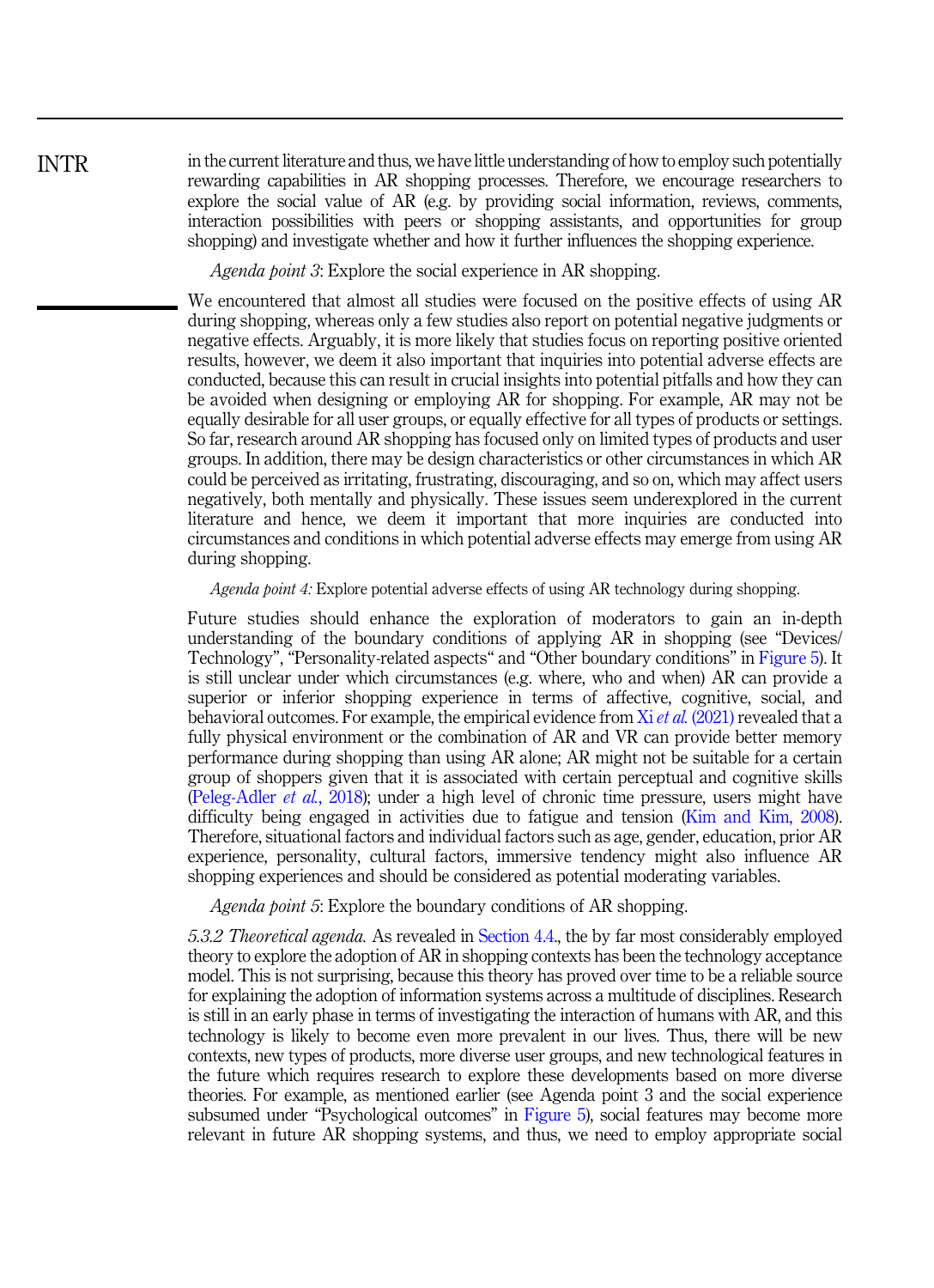theories more often that can help explain the adoption and use behaviors based on the social features in the system. This is just one example and different developments require different theoretical perspectives. Therefore, there is a need to veer towards more diverse theories that may be appropriate for these and other contemporary developments. On the other hand, apart from the technology acceptance model, most of the encountered theories have been employed only to a very limited extent within the body of reviewed literature (the majority of theories were encountered only once). Therefore, besides exploring a diverse spectrum of theories, it seems necessary that future AR research also commits to validating already but only sparingly employed theories further to verify previous results.

Agenda point 6: Explore more diverse theories to assimilate with contemporary developments and validate infrequently employed theories to verify unpolished findings.

Prior research indicates that AR can result in heightened workload and perceptual challenges because users are exposed to multiple realities (i.e. the augmented and the physical reality), which have to be mentally combined (Xi et al.[, 2022\)](#page-37-0). Our review draws a somewhat ambivalent picture with regard to the cognitive exertion of users during AR shopping. On the one hand, it was argued that AR can potentially heighten the cognitive load of users (e.g. [Tarafdar](#page-36-0) et al., 2019) while on the other, it was also discovered that AR can reduce cognitive load, for example, via helping users mentally in imagining products ([Heller](#page-32-0) *et al.*, [2019a](#page-32-0)). These studies represent important contributions to understanding the phenomenon of cognitive support and demand in AR better, but ultimately, there is still much to learn in this matter. Specifically, future research should seek to gain a more accurate understanding about the particular AR features that may support or impede cognitive load, if there are certain product types that can be cognitively processed better or worse, if certain personalityrelated aspects may be predictors for high or low cognitive exertion and so on. Essentially, there still seems to be a great deal of uncertainty on these issues, and considering that some of the findings in the current literature draw different pictures on the mental effort of using AR, it seems important that research continues to employ cognitive theories in order to get to the bottom of the circumstances under which AR supports or impedes users' cognitive exertion.

Agenda point 7: Explore the ambivalent picture of cognitive load during AR shopping.

One aspect that may lead to higher cognitive exertion but also to higher informativeness is the degree of information. The reviewed studies mostly focused on how AR can increase informativeness and reduce product fit uncertainties through its basic features (e.g. interactivity and vividness) (refer to the relationship between "AR technology characteristics" and "Psychological outcomes" in [Figure 5\)](#page-23-0). AR applications usually solely display the virtual product without any additional information. Considering that most online shops provide crucial information, such as star ratings and product reviews, it is surprising that most AR applications lack such informational cues while products are virtually presented. Instead, users commonly have to close out of the AR view to attain additional information about a product, which can greatly inhibit the usability of AR systems. However, we expect that the benefit of superimposing information in addition to virtual products comes at the cost of heightened cognitive effort, as users have to mentally combine the physical surroundings with the virtual product and now on top of that, with the additional virtual information. Little is known about the red line at which the degree of information is still acceptable to users without causing cognitive overload. Therefore, future research should investigate how different amounts of information presented in AR environments affect individuals positively (e.g. in terms of informativeness, reduced risk perceptions, decision comfort, etc.) while at the same time explore at what point users may be affected negatively in terms of cognitive overexertion, and thus benefits are outweighed by disadvantages.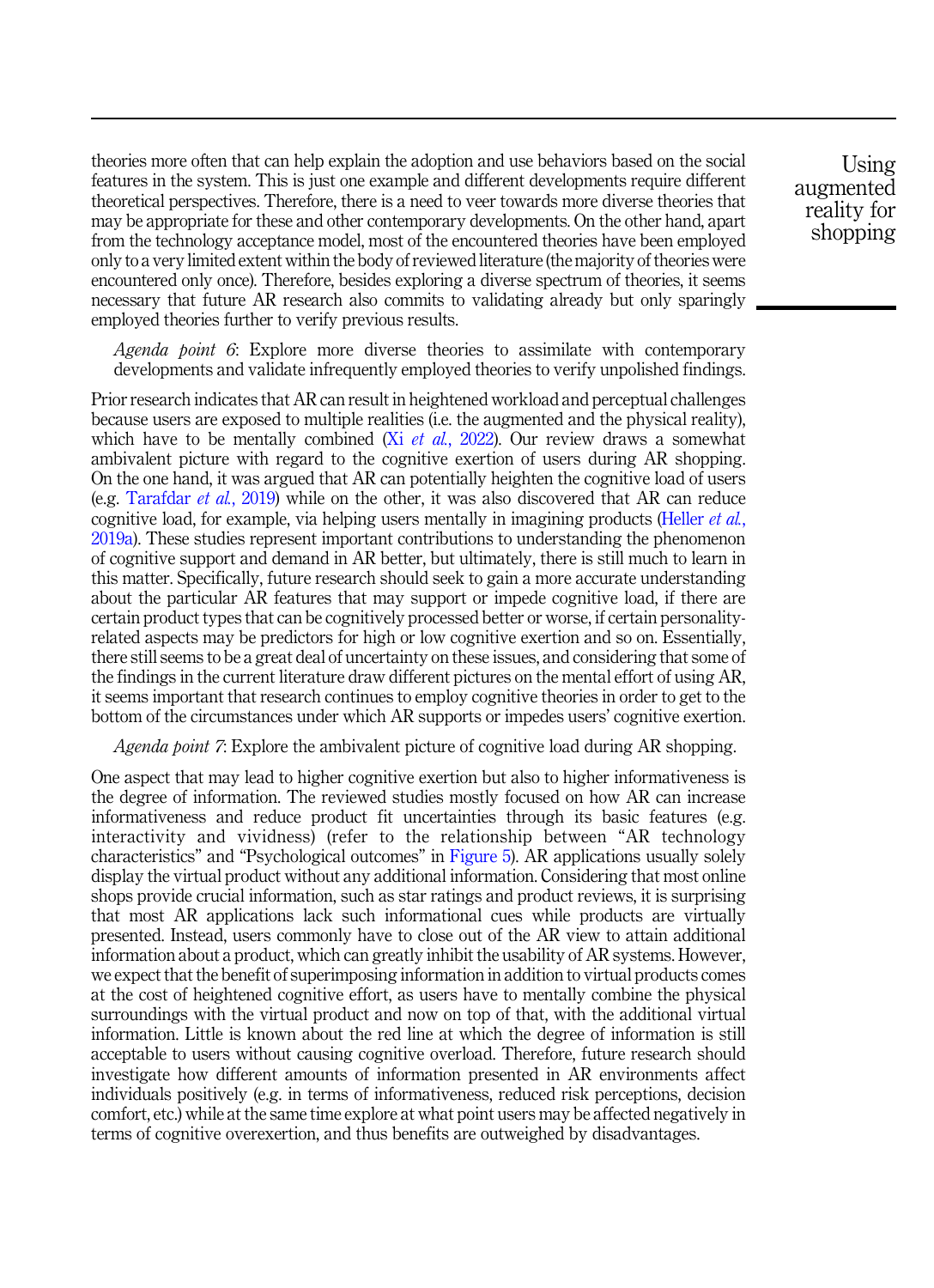Agenda point 8: Explore the relationship between cognitive load and degree of information.

5.3.3 Methodological agenda. All of the reviewed studies collected data via subjective measures (i.e. surveys) in experimental or SEM-based studies. While subjective measures are good instruments to quantify the experiences of users, we deem it important that future studies also consider different data collection methods. Specifically, data based on the physiological responses of users could be of critical essence in future studies. For example, via ocular data (e.g. eye tracking) the usability of AR shopping systems can be assessed. In addition, cardiovascular (e.g. heart rate measures) and brain data (e.g. electroencephalographic measures) could be potential ways to assess the experience of users when engaging in AR shopping. Since in the current literature the cognitive processes of consumers during AR shopping have been of major interest, it could be an especially important addition to the scientific literature if results based on subjective measures are further validated with brain measures in future studies. Besides electroencephalographic measures, this can include functional magnetic resonance imaging or positron emission tomography, which are measures that can bring light into the cognitive processes of users and which have previously been argued to be suitable to assess the mental activity, performance, and workload of individuals [\(Tsang and Vidulich, 2006](#page-36-0)).

Agenda point 9: Explore physiological data collection methods.

The reviewed literature almost exclusively investigated AR shopping via point-in-time data and while such methods are fitting to provide a snapshot of user perceptions at a specific point in time, they are less suitable to observe changes over time. Therefore, there seems to be a lack of understanding regarding how user perceptions of AR shopping change over time and how to achieve long-term engagement with AR. Longitudinal studies and repeated crosssection studies may contribute to resolving some of these uncertainties because they are often considered to be more valid in terms of examining temporal developments and cause-effect relationships ([Caruana](#page-31-0) *et al.*, 2015). In the present study, the analyzed literature abundantly relies on subjective measures that inquire about reuse or continued use intentions, however, actual system log data or other observational data over time that would further support these results are rare. While this is understandable, as collecting data at a specific point in time bears several advantages, such as being less costly, less time consuming and often simply more feasible to realize, we deem it important that future research also entails longitudinal studies which assess the long-term effects of AR or how perceptions of users of the technology change over time.

Agenda point 10: Explore AR shopping in longitudinal and repeated cross-section studies.

5.3.4 Technological agenda. Even though interactivity is one of the main features of AR (see "AR technology characteristics"in [Figure 5](#page-23-0)), only 28.9% of the reviewed studies investigated this particular feature. Interactivity is considered to be associated with users' engagement in shopping (Yi et al.[, 2015](#page-37-0)) and hedonic experience (Fiore et al.[, 2005](#page-32-0)). Therefore, future inquiries should attempt to create more interactive experiences for AR shopping. For example, future research can consider developing various interactive content (e.g. video, picture, text, 3D models), designing different interactive ways (e.g. sound input and output, body movement, haptics), and applying different modalities for a multisensory interactive experience.

Agenda point 11: Explore more diverse interactive experiences of AR content.

With the exception of Heller *et al.* [\(2019b\)](#page-33-0) who investigated AR glasses, and [Morillo](#page-34-0) *et al.* [\(2019\)](#page-34-0) who investigated a pseudo-holographic system, the examined literature analyzed AR via desktop PCs and most considerably via mobile devices (see "Devices/Technology" in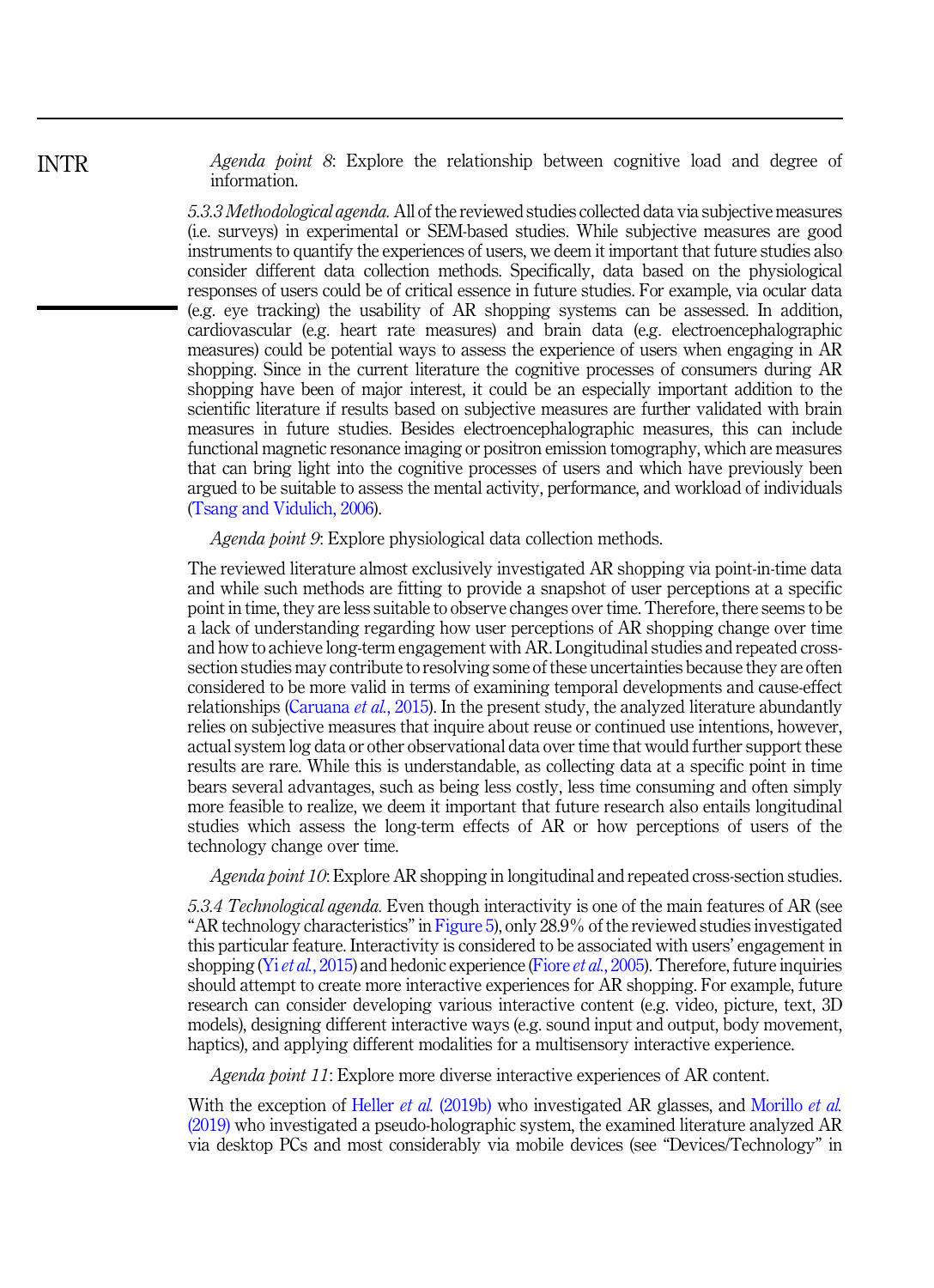<span id="page-30-0"></span>[Figure 5](#page-23-0)). This is not surprising, because today's mobile devices are largely rolled out with AR capabilities and provide cost-effective access to AR technology. However, as specific AR hardware is becoming more and more affordable, it seems important to also understand the effects and criteria for the adoption of specific AR hardware. For example, AR glasses offer hands-free interaction and virtual objects are directly overlaid over the user's vision, which is different from using AR via mobile phones or tablets. Accordingly, users may perceive AR differently when using such specifically tailored AR hardware compared to mobile devices. There seems to be a lack of empirical studies that explore shopping experiences, effects, criteria for adoption, and potential detrimental effects of using dedicated AR hardware. Therefore, we call upon future research to explore these gaps.

Agenda point 12: Explore how dedicated AR hardware influences consumers' cognitive/ affective responses and behavior.

Visual, auditory, tactile, olfactory, and gustatory aspects of the shopping environment can influence consumers' shopping behaviors and experiences [\(Spence](#page-36-0) *et al.*, 2014). However, given that the reviewed literature has been limited to understanding the optical augmentation capabilities, there is a lack of investigating multisensory experience in AR shopping. By using different multisensory modalities essentially any human senses can be exposed in an augmented way (e.g. digital scent mask, haptics, treadmill, sound, touch, smell, taste, movement, etc.). This information provided by multisensory modalities can substitute the missing product attributes or create new dimensions. For instance, haptics can be used to replace the "real" sense of touch such as texture, shape, and weight, which is beneficial for online shopping as well as luxury and expensive products whereas digital scent technology can artificially create new attributes for products that can only provide visual information. Future studies should investigate more multi-modality-based sensory experiences and the disruptive potential of AR in shopping [\(Rauschnabel, 2021\)](#page-35-0).

Agenda point 13: Explore multimodalities in AR shopping systems and the corresponding multisensory experience.

#### 6. Conclusion and limitations

In this literature review, we provided a holistic overview and synthesis of the empirical shopping-related AR literature from the past ten years. Based on the results of our review, we were able to cement a framework for AR induced consumer behavior in shopping as well as derive an in-depth discourse on possible future research avenues. This review is limited to literature that explores AR in the specific context of shopping as well as literature of empirical nature. Accordingly, studies that explore related technologies (e.g. VR) or contexts different from shopping as well as methodologies deviating from empirical approaches (e.g. case studies, dedicated design studies, etc.), are not represented in this review. Due to this rigorous approach in our systematic literature review, exploratory research related to AR shopping is absent from the present study. While we complied with the recommendations for performing comprehensive systematic literature reviews and although we carefully considered a variety of possible search terms, there may still be studies that analyze AR under yet other terminology, and which thus may not have been found during our search phase. In addition, we limited our search to the past 10 years as we wanted to explore the current developments and results in AR research. Therefore, findings prior to ten years ago are missing from this review. Moreover, we only reviewed articles written in English. It can be noticed that AR technology has become mature and widely used in various industries in countries such as Japan, South Korea, and China. AR related studies have been published in non-English journals and conferences. Thus, the search language can also be expanded in the future.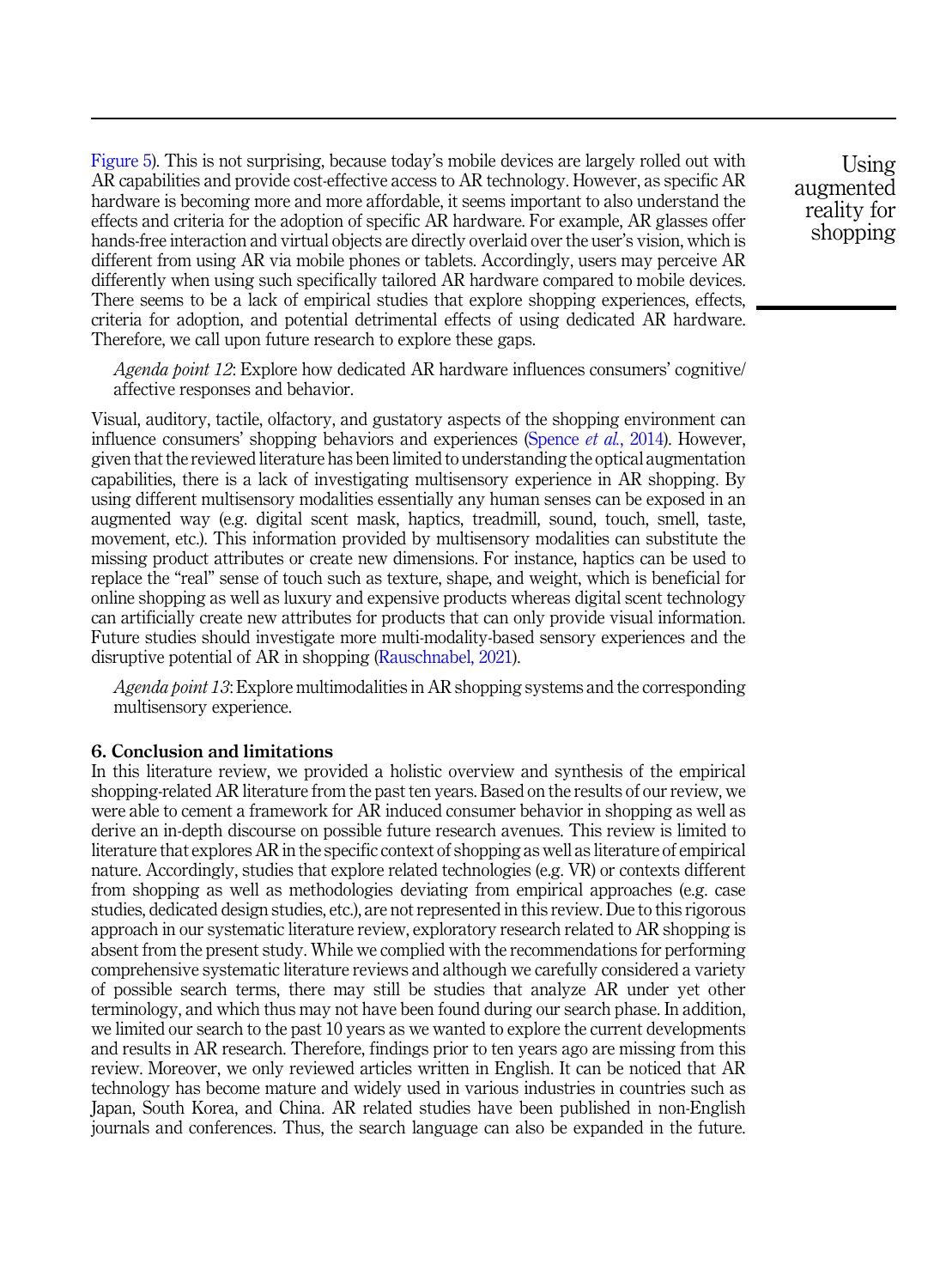<span id="page-31-0"></span>Nevertheless, we believe that our review provides a broad and detailed picture of the state-ofthe-art research on AR shopping and paves the way for future research in the field. INTR

#### References

- Adam, M. and Pecorelli, M. (2018), "Recommendations in augmented reality applications the effect of customer reviews and seller recommendations on purchase intention and product selection", Twenty-Sixth European Conference on Information Systems (ECIS), Portsmouth.
- Adams, J.S. (1963), "Toward an understanding of inequity", *Journal of Abnormal Psychology*, Vol. 67, pp. 422-436, doi: [10.1037/h0040968.](https://doi.org/10.1037/h0040968)
- Albert, A., Hallowell, M.R., Kleiner, B., Chen, A. and Golparvar-Fard, M. (2014), "Enhancing construction hazard recognition with high-fidelity augmented virtuality", Journal of Construction Engineering and Management, Vol. 140 No. 7, 4014024, doi: [10.1061/\(ASCE\)CO.](https://doi.org/10.1061/(ASCE)CO.1943-7862.0000860) [1943-7862.0000860](https://doi.org/10.1061/(ASCE)CO.1943-7862.0000860).
- Alter, A.L. and Oppenheimer, D.M. (2009), "Uniting the tribes of fluency to form a metacognitive nation", Personality and Social Psychology Review: An Official Journal of the Society for Personality and Social Psychology, Inc, Vol. 13 No. 3, pp. 219-235, doi: [10.1177/](https://doi.org/10.1177/1088868309341564) [1088868309341564.](https://doi.org/10.1177/1088868309341564)
- Azuma, R.T. (1997), "A survey of augmented reality", Presence: Teleoperators and Virtual Environments, Vol. 6 No. 4, pp. 355-385, doi: [10.1162/pres.1997.6.4.355.](https://doi.org/10.1162/pres.1997.6.4.355)
- Beck, M. and Crié, D. (2018), "I virtually try it... I want it! Virtual fitting room: a tool to increase online and off-line exploratory behavior, patronage and purchase intentions", Journal of Retailing and Consumer Services, Vol. 40, pp. 279-286, doi: [10.1016/j.jretconser.2016.08.006](https://doi.org/10.1016/j.jretconser.2016.08.006).
- Bonnin, G. (2020), "The roles of perceived risk, attractiveness of the online store and familiarity with AR in the influence of AR on patronage intention", *Journal of Retailing and Consumer Services*, Vol. 52, 101938, doi: [10.1016/j.jretconser.2019.101938](https://doi.org/10.1016/j.jretconser.2019.101938).
- Brengman, M., Willems, K. and van Kerrebroeck, H. (2019), "Can't touch this: the impact of augmented reality versus touch and non-touch interfaces on perceived ownership", Virtual Reality, Vol. 23 No. 3, pp. 269-280, doi: [10.1007/s10055-018-0335-6.](https://doi.org/10.1007/s10055-018-0335-6)
- Brereton, P., Kitchenham, B.A., Budgen, D., Turner, M. and Khalil, M. (2007), "Lessons from applying the systematic literature review process within the software engineering domain", *Journal of* Systems and Software, Vol. 80 No. 4, pp. 571-583, doi: [10.1016/j.jss.2006.07.009.](https://doi.org/10.1016/j.jss.2006.07.009)
- Brown, J.S., Collins, A. and Duguid, P. (1989), "Situated cognition and the culture of learning", Educational Researcher, Vol. 18 No. 1, pp. 32-42, doi: [10.3102/0013189X018001032](https://doi.org/10.3102/0013189X018001032).
- Caboni, F. and Hagberg, J. (2019), "Augmented reality in retailing: a review of features, applications and value", International Journal of Retail and Distribution Management, Vol. 47 No. 11, pp. 1125-1140, doi: [10.1108/IJRDM-12-2018-0263.](https://doi.org/10.1108/IJRDM-12-2018-0263)
- Carmigniani, J., Furht, B., Anisetti, M., Ceravolo, P., Damiani, E. and Ivkovic, M. (2011), "Augmented reality technologies, systems and applications", Multimedia Tools and Applications, Vol. 51 No. 1, pp. 341-377, doi: [10.1007/s11042-010-0660-6.](https://doi.org/10.1007/s11042-010-0660-6)
- Caruana, E.J., Roman, M., Hernández-Sánchez, J. and Solli, P. (2015), "Longitudinal studies", *Journal of* Thoracic Disease, Vol. 7 No. 11, pp. E537-E540, doi: [10.3978/j.issn.2072-1439.2015.10.63.](https://doi.org/10.3978/j.issn.2072-1439.2015.10.63)
- Chen, P., Peng, Z., Li, D. and Yang, L. (2016), "An improved augmented reality system based on and AR", Journal of Visual Communication and Image Representation, Vol. 37 No. 7, pp. 63-69, doi: [10.1016/j.jvcir.2015.06.016.](https://doi.org/10.1016/j.jvcir.2015.06.016)
- Cheng, K.-H. and Tsai, C.-C. (2014), "Children and parents' reading of an augmented reality picture book: analyses of behavioral patterns and cognitive attainment", Computers and Education, Vol. 72 No. 2, pp. 302-312, doi: [10.1016/j.compedu.2013.12.003](https://doi.org/10.1016/j.compedu.2013.12.003).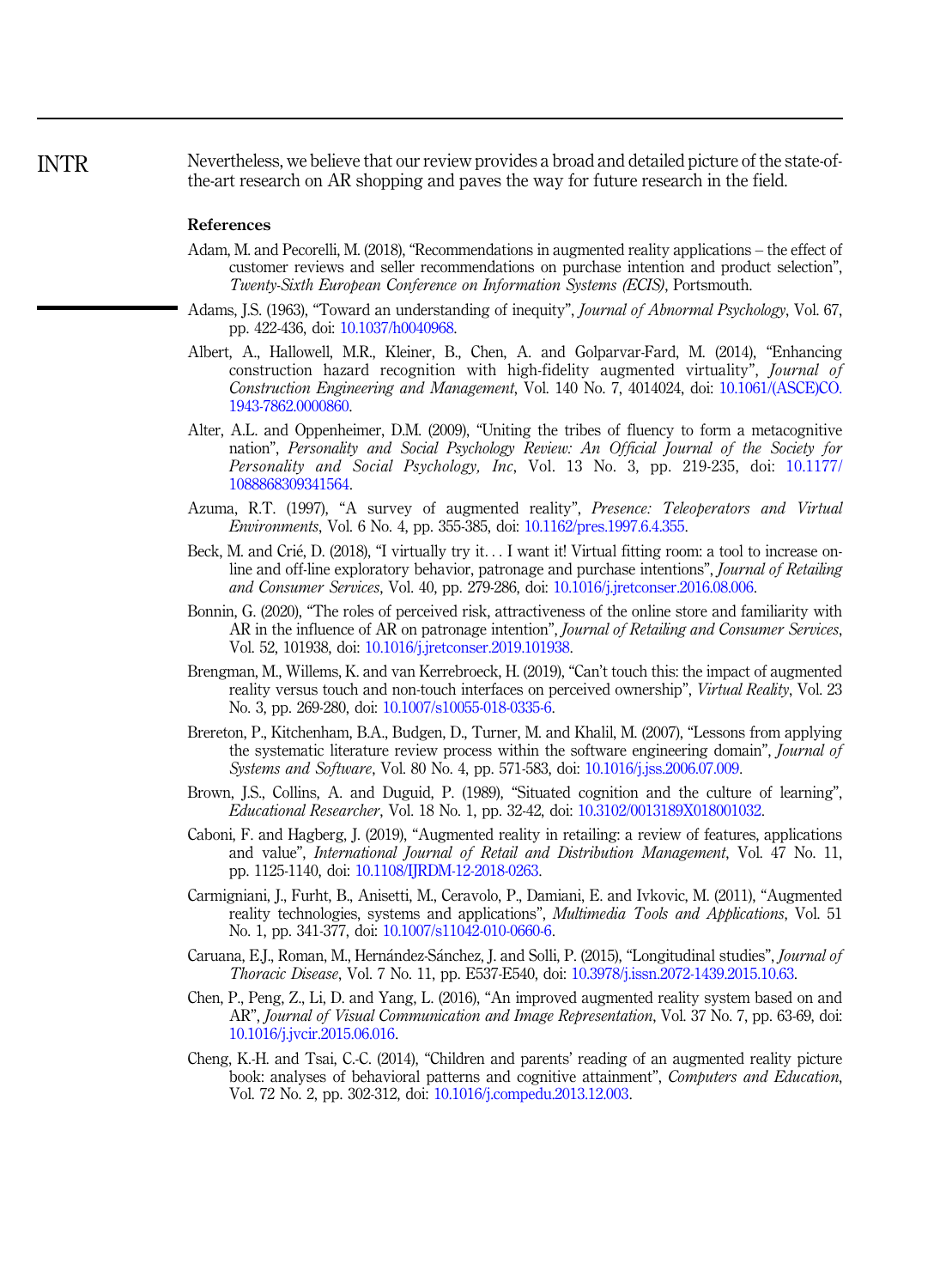- <span id="page-32-0"></span>Choi, U. and Choi, B. (2020), "The effect of augmented reality on consumer learning for search and experience products in mobile commerce", Cyberpsychology, Behavior and Social Networking, Vol. 23 No. 11, pp. 800-805, doi: [10.1089/cyber.2020.0057](https://doi.org/10.1089/cyber.2020.0057).
- Cowan, K., Javornik, A. and Jiang, P. (2021), "Privacy concerns when using augmented reality face filters? Explaining why and when use avoidance occurs", Psychology and Marketing, Vol. 38 No. 10, pp. 1799-1813, doi: [10.1002/mar.21576](https://doi.org/10.1002/mar.21576).
- Dacko, S.G. (2017), "Enabling smart retail settings via mobile augmented reality shopping apps", Technological Forecasting and Social Change, Vol. 124, pp. 243-256, doi: [10.1016/j.techfore.2016.09.032](https://doi.org/10.1016/j.techfore.2016.09.032).
- Daft, R.L. and Lengel, R.H. (1986), "Organizational information requirements, media richness and structural design", Management Science, Vol. 32 No. 5, pp. 554-571, doi: [10.1287/mnsc.32.5.554](https://doi.org/10.1287/mnsc.32.5.554).
- Davis, F.D. (1989), "Perceived usefulness, perceived ease of use, and user acceptance of information technology", *MIS Quarterly*, Vol. 13 No. 3, pp. 319-340, doi: [10.2307/249008](https://doi.org/10.2307/249008).
- Deci, E.L. and Ryan, R.M. (2010), "Intrinsic motivation", in Weiner, I.B. and Craighead, W.E. (Eds), The Corsini Encyclopedia of Psychology, John Wiley and Sons, Hoboken, New Jersey, Vol. 125, p. 627. doi: [10.1002/9780470479216.corpsy0467.](https://doi.org/10.1002/9780470479216.corpsy0467)
- Díaz-Martín, A.M., Quinones, M. and Cruz-Roche, I. (2021), "The post-COVID-19 shopping experience: thoughts on the role of emerging retail technologies", in Rocha, A., Reis, J.L., Peter, M.K., Cayolla, R., Loureiro, S. and Bogdanovic, Z. (Eds), Marketing and Smart Technologies, Smart Innovation, Systems and Technologies, Springer, Singapore, Vol. 205, pp. 55-67, doi: [10.1007/978-](https://doi.org/10.1007/978-981-33-4183-8_6) [981-33-4183-8\\_6](https://doi.org/10.1007/978-981-33-4183-8_6).
- Dinev, T. and Hart, P. (2006), "An extended privacy calculus model for E-commerce transactions", Information Systems Research, Vol. 17 No. 1, pp. 61-80, doi: [10.1287/isre.1060.0080.](https://doi.org/10.1287/isre.1060.0080)
- Easterbrook, J.A. (1959), "The effect of emotion on cue utilization and the organization of behavior", Psychological Review, Vol. 66 No. 3, pp. 183-201, doi: [10.1037/h0047707](https://doi.org/10.1037/h0047707).
- Fan, X., Chai, Z., Deng, N. and Dong, X. (2020), "Adoption of augmented reality in online retailing and consumers' product attitude: a cognitive perspective", Journal of Retailing and Consumer Services, Vol. 53, 101986, doi: [10.1016/j.jretconser.2019.101986](https://doi.org/10.1016/j.jretconser.2019.101986).
- Fiore, A.M., Jin, H.-J. and Kim, J. (2005), "For fun and profit: hedonic value from image interactivity and responses toward an online store", Psychology and Marketing, Vol. 22 No. 8, pp. 669-694, doi: [10.1002/mar.20079.](https://doi.org/10.1002/mar.20079)
- Flavián, C., Ibáñez-Sánchez, S. and Orús, C. (2019), "The impact of virtual, augmented and mixed reality technologies on the customer experience", Journal of Business Research, Vol. 100 No. 4, pp. 547-560, doi: [10.1016/j.jbusres.2018.10.050.](https://doi.org/10.1016/j.jbusres.2018.10.050)
- Friston, K.J. (2018), "Active inference and cognitive consistency", Psychological Inquiry, Vol. 29 No. 2, pp. 67-73, doi: [10.1080/1047840X.2018.1480693](https://doi.org/10.1080/1047840X.2018.1480693).
- Galar, D. and Kumar, U. (2017), eMaintenance: Essential Electronic Tools for Efficiency, Academic Press, s.l.
- Haile, T.T. and Kang, M. (2020), "Mobile augmented reality in electronic commerce: investigating user perception and purchase intent amongst educated young adults", Sustainability, Vol. 12 No. 21, p. 9185, doi: [10.3390/su12219185.](https://doi.org/10.3390/su12219185)
- Hamari, J., Malik, A., Koski, J. and Johri, A. (2019), "Uses and gratifications of pokemon go: why do people play mobile location-based augmented reality games?", International Journal of Human-Computer Interaction, Vol. 35 No. 9, pp. 804-819, doi: [10.1080/10447318.2018.1497115.](https://doi.org/10.1080/10447318.2018.1497115)
- Handarkho, Y.D. (2020), "Impact of social experience on customer purchase decision in the social commerce context", Journal of Systems and Information Technology, Vol. 22 No. 1, pp. 47-71, doi: [10.1108/JSIT-05-2019-0088](https://doi.org/10.1108/JSIT-05-2019-0088).
- Heller, J., Chylinski, M., de Ruyter, K., Mahr, D. and Keeling, D.I. (2019a), "Let me imagine that for you: transforming the retail frontline through augmenting customer mental imagery ability", Journal of Retailing, Vol. 95 No. 2, pp. 94-114, doi: [10.1016/j.jretai.2019.03.005.](https://doi.org/10.1016/j.jretai.2019.03.005)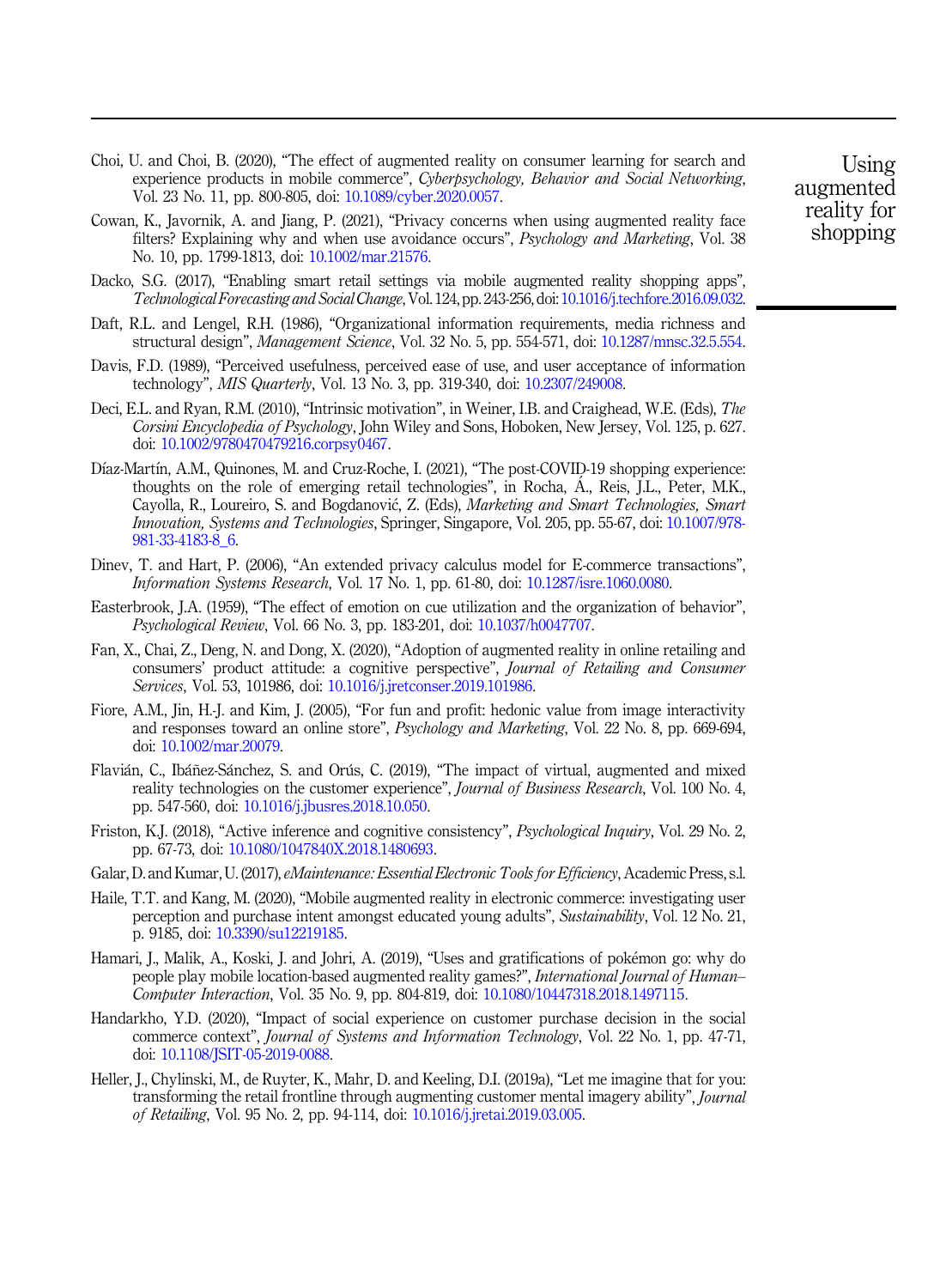- <span id="page-33-0"></span>Heller, J., Chylinski, M., de Ruyter, K., Mahr, D. and Keeling, D.I. (2019b), "Touching the untouchable: exploring multi-sensory augmented reality in the context of online retailing", *Journal of* Retailing, Vol. 95 No. 4, pp. 219-234, doi: [10.1016/j.jretai.2019.10.008](https://doi.org/10.1016/j.jretai.2019.10.008).
- Hilken, T., de Ruyter, K., Chylinski, M., Mahr, D. and Keeling, D.I. (2017), "Augmenting the eye of the beholder: exploring the strategic potential of augmented reality to enhance online service experiences", *Journal of the Academy of Marketing Science*, Vol. 45 No. 6, pp. 884-905, doi: [10.](https://doi.org/10.1007/s11747-017-0541-x) [1007/s11747-017-0541-x](https://doi.org/10.1007/s11747-017-0541-x).
- Hilken, T., Keeling, D.I., de Ruyter, K., Mahr, D. and Chylinski, M. (2020), "Seeing eye to eye: social augmented reality and shared decision making in the marketplace", Journal of the Academy of Marketing Science, Vol. 48 No. 2, pp. 143-164, doi: [10.1007/s11747-019-00688-0.](https://doi.org/10.1007/s11747-019-00688-0)
- Huang, T.-L. (2019), "Psychological mechanisms of brand love and information technology identity in virtual retail environments", Journal of Retailing and Consumer Services, Vol. 47, pp. 251-264, doi: [10.1016/j.jretconser.2018.11.016.](https://doi.org/10.1016/j.jretconser.2018.11.016)
- Huang, T.-L. and Liao, S. (2015), "A model of acceptance of augmented-reality interactive technology: the moderating role of cognitive innovativeness", *Electronic Commerce Research*, Vol. 15 No. 2, pp. 269-295, doi: [10.1007/s10660-014-9163-2](https://doi.org/10.1007/s10660-014-9163-2).
- Huang, T.-L. and Liao, S.-L. (2017), "Creating E-shopping multisensory flow experience through augmented-reality interactive technology", Internet Research, Vol. 27 No. 2, pp. 449-475, doi: [10.](https://doi.org/10.1108/IntR-11-2015-0321) [1108/IntR-11-2015-0321](https://doi.org/10.1108/IntR-11-2015-0321).
- Huang, Y., Jiang, Z., Liu, Y. and Wang, Y. (2011), "Augmented reality in exhibition and entertainment for the public", in Furht, B. (Ed.), Handbook of Augmented Reality, Springer, New York, NY, Vol. 6, pp. 707-720. doi: [10.1007/978-1-4614-0064-6\textunderscore](https://doi.org/10.1007/978-1-4614-0064-6\textunderscore).
- Javornik, A. (2016), "'It's an illusion, but it looks real!' Consumer affective, cognitive and behavioural responses to augmented reality applications", Journal of Marketing Management, Vol. 32 No. 9-10, pp. 987-1011, doi: [10.1080/0267257X.2016.1174726.](https://doi.org/10.1080/0267257X.2016.1174726)
- Javornik, A., Rogers, Y., Moutinho, A.M. and Freeman, R. (2016), Revealing the shopper experience of using A 'magic mirror' augmented reality make-up application, DIS'16: 2016 ACM Conference on Designing Interactive Systems, Brisbane.
- Jessen, A., Hilken, T., Chylinski, M., Mahr, D., Heller, J., Keeling, D.I. and de Ruyter, K. (2020), "The playground effect: how augmented reality drives creative customer engagement", Journal of Business Research, Vol. 116 No. 1, pp. 85-98, doi: [10.1016/j.jbusres.2020.05.002.](https://doi.org/10.1016/j.jbusres.2020.05.002)
- Katz, E., Blumler, J.G. and Gurevitch, M. (1973), "Uses and gratifications research", The Public Opinion Quarterly, Vol. 37 No. 4, pp. 509-523.
- Kim, H.-Y. and Kim, Y.-K. (2008), "Shopping enjoyment and store shopping modes: the moderating influence of chronic time pressure", Journal of Retailing and Consumer Services, Vol. 15 No. 5, pp. 410-419, doi: [10.1016/j.jretconser.2007.10.003.](https://doi.org/10.1016/j.jretconser.2007.10.003)
- Kitchenham, B. (2004), Procedures for Performing Systematic Reviews, Keele University, Keele, Vol. 33, pp. 1-26.
- Kowalczuk, P., Siepmann, C. and Adler, J. (2021), "Cognitive, affective, and behavioral consumer responses to augmented reality in e-commerce: a comparative study", Journal of Business Research, Vol. 124 No. 2, pp. 357-373, doi: [10.1016/j.jbusres.2020.10.050.](https://doi.org/10.1016/j.jbusres.2020.10.050)
- Krishnamurthy, V. (2016), Partially Observed Markov Decision Processes: From Filtering to Controlled Sensing, Cambridge University Press, Cambridge. doi: [10.1017/CBO9781316471104](https://doi.org/10.1017/CBO9781316471104).
- Kuiper, N.A. and Rogers, T.B. (1979), "Encoding of personal information: self-other differences", Journal of Personality and Social Psychology, Vol. 37 No. 4, pp. 499-514, doi: [10.1037/0022-3514.](https://doi.org/10.1037/0022-3514.37.4.499) [37.4.499](https://doi.org/10.1037/0022-3514.37.4.499).
- Laato, S., Hyrynsalmi, S., Rauti, S., Islam, A.N. and Laine, T.H. (2020), "Location-based games as exergames – from pokémon to the wizarding world", *International Journal of Serious Games*, Vol. 7 No. 1, pp. 79-95, doi: [10.17083/ijsg.v7i1.337](https://doi.org/10.17083/ijsg.v7i1.337).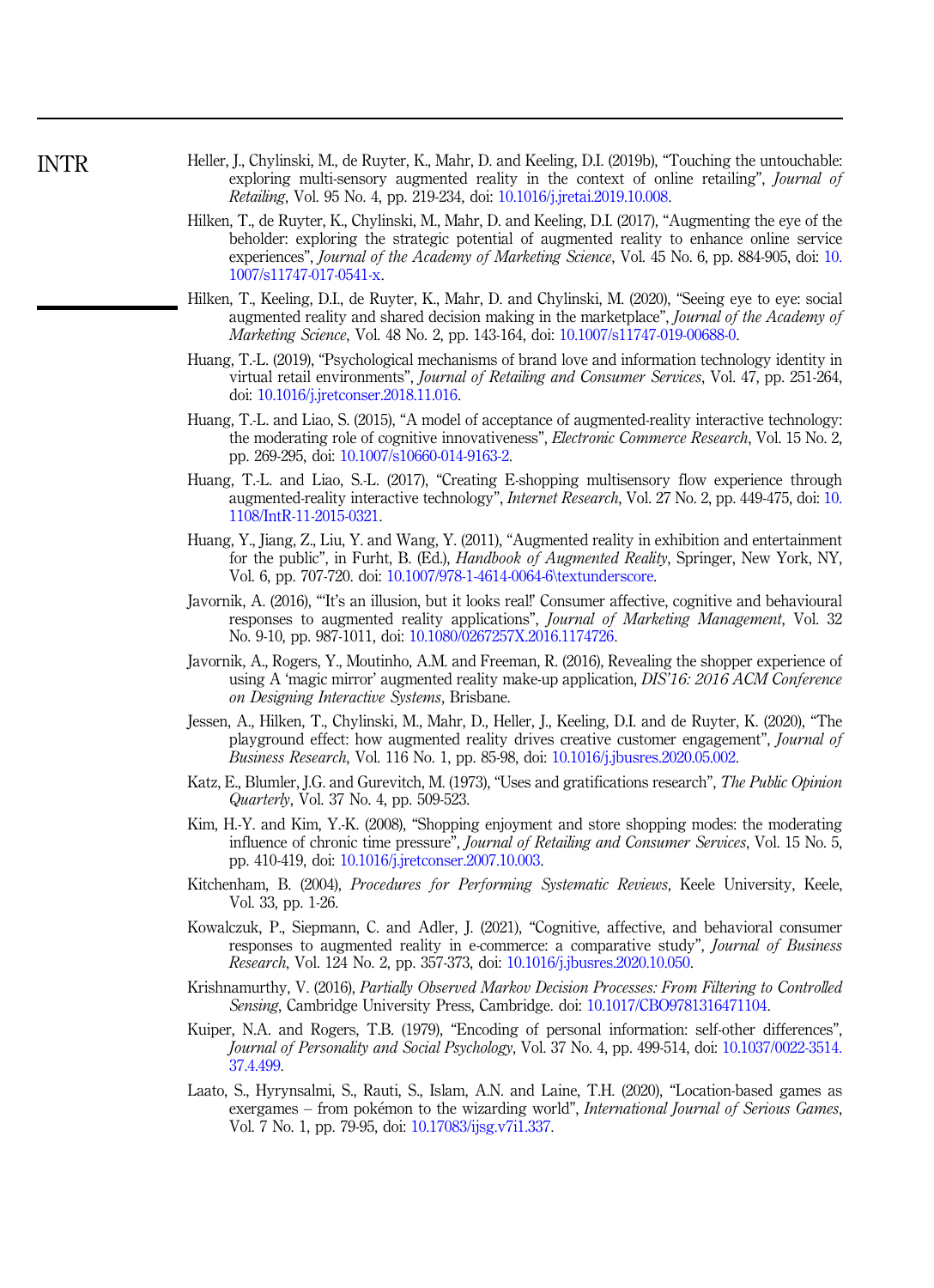- <span id="page-34-0"></span>Lele, A. and Shaw, N. (2021), "Augmented reality: does it encourage customer loyalty?", in Nah, F.F.-H. and Siau, K. (Eds), HCI in Business, Government and Organizations, Lecture Notes in Computer Science, Springer International Publishing, Cham, Vol. 12783, pp. 105-119. doi: [10.1007/978-3-](https://doi.org/10.1007/978-3-030-77750-0_7) [030-77750-0\\_7](https://doi.org/10.1007/978-3-030-77750-0_7).
- Ley, D. (2010), "Emerging technologies for learning", in Parkes, D. and Walton, G. (Eds), Web 2.0 and Libraries: Impacts, Technologies and Trends, Chandos Information Professional Series, Chandos Pub, Oxford, Vol. 39, pp. 123-168, doi: [10.1016/B978-1-84334-346-2.50006-5.](https://doi.org/10.1016/B978-1-84334-346-2.50006-5)
- Lu, Y. and Smith, S. (2010), "Augmented reality e-commerce system: a case study", Journal of Computing and Information Science in Engineering, Vol. 10 No. 2, doi: [10.1115/1.3385795](https://doi.org/10.1115/1.3385795).
- Lutz, K.A. and Lutz, R.J. (1978), "Imagery-eliciting strategies: review and implications of research", Advances in Consumer Research, Vol. 5 No. 1, pp. 611-620.
- Masood, T. and Egger, J. (2019), "Augmented reality in support of industry 4.0 implementation challenges and success factors", Robotics and Computer-Integrated Manufacturing, Vol. 58, pp. 181-195.
- Massetti, B. (1996), "An empirical examination of the value of creativity support systems on idea generation", MIS Quarterly, Vol. 20 No. 1, pp. 83-97, doi: [10.2307/249543.](https://doi.org/10.2307/249543)
- Mayer, R.E. and Moreno, R. (2003), "Nine ways to reduce cognitive load in multimedia learning", Educational Psychologist, Vol. 38 No. 1, pp. 43-52, doi: [10.1207/S15326985EP3801\](https://doi.org/10.1207/S15326985EP3801\textunderscore) [textunderscore.](https://doi.org/10.1207/S15326985EP3801\textunderscore)
- McLean, G. and Wilson, A. (2019), "Shopping in the digital world: examining customer engagement through augmented reality mobile applications", Computers in Human Behavior, Vol. 101, pp. 210-224, doi: [10.1016/j.chb.2019.07.002.](https://doi.org/10.1016/j.chb.2019.07.002)
- Mennecke, B.E., Valacich, J.S. and Wheeler, B.C. (2000), "The effects of media and task on user performance: a test of the task-media fit hypothesis", Group Decision and Negotiation, Vol. 9 No. 6, pp. 507-529, doi: [10.1023/A:1008770106779](https://doi.org/10.1023/A:1008770106779).
- Mishra, A., Shukla, A., Rana, N.P. and Dwivedi, Y.K. (2021), "From 'touch' to a 'multisensory' experience: the impact of technology interface and product type on consumer responses", Psychology and Marketing, Vol. 38 No. 3, pp. 385-396, doi: [10.1002/mar.21436](https://doi.org/10.1002/mar.21436).
- Morillo, P., Orduña, J.M., Casas, S. and Fernández, M. (2019), "A comparison study of AR applications versus pseudo-holographic systems as virtual exhibitors for luxury watch retail stores", Multimedia Systems, Vol. 25 No. 4, pp. 307-321, doi: [10.1007/s00530-019-00606-y.](https://doi.org/10.1007/s00530-019-00606-y)
- Moriuchi, E., Landers, V.M., Colton, D. and Hair, N. (2020), "Engagement with chatbots versus augmented reality interactive technology in e-commerce", Journal of Strategic Marketing, Vol. 105 No. 11, pp. 1-15, doi: [10.1080/0965254X.2020.1740766.](https://doi.org/10.1080/0965254X.2020.1740766)
- Morschheuser, B., Riar, M., Hamari, J. and Maedche, A. (2017), "How games induce cooperation? A study on the relationship between game features and we-intentions in an augmented reality game", Computers in Human Behavior, Vol. 77, pp. 169-183, doi: [10.1016/j.chb.2017.08.026.](https://doi.org/10.1016/j.chb.2017.08.026)
- Nakamura, J. and Csikszentmihalyi, M. (2014), "The concept of flow", in Csikszentmihalyi, M. (Ed.), Flow and the Foundations of Positive Psychology, Springer, Dordrecht, Vol. 4, pp. 239-263, doi: [10.1007/978-94-017-9088-8\textunderscore](https://doi.org/10.1007/978-94-017-9088-8\textunderscore).
- Pantano, E., Rese, A. and Baier, D. (2017), "Enhancing the online decision-making process by using augmented reality: a two country comparison of youth markets", *Journal of Retailing and* Consumer Services, Vol. 38, pp. 81-95, doi: [10.1016/j.jretconser.2017.05.011.](https://doi.org/10.1016/j.jretconser.2017.05.011)
- Papagiannis, H. (2020), How AR is redefining retail in the pandemic, available at: [https://hbr.org/2020/](https://hbr.org/2020/10/how-ar-is-redefining-retail-in-the-pandemic) [10/how-ar-is-redefining-retail-in-the-pandemic](https://hbr.org/2020/10/how-ar-is-redefining-retail-in-the-pandemic) (accessed 12 November 2021).
- Park, M. and Yoo, J. (2020), "Effects of perceived interactivity of augmented reality on consumer responses: a mental imagery perspective", Journal of Retailing and Consumer Services, Vol. 52, 101912, doi: [10.1016/j.jretconser.2019.101912](https://doi.org/10.1016/j.jretconser.2019.101912).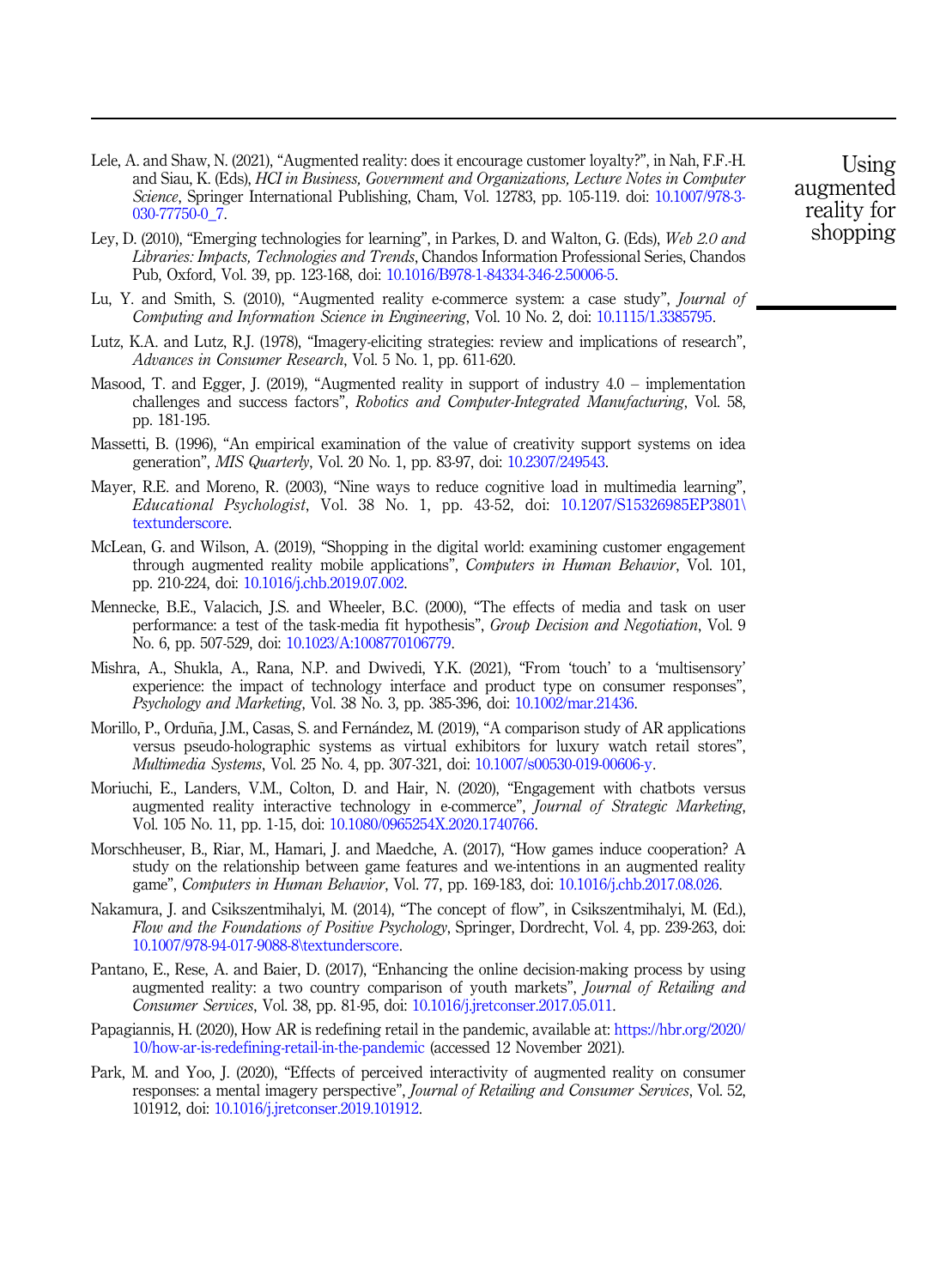- <span id="page-35-0"></span>Peleg-Adler, R., Lanir, J. and Korman, M. (2018), "The effects of aging on the use of handheld augmented reality in a route planning task", Computers in Human Behavior, Vol. 81 No. 6, pp. 52-62, doi: [10.1016/j.chb.2017.12.003.](https://doi.org/10.1016/j.chb.2017.12.003)
- Pengcheng, F., Mingquan, Z. and Xuesong, W. (2011), "The significance and effectiveness of augmented reality in experimental education", 2011 International Conference on E-Business, pp. 1-4, doi: [10.1109/ICEBEG.2011.5881654.](https://doi.org/10.1109/ICEBEG.2011.5881654)
- Perea y Monsuwe, T., Dellaert, B.G. and de Ruyter, K. (2004), "What drives consumers to shop online? A literature review", International Journal of Service Industry Management, Vol. 15 No. 1, pp. 102-121, doi: [10.1108/09564230410523358](https://doi.org/10.1108/09564230410523358).
- Pilote, B. and Chiniara, G. (2019), "The many faces of simulation", *Clinical Simulation*, Elsevier, Vol. 35, pp. 17-32, doi: [10.1016/B978-0-12-815657-5.00002-4.](https://doi.org/10.1016/B978-0-12-815657-5.00002-4)
- Pine, J.B. and Gilmore, J.H. (1998), "Welcome to the experience economy", Harvard Business Review, Vol. 76 No. 4, pp. 97-106.
- Poushneh, A. (2018), "Augmented reality in retail: a trade-off between user's control of access to personal information and augmentation quality", Journal of Retailing and Consumer Services, Vol. 41, pp. 169-176, doi: [10.1016/j.jretconser.2017.12.010](https://doi.org/10.1016/j.jretconser.2017.12.010).
- Poushneh, A. and Vasquez-Parraga, A.Z. (2017), "Discernible impact of augmented reality on retail customer's experience, satisfaction and willingness to buy", Journal of Retailing and Consumer Services, Vol. 34, pp. 229-234, doi: [10.1016/j.jretconser.2016.10.005](https://doi.org/10.1016/j.jretconser.2016.10.005).
- Qin, H., Osatuyi, B. and Xu, L. (2021a), "How mobile augmented reality applications affect continuous use and purchase intentions: a cognition-affect-conation perspective", Journal of Retailing and Consumer Services, Vol. 63, 102680, doi: [10.1016/j.jretconser.2021.102680.](https://doi.org/10.1016/j.jretconser.2021.102680)
- Qin, H., Peak, D.A. and Prybutok, V. (2021b), "A virtual market in your pocket: how does mobile augmented reality (mar) influence consumer decision making?", Journal of Retailing and Consumer Services, Vol. 58 No. 4, 102337, doi: [10.1016/j.jretconser.2020.102337](https://doi.org/10.1016/j.jretconser.2020.102337).
- Rauschnabel, P.A. (2021), "Augmented reality is eating the real-world! The substitution of physical products by holograms", *International Journal of Information Management*, Vol. 57 No. 4, 102279, doi: [10.1016/j.ijinfomgt.2020.102279.](https://doi.org/10.1016/j.ijinfomgt.2020.102279)
- Rauschnabel, P.A., He, J. and Ro, Y.K. (2018), "Antecedents to the adoption of augmented reality smart glasses: a closer look at privacy risks", Journal of Business Research, Vol. 92, pp. 374-384, doi: [10.1016/j.jbusres.2018.08.008](https://doi.org/10.1016/j.jbusres.2018.08.008).
- Rese, A., Baier, D., Geyer-Schulz, A. and Schreiber, S. (2017), "How augmented reality apps are accepted by consumers: a comparative analysis using scales and opinions", Technological Forecasting and Social Change, Vol. 124, pp. 306-319, doi: [10.1016/j.techfore.2016.10.010.](https://doi.org/10.1016/j.techfore.2016.10.010)
- Riar, M., Korbel, J.J., Xi, N., Zarnekow, R. and Hamari, J. (2021), "The use of augmented reality in retail: a review of literature", Proceedings of the 54th Hawaii International Conference on System Sciences (HICSS), Hawaii, pp. 638-647, doi: [10.24251/HICSS.2021.078](https://doi.org/10.24251/HICSS.2021.078).
- Riar, M., Morschheuser, B., Hamari, J. and Zarnekow, R. (2020), "How game features give rise to altruism and collective action? Implications for cultivating cooperation by gamification", Proceedings of the 53rd Hawaii International Conference on System Sciences (HICSS), Hawaii, pp. 695-704, doi: [10.24251/HICSS.2020.086.](https://doi.org/10.24251/HICSS.2020.086)
- Rintam€aki, T., Kanto, A., Kuusela, H. and Spence, M.T. (2006), "Decomposing the value of department store shopping into utilitarian, hedonic and social dimensions", International Journal of Retail and Distribution Management, Vol. 34 No. 1, pp. 6-24, doi: [10.1108/09590550610642792.](https://doi.org/10.1108/09590550610642792)
- Ryu, S. and Park, J. (2020), "The effects of benefit-driven commitment on usage of social media for shopping and positive word-of-mouth", Journal of Retailing and Consumer Services, Vol. 55 No. 1, 102094, doi: [10.1016/j.jretconser.2020.102094.](https://doi.org/10.1016/j.jretconser.2020.102094)
- Saprikis, V., Avlogiaris, G. and Katarachia, A. (2021), "Determinants of the intention to adopt mobile augmented reality apps in shopping malls among university students", Journal of Theoretical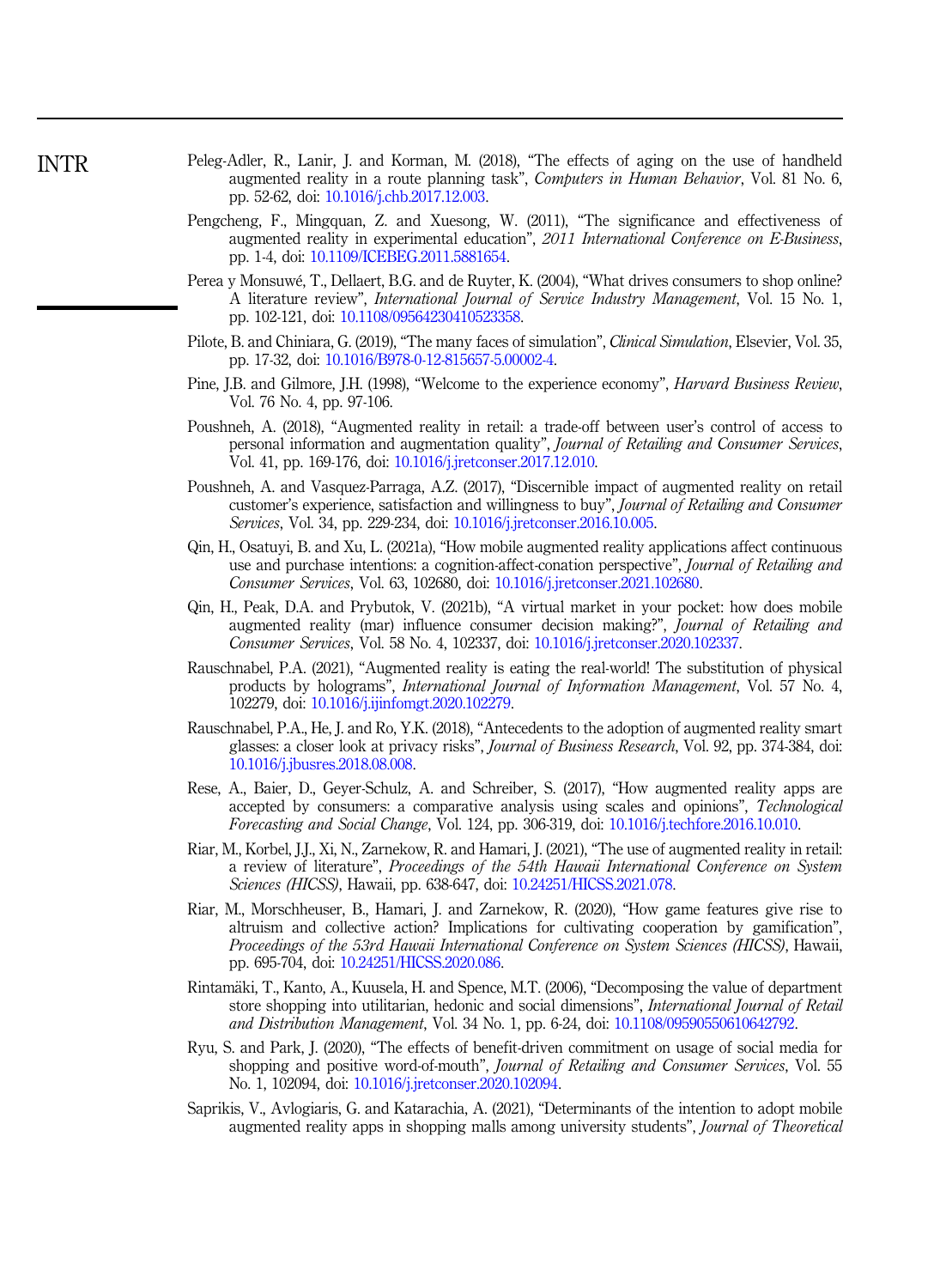<span id="page-36-0"></span>and Applied Electronic Commerce Research, Vol. 16 No. 3, pp. 491-512, doi: [10.3390/](https://doi.org/10.3390/jtaer16030030) itaer16030030.

- Sawyer, A. (1982), "Repetition, cognitive responses and persuasion", in Petty, R., Ostrom, T.M. and Brock, T.C. (Eds), Cognitive Responses in Persuasion, Lawrence Erlbaum Associates, Hillsdale, New Jersey, pp. 237-262.
- Schwarz, N. (2012), "Feelings-as-Information theory", in van Lange, P., Kruglanski, A. and Higgins, E. (Eds), Handbook of Theories of Social Psychology, SAGE Publications, London, Vol. 1, pp. 289-308. doi: [10.4135/9781446249215.n15](https://doi.org/10.4135/9781446249215.n15).
- Semin, G.R. and Smith, E.R. (2013), "Socially situated cognition in perspective", Social Cognition, Vol. 31 No. 2, pp. 125-146, doi: [10.1521/soco.2013.31.2.125](https://doi.org/10.1521/soco.2013.31.2.125).
- Smink, A.R., Frowijn, S., van Reijmersdal, E.A., van Noort, G. and Neijens, P.C. (2019), "Try online before you buy: how does shopping with augmented reality affect brand responses and personal data disclosure", Electronic Commerce Research and Applications, Vol. 35, 100854, doi: [10.1016/j.elerap.2019.100854](https://doi.org/10.1016/j.elerap.2019.100854).
- Smink, A.R., van Reijmersdal, E.A., van Noort, G. and Neijens, P.C. (2020),"Shopping in augmented reality: the effects of spatial presence, personalization and intrusiveness on app and brand responses", Journal of Business Research, Vol. 118 No. 2, pp. 474-485, doi: [10.1016/j.jbusres.2020.07.018](https://doi.org/10.1016/j.jbusres.2020.07.018).
- Spence, C., Puccinelli, N.M., Grewal, D. and Roggeveen, A.L. (2014), "Store atmospherics: a multisensory perspective", Psychology and Marketing, Vol. 31 No. 7, pp. 472-488, doi: [10.1002/](https://doi.org/10.1002/mar.20709) [mar.20709](https://doi.org/10.1002/mar.20709).
- Spreer, P. and Kallweit, K. (2014), "Augmented reality in retail: assessing the acceptance and potential for multimedia product presentation at the PoS", Transactions on Marketing Research, Vol. 1 No. 1, pp. 20-35.
- Steuer, J. (1992), "Defining virtual reality: dimensions determining telepresence", *Journal of* Communication, Vol. 42 No. 4, pp. 73-93, doi: [10.1111/j.1460-2466.1992.tb00812.x](https://doi.org/10.1111/j.1460-2466.1992.tb00812.x).
- Sweller, J. and Chandler, P. (1991), "Evidence for cognitive load theory", Cognition and Instruction, Vol. 8 No. 4, pp. 351-362, doi: [10.1207/s1532690xci0804\textunderscore](https://doi.org/10.1207/s1532690xci0804\textunderscore).
- Tabbakh, S.R.K., Habibi, R. and Vafadar, S. (2015), "Design and implementation of a framework based on augmented reality for phobia treatment applications", 2015 International Congress on Technology, Communication and Knowledge (ICTCK), Mashhad, IEEE, pp. 366-370, doi: [10.](https://doi.org/10.1109/ICTCK.2015.7582697) [1109/ICTCK.2015.7582697.](https://doi.org/10.1109/ICTCK.2015.7582697)
- Tarafdar, P., Leung, A., Yue, W.T. and Bose, I. (2019), "Impact of immersive interface design on consumer perceptions during online product presentation", Fortieth International Conference on Information Systems (ICIS), Munich.
- Tsang, P.S. and Vidulich, M.A. (2006), "Mental workload and situation awareness", in Salvendy, G. (Ed.), Handbook of Human Factors and Ergonomics, John Wiley and Sons, Hoboken, New Jersey, pp. 243-268, doi: [10.1002/0470048204.ch9](https://doi.org/10.1002/0470048204.ch9).
- van Esch, P., Arli, D., Gheshlaghi, M.H., Andonopoulos, V., von der Heidt, T. and Northey, G. (2019), "Anthropomorphism and augmented reality in the retail environment", Journal of Retailing and Consumer Services, Vol. 49, pp. 35-42, doi: [10.1016/j.jretconser.2019.03.002.](https://doi.org/10.1016/j.jretconser.2019.03.002)
- van Krevelen, D. and Poelman, R. (2010), "A survey of augmented reality technologies, applications and limitations", International Journal of Virtual Reality, Vol. 19 No. 2, pp. 1-20.
- Venkatesh, V., Thong, J.Y.L. and Xu, X. (2012), "Consumer acceptance and use of information technology: extending the unified theory of acceptance and use of technology", MIS Quarterly, Vol. 36 No. 1, p. 157, doi: [10.2307/41410412](https://doi.org/10.2307/41410412).
- Vessey, I. (1991), "Cognitive fit: a theory-based analysis of the graphs versus tables literature", Decision Sciences, Vol. 22 No. 2, pp. 219-240, doi: [10.1111/j.1540-5915.1991.tb00344.x.](https://doi.org/10.1111/j.1540-5915.1991.tb00344.x)
- Wu, H.-K., Lee, S.W.-Y., Chang, H.-Y. and Liang, J.-C. (2013), "Current status, opportunities and challenges of augmented reality in education", Computers and Education, Vol. 62, pp. 41-49, doi: [10.1016/j.compedu.2012.10.024](https://doi.org/10.1016/j.compedu.2012.10.024).